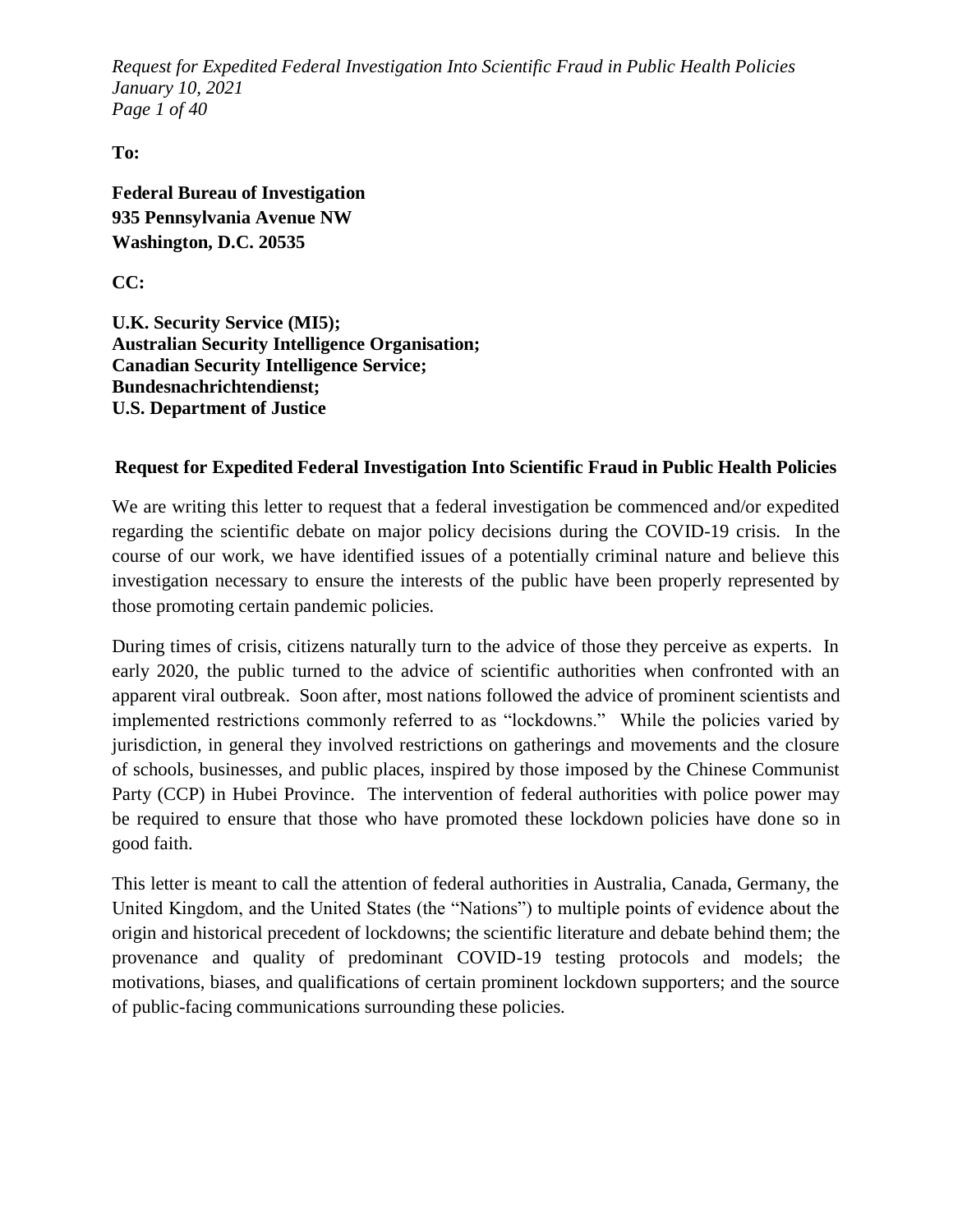*Request for Expedited Federal Investigation Into Scientific Fraud in Public Health Policies January 10, 2021 Page 2 of 40*

# **1. Lockdowns Originated on the Order of Xi Jinping, General Secretary of the Chinese Communist Party, and Were Propagated Into Global Policy by the World Health Organization With Little Analysis or Logic**

Lockdown proponents have frequently justified their policies by comparing them to actions taken to combat the pandemic of Spanish influenza a century prior.<sup>1</sup> But a realistic examination of the mitigation efforts in response to Spanish influenza reveals that nothing remotely approximating lockdowns was ever imposed. In the words of Judge William S. Stickman, ruling in *Cnty. of Butler v. Wolf*, $^{2}$  citing the work of preeminent historians:

Although this nation [the United States] has faced many epidemics and pandemics and state and local governments have employed a variety of interventions in response, there have never previously been lockdowns of entire populations—much less for lengthy and indefinite periods of time...<sup>3</sup> While, unquestionably, states and local governments restricted certain activities for a limited period of time to mitigate the Spanish Flu, there is no record of any imposition of a population lockdown in response to that disease or any other in our history.

Not only are lockdowns historically unprecedented in response to any previous epidemic or pandemic in American history, but they are not so much as mentioned in recent guidance offered by the U.S. Centers for Disease Control and Prevention ("CDC"). Judge Stickman continues:

Indeed, even for a 'Very High Severity' pandemic (defined as one comparable to the Spanish Flu), the guidelines provide only that 'CDC recommends *voluntary* home isolation of ill persons,' and 'CDC might recommend *voluntary* home quarantine of exposed household members in areas where novel influenza circulates.' *Id.* at 32, Table 10 (emphasis added). This is a far, far cry from a statewide lockdown…<sup>4</sup>

<sup>1</sup> *E.g.*, Emily Badger and Quoctrung Bui, *Cities That Went All In on Social Distancing in 1918 Emerged Stronger for It*, N.Y. Times, Apr. 3, 2020, https://www.nytimes.com/interactive/2020/04/03/upshot/coronavirus-cities-socialdistancing-better-employment.html.

<sup>&</sup>lt;sup>2</sup> Civil Action No. 2:20-cv-677 (W.D. Pa. May. 28, 2020), https://casetext.com/case/cnty-of-butler-v-wolf-1.

<sup>3</sup> *Citing* Howard Markel et al., *Nonpharmaceutical Interventions Implemented by US Cities During the 1918-1919 Influenza Pandemic*, 298 JAMA 644, 647 (2007). The total duration of nonpharmaceutical interventions imposed by state and local mandate for Philadelphia and Pittsburgh were 51 and 53 days, respectively. *Id.* at 647, Table 1. This length was, generally, representative of the duration of interventions in most cities. *Id.* Seattle had the longest period of restrictions, nationwide, at 168 days from start to finish. *See also* Greg Ip, *New Thinking on Covid Lockdowns: They're Overly Blunt and Costly*, WALL ST. J., Aug. 24, 2020 ("Prior to Covid-19, lockdowns weren't part of the standard epidemic tool kit, which was primarily designed with flu in mind. During the 1918-1919 flu pandemic, some American cities closed schools, churches and theaters, banned large gatherings and funerals and restricted store hours. But none imposed stay-at-home orders or closed all nonessential businesses. No such measures were imposed during the 1957 flu pandemic, the next-deadliest one; even schools stayed open.").

<sup>4</sup> *Citing* Noreen Quails et al., *Community Mitigation Guidelines to Prevent Pandemic Influenza*, United States, 2017 (Sonja A. Rasmussen et al. eds., 2017).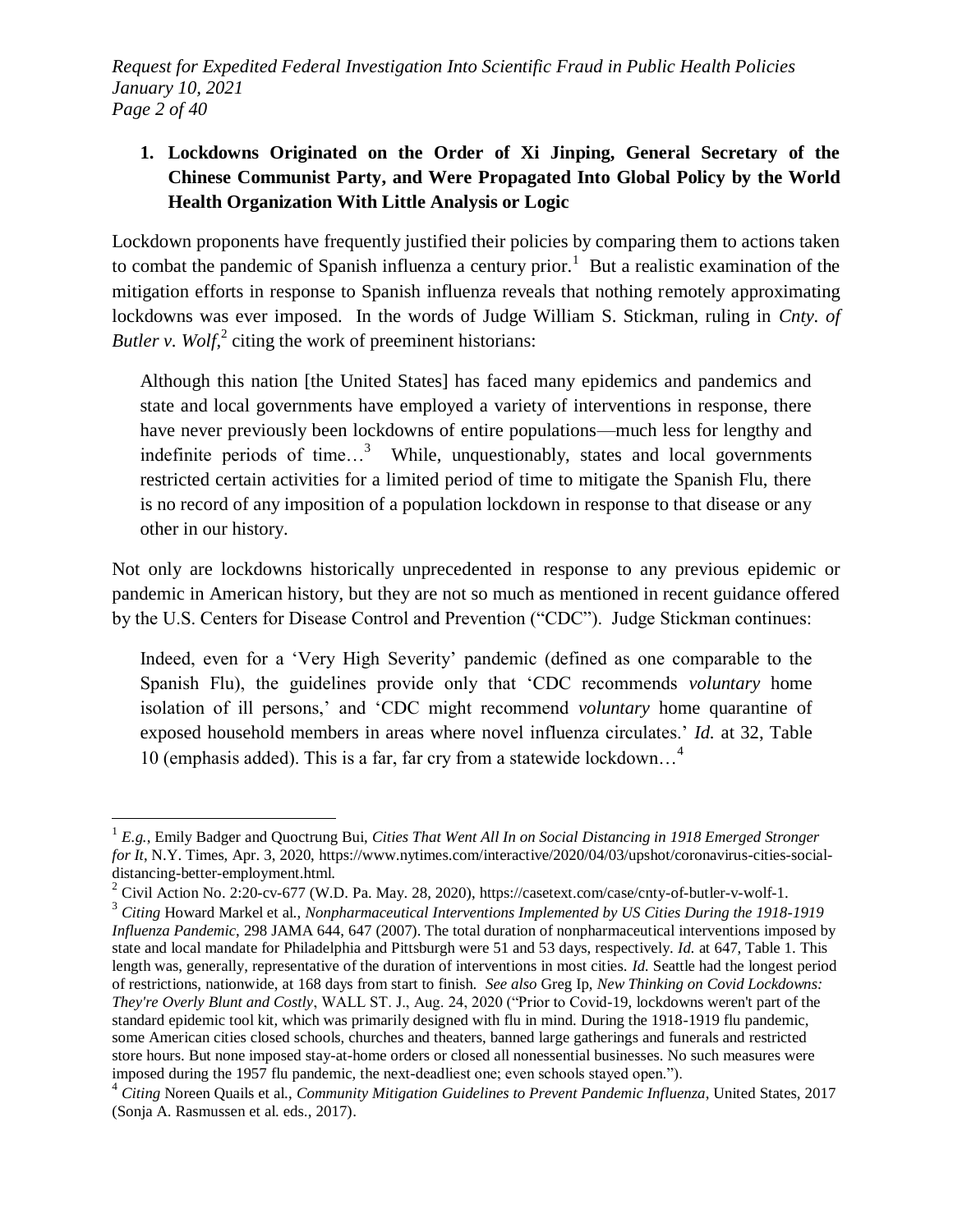*Request for Expedited Federal Investigation Into Scientific Fraud in Public Health Policies January 10, 2021 Page 3 of 40*

The fact is that the lockdowns imposed across the United States in early 2020 in response to the COVID-19 pandemic are unprecedented in the history of our Commonwealth and our Country. They have never been used in response to any other disease in our history. They were not recommendations made by the CDC. They were unheard of by the people [of] this nation until just this year. It appears as though the imposition of *lockdowns in Wuhan and other areas of China—a nation unconstrained by concern for civil liberties and constitutional norms—started a domino effect where one country, and state, after another imposed draconian and hitherto untried measures on their citizens.* (emphasis added)

Judge Stickman's intuition regarding the real history of lockdowns is in line with the opinion of the foremost infectious disease scholars. Donald Henderson, the man widely credited with eradicating smallpox, wrote in 2006, "Experience has shown that communities faced with epidemics or other adverse events respond best and with the least anxiety when the normal social functioning of the community is least disrupted.<sup> $,5}$ </sup> To our knowledge, no scientist ever publicly supported imposing lockdowns until Xi Jinping, General Secretary of the Chinese Communist Party (CCP), personally authorized the "unprecedented lockdown of Wuhan and other cities beginning on Jan.  $23.^{6}$ 

General Secretary Xi is perhaps best known for the punishment of over one million CCP officials for "corruption,"<sup>7</sup> the elimination of term limits from China's constitution,  $\delta$  and, of course, the reeducation and "*quarantine*"<sup>9</sup> of over one million Uyghur Muslims and other minorities "*infected with extremism*"<sup>10</sup> throughout the regions of Xinjiang and Tibet, pursuant to the CCP's pet hybrid of public health and security policy: *fangkong*—the same policy that inspired Xi's lockdown of Hubei province.<sup>11</sup> General Secretary Xi later affirmed that he had issued these

politics/article/2133251/xi-jinpings-anti-graft-drive-has-caught-so-many.

 5 Thomas V. Inglesby, Jennifer B. Nuzzo, Tara O'toole, and D. A. Henderson, *Disease Mitigation Measures in the Control of Pandemic Influenza,* Biosecurity and Bioterrorism: Biodefense Strategy, Practice, and Science Vol. 4 No. 4, 2006, http://citeseerx.ist.psu.edu/viewdoc/download?doi=10.1.1.552.1109&rep=rep1&type=pdf.

<sup>6</sup> Amy Qin, *China's Leader, Under Fire, Says He Led Coronavirus Fight Early On*, N.Y. Times, Feb. 15, 2020, https://www.nytimes.com/2020/02/15/world/asia/xi-china-coronavirus.html.

<sup>7</sup> Choi Chi-yuk, *Xi Jinping's anti-graft drive has caught so many officials that Beijing's elite prison is running out of cells*, Feb. 14, 2018, South China Morning Post, https://www.scmp.com/news/china/policies-

<sup>8</sup> Tom Phillip*s, 'Dictator for life': Xi Jinping's power grab condemned as step towards tyranny*, Feb. 26, 2018, The Guardian, https://www.theguardian.com/world/2018/feb/26/xi-jinping-china-presidential-limit-scrap-dictator-forlife.

<sup>9</sup> Austin Ramzy and Chris Buckley, *‗Absolutely No Mercy': Leaked Files Expose How China Organized Mass Detentions of Muslims*, N.Y. Times, Nov. 16, 2019,

https://www.nytimes.com/interactive/2019/11/16/world/asia/china-xinjiang-documents.html.

<sup>10</sup> Tanner Greer, *China's Plans to Win Control of the Global Order*, Tablet Magazine, May 17, 2020, https://www.tabletmag.com/sections/news/articles/china-plans-global-order.

<sup>&</sup>lt;sup>11</sup> Sheena Chestnut Greitens and Julian Gewirtz, *China's Troubling Vision for the Future of Public Health*, Foreign Affairs, Jul. 10, 2020, https://www.foreignaffairs.com/articles/china/2020-07-10/chinas-troubling-vision-futurepublic-health.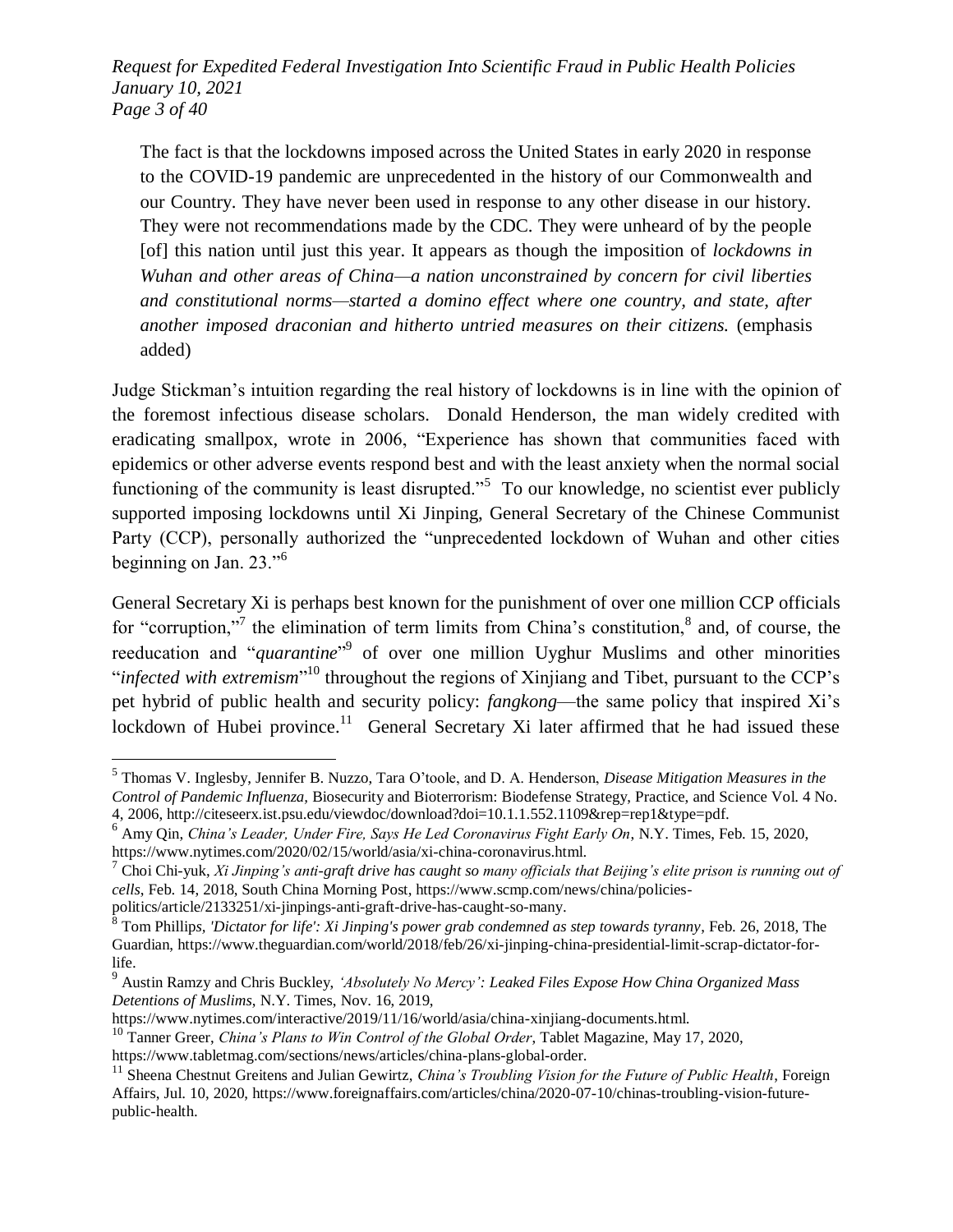*Request for Expedited Federal Investigation Into Scientific Fraud in Public Health Policies January 10, 2021 Page 4 of 40*

instructions to the CCP's Politburo Standing Committee on January 7, 2020,<sup>12</sup> but his instructions have never been revealed. Chinese business leader Ren Zhiqiang was sentenced to 18 years in prison<sup>13</sup> for an open letter in which he requested Xi's instructions be made public.<sup>14</sup>

When the lockdown of Hubei province began, the World Health Organization (WHO)'s representative in China noted that "trying to contain a city of 11 million people is new to science... The lockdown of 11 million people is unprecedented in public health history..."<sup>15</sup> Human rights observers also expressed concerns.<sup>16</sup> But those concerns didn't stop the WHO from effusively praising the CCP's "*unprecedented*" response just days after the lockdown began, and long before it had produced any results: "The measures China has taken are good not only for that country but also for the rest of the world."<sup>17</sup> WHO Director Tedros Adhanom added that he was personally "very impressed and encouraged by the president [Xi Jinping]'s detailed knowledge of the outbreak" and the next day praised China for "setting a new standard for outbreak response." $18$ 

By February 2020, the CCP had begun reporting an exponential decline in COVID-19 cases. In its February report, the WHO waxed rhapsodic about China's triumph:

General Secretary Xi Jinping personally directed and deployed the prevention and control work … China's *uncompromising* and *rigorous* use of non-pharmaceutical measures to contain transmission of the COVID-19 virus in multiple settings provides *vital lessons* for the global response"<sup>19</sup> (emphasis added).

<sup>12</sup> Amy Qin, *China's Leader, Under Fire, Says He Led Coronavirus Fight Early On*, N.Y. Times, Feb. 15, 2020, https://www.nytimes.com/2020/02/15/world/asia/xi-china-coronavirus.html.

<sup>13</sup> Chris Buckley, *China's ‗Big Cannon' Blasted Xi. Now He's Been Jailed for 18 Years*, N.Y. Times, Sep. 22, 2020, https://www.nytimes.com/2020/09/22/world/asia/china-ren-zhiqiang-tycoon.html.

<sup>14</sup> Josh Rudolph, *Translation: Essay by Missing Property Tycoon Ren Zhiqiang*, China Digital Times, Mar. 13, 2020, https://chinadigitaltimes.net/2020/03/translation-essay-by-missing-property-tycoon-ren-zhiqiang/.

<sup>15</sup> Sinéad Baker, *China extended its Wuhan coronavirus quarantine to 2 more cities, cutting off 19 million people in an unprecedented effort to stop the outbreak*, Business Insider, Jan. 23, 2020,

https://www.businessinsider.com/china-wuhan-coronavirus-quarantine-extended-cities-cut-off-2020-1.

<sup>16</sup> *E.g.*, Frances Eve, *China's reaction to the coronavirus outbreak violates human rights*, The Guardian, Feb. 2, 2020, https://www.theguardian.com/world/2020/feb/02/chinas-reaction-to-the-coronavirus-outbreak-violateshuman-rights; Michael Levenson, Scale of China's Wuhan Shutdown Is Believed to Be Without Precedent, N.Y. Times, Jan. 22, 2020, https://www.nytimes.com/2020/01/22/world/asia/coronavirus-quarantines-history.html.

<sup>17</sup> World Health Organization, *Statement on the second meeting of the International Health Regulations (2005) Emergency Committee regarding the outbreak of novel coronavirus (2019-nCoV)*, Jan. 30, 2020, https://www.who.int/news/item/30-01-2020-statement-on-the-second-meeting-of-the-international-health-

regulations-(2005)-emergency-committee-regarding-the-outbreak-of-novel-coronavirus-(2019-ncov).

<sup>18</sup> World Health Organization, *WHO Director-General's statement on IHR Emergency Committee on Novel Coronavirus (2019-nCoV)*, Jan. 30, 2020, https://www.who.int/dg/speeches/detail/who-director-general-s-statementon-ihr-emergency-committee-on-novel-coronavirus-(2019-ncov).

<sup>19</sup> World Health Organization, *Report of the WHO-China Joint Mission on Coronavirus Disease 2019 (COVID-19)*, Feb. 16–24, 2020, https://www.who.int/docs/default-source/coronaviruse/who-china-joint-mission-on-covid-19 final-report.pdf.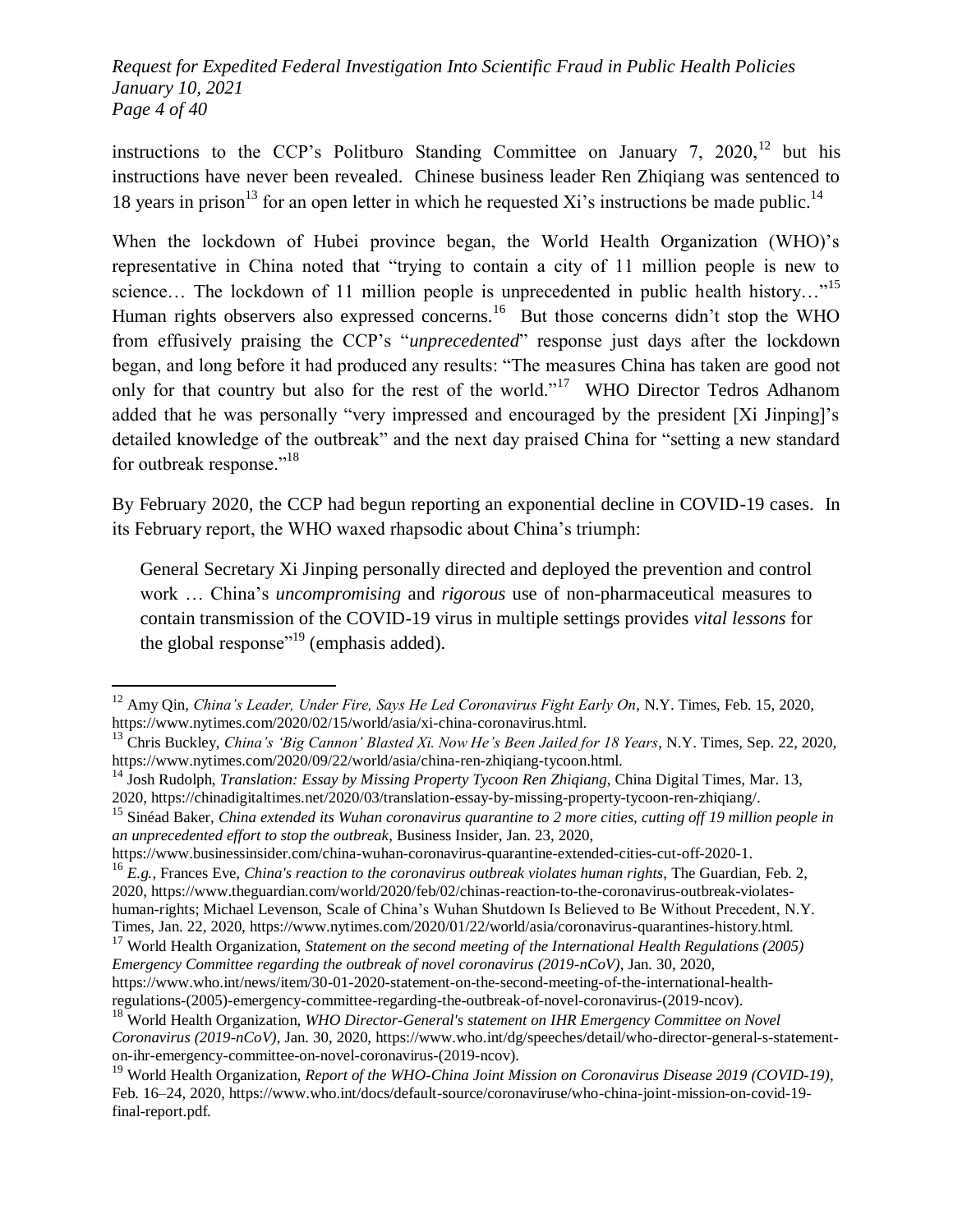*Request for Expedited Federal Investigation Into Scientific Fraud in Public Health Policies January 10, 2021 Page 5 of 40*

Shortly thereafter, the WHO held a press conference during which Assistant Director-General Bruce Aylward—who later disconnected a live interview when asked to acknowledge Taiwan<sup>20</sup>—told the press: "What China has demonstrated is, *you have to do this*. If you do it, you can save lives and prevent thousands of cases of what is a very difficult disease.<sup> $21$ </sup> (emphasis) added). Two days later, in an interview for China Central Television (CCTV), Aylward put it bluntly: "*Copy China's response* to COVID-19."<sup>22</sup> (emphasis added).

The WHO's recommendations are notable for two reasons. First, the WHO's conclusion in its February report that this "rather unique and unprecedented public health response in China reversed the escalating cases<sup>"23</sup> exemplifies the fallacy of *post hoc, ergo propter hoc*. While it was possible that a more "flat" curve in Wuhan could be attributed to the CCP's lockdown, it was at least equally likely that Wuhan had simply witnessed the natural course of this "novel" pathogen. It should have been obvious that the mere issuance of a policy "unprecedented in public health history" did not automatically mean it was effective—especially given the WHO's own 2019 guidance for pandemic influenza did not advise border closures, mass contact tracing, or quarantine even of "exposed individuals" under any circumstance. $^{24}$ 

Furthermore, the WHO did not even consider other countries' economic circumstances, demographics, or even their *number of COVID-19 cases*—which were very few in most of the

<sup>20</sup> Tom Grundy, *Video: Top WHO doctor Bruce Aylward ends video call after journalist asks about Taiwan's status*, Hong Kong Free Press, Mar. 29, 2020, https://hongkongfp.com/2020/03/29/video-top-doctor-bruce-aylwardpretends-not-hear-journalists-taiwan-questions-ends-video-call/. In April, Canada's parliament summoned Aylward for questioning, but the WHO has forbidden him from testifying. Steven Chase, *MPs vote to summon key WHO adviser after global body refuses to let him testify*, The Globe and Mail, Apr. 30, 2020,

https://www.theglobeandmail.com/canada/article-mps-vote-to-summon-key-who-adviser-after-global-body-refusesto-let/; True North, *WHO forbids Canadian official from testifying before health committee*, Aug. 19, 2020, https://tnc.news/2020/08/19/who-forbids-canadian-official-from-testifying-before-health-committee/.

<sup>21</sup> World Health Organization, *Subject: Press Conference of WHO-China Joint Mission on COVID-19*, Feb. 24, 2020, https://www.who.int/docs/default-source/coronaviruse/transcripts/joint-mission-press-conference-scriptenglish-final.pdf?sfvrsn=51c90b9e\_2.

<sup>22</sup> Daniel Harries, *‗Copy China's response to COVID-19,' WHO expert urges rest of the world*, CGTN, Feb. 26, 2020, https://newseu.cgtn.com/news/2020-02-26/-Copy-China-s-response-to-COVID-19-WHO-expert-urges-- OnNfwORI3u/index.html.

<sup>23</sup> World Health Organization, *Report of the WHO-China Joint Mission on Coronavirus Disease 2019 (COVID-19)*, Feb. 16–24, 2020, https://www.who.int/docs/default-source/coronaviruse/who-china-joint-mission-on-covid-19 final-report.pdf.

<sup>&</sup>lt;sup>24</sup> World Health Organization, *Non-pharmaceutical public health measures for mitigating the risk and impact of epidemic and pandemic influenza*, 2019, https://apps.who.int/iris/bitstream/handle/10665/329438/9789241516839 eng.pdf?ua=1.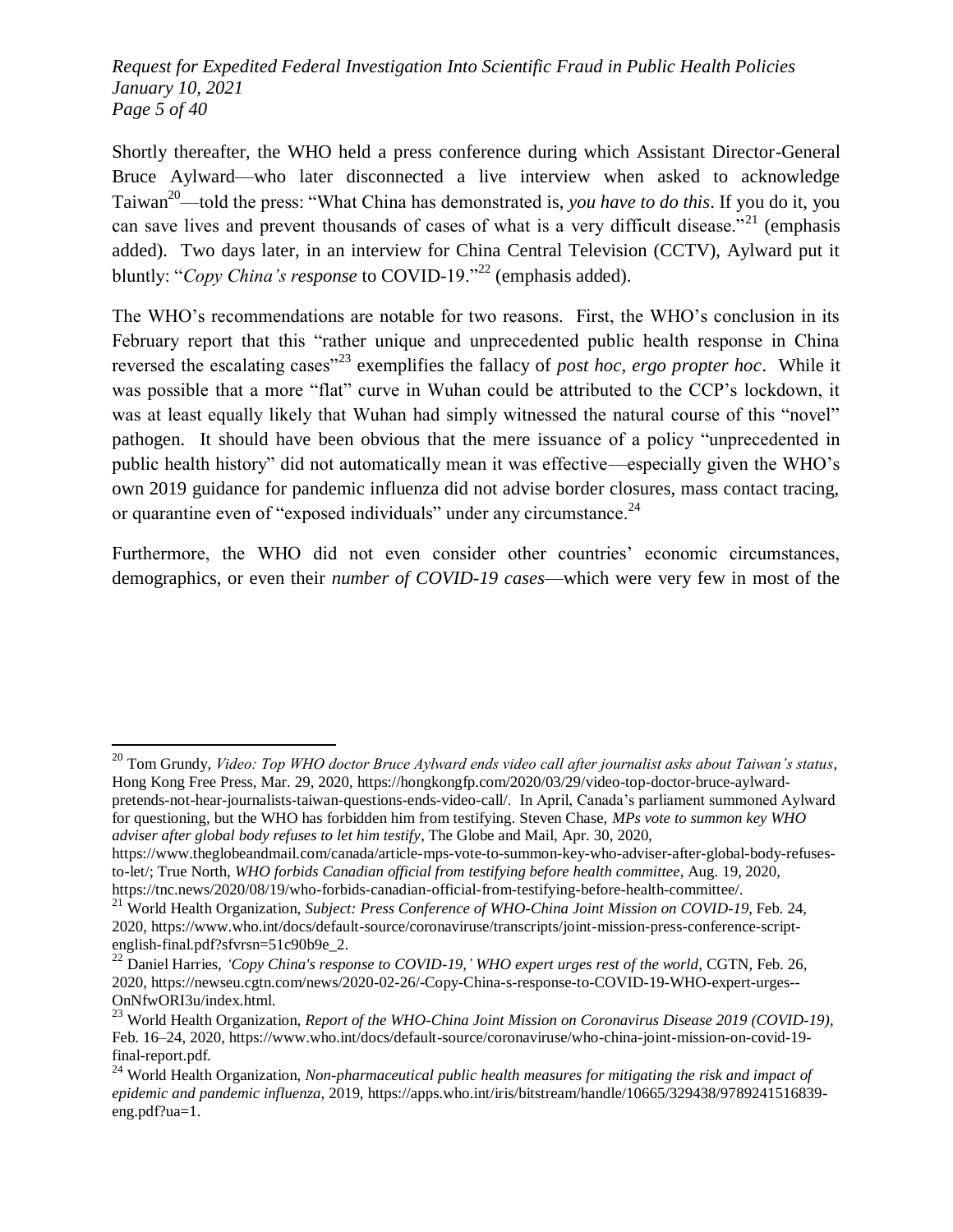*Request for Expedited Federal Investigation Into Scientific Fraud in Public Health Policies January 10, 2021 Page 6 of 40*

world—before instructing the entire world that "you have to do this."<sup>25</sup> This conclusion by the world's foremost public health body was, at best, criminally negligent.<sup>26</sup>

Lockdowns are a Xi Jinping policy, and the significance of that fact cannot be overstated. The idea of locking down an entire state or country and forcibly shutting down its businesses and public places was never entertained, never discussed, and never implemented in any pandemic literature until it was done by General Secretary Xi in January 2020. Lockdowns were never tried before 2020 and never tested before 2020, even on a theoretical basis.<sup>27</sup> The idea of "lockdown" was brought into human history on the order of General Secretary Xi; it otherwise never would have entered the collective human imagination. Anytime anyone endorses a lockdown for any length of time, even a few minutes, they are endorsing a Xi Jinping policy. The remainder of this letter concerns *how* lockdowns were laundered into the world's go-to pandemic policy.

## **2. The Most Influential Institution for Covid-19 Models, Self-Described as "China's Best Academic Partner in the West," Has Been by Far the Most Alarmist and Inaccurate Covid-19 Modeler**

In February 2020, a team from Imperial College London led by physicist Neil Ferguson ran a computer model that played an outsized role in justifying lockdowns in most countries. Imperial College forecast a number of potential outcomes, including that, by October 2020, more than 500,000 people in Great Britain and 2.2 million people in the U.S. would die as a result of COVID-19, and recommended months of strict social distancing measures to prevent this outcome.<sup>28</sup> The model also predicted the United States could incur up to one million deaths even with "enhanced social distancing" guidelines, including "shielding the elderly."<sup>29</sup> In reality, by the end of October, according to the CDC and the United Kingdom National Health Service (NHS), approximately  $230,000$  deaths<sup>30</sup> in the United States and  $37,000$  deaths<sup>31</sup> in the United

<sup>25</sup> World Health Organization, *Subject: Press Conference of WHO-China Joint Mission on COVID-19*, Feb. 24, 2020, https://www.who.int/docs/default-source/coronaviruse/transcripts/joint-mission-press-conference-scriptenglish-final.pdf?sfvrsn=51c90b9e\_2.

<sup>26</sup> Stacey Rudin, *What's Behind The WHO's Lockdown Mixed-Messaging*, American Institute for Economic Research, Oct. 14, 2020, https://www.aier.org/article/whats-behind-the-whos-lockdown-mixed-messaging/.

<sup>27</sup> Noreen Quails *et al*., *Community Mitigation Guidelines to Prevent Pandemic Influenza*, United States, 2017 (Sonja A. Rasmussen et al. eds., 2017), https://www.cdc.gov/mmwr/volumes/66/rr/rr6601a1.htm.

<sup>28</sup> Neil M Ferguson *et al*., *Report 9: Impact of non-pharmaceutical interventions (NPIs) to reduce COVID-19 mortality and healthcare demand*, Imperial College COVID-19 Response Team, Mar. 16, 2020, https://www.imperial.ac.uk/media/imperial-college/medicine/sph/ide/gida-fellowships/Imperial-College-COVID19- NPI-modelling-16-03-2020.pdf.

<sup>29</sup> Neil M Ferguson *et al*., *Report 12: The Global Impact of COVID-19 and Strategies for Mitigation and Suppression*, Imperial College COVID-19 Response Team, Mar. 16, 2020,

https://www.imperial.ac.uk/media/imperial-college/medicine/mrc-gida/2020-03-26-COVID19-Report-12.pdf. <sup>30</sup> Centers for Disease Control and Prevention, *Provisional Death Counts for Coronavirus Disease 2019 (COVID-*

*<sup>19)</sup>*, https://www.cdc.gov/nchs/nvss/vsrr/covid19/index.htm.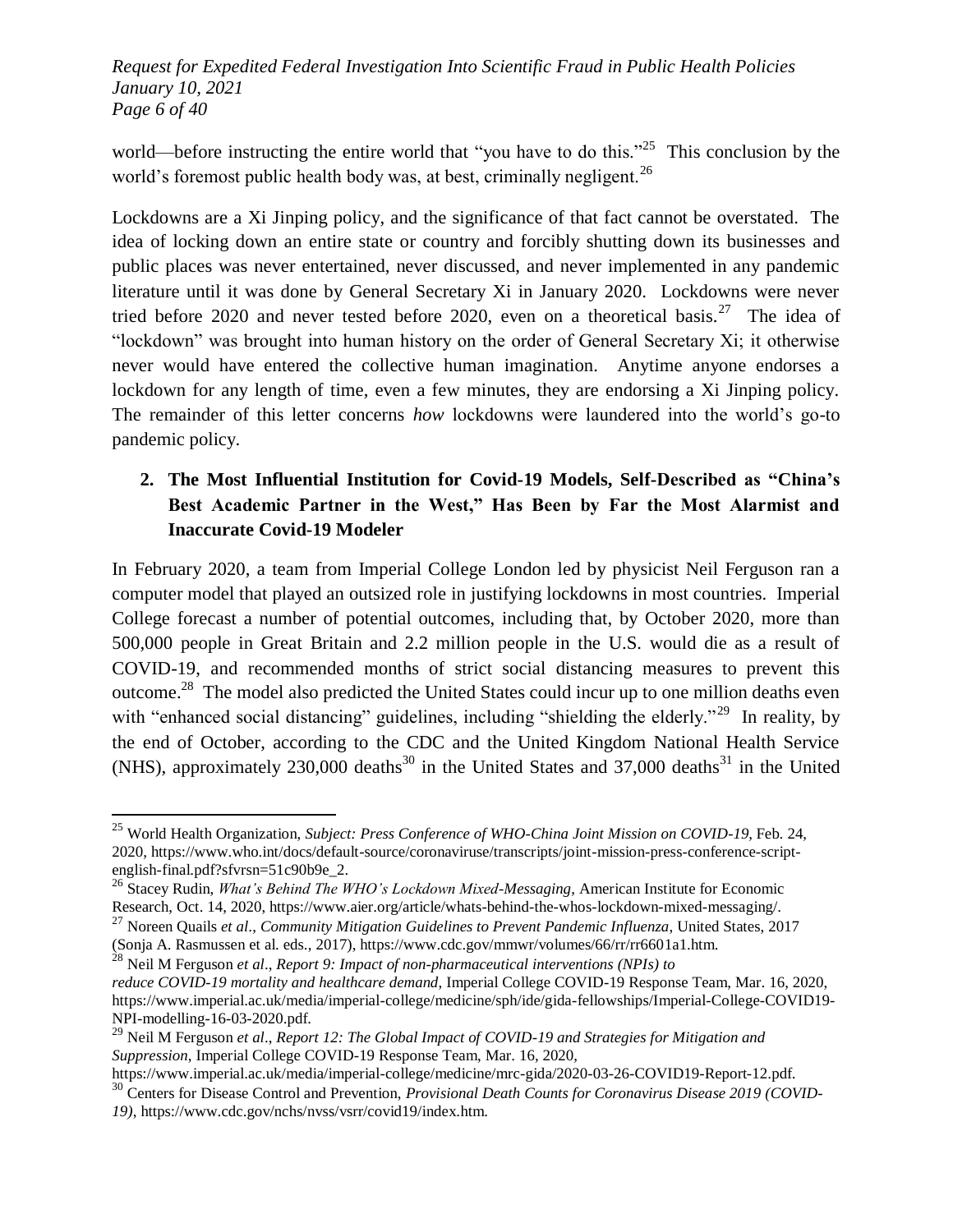*Request for Expedited Federal Investigation Into Scientific Fraud in Public Health Policies January 10, 2021 Page 7 of 40*

Kingdom had been attributed to COVID-19 (though deaths from all other leading causes including heart disease, cancer, and influenza—mysteriously declined,  $32$  indicating that even these low counts from the CDC and NHS are vastly overstated).

A study by researchers at UCLA and the Institute for Health Metrics and Evaluation (IHME) compared the accuracy of various institutions' models predicting COVID-19 mortality.<sup>33</sup> Across all time periods, the models produced by Imperial College were measured to have far higher rates of error than the others—*always* erring on the side of being too high:

The 12-week median absolute percent errors (MAPE), reflecting models produced in July and August, ranged from 22.4% for the SIK-J Alpha model, to 79.9% for the Imperial model… The Delphi and LANL models from July underestimated mortality, with median percent errors of -5.6% and -8.3% at 6 weeks respectively, while Imperial tended to overestimate (+47.7%), and the remaining models were relatively unbiased… The Imperial model had *larger errors, about 5-fold higher* than other models by six weeks. This appears to be largely driven by the aforementioned *tendency to overestimate mortality*. At twelve weeks, MAPE values were lowest for the IHME-MS-SEIR (23.7%) model, while the Imperial model had the most elevated MAPE (98.8%)… In the most current models, the 6-week MAPE across models was 7.2%.

Imperial's inaccuracy continued unabated. In October 2020, Imperial College's model predicted the U.K. would experience 2,000 deaths per day by mid-December.<sup>34</sup> In fact, deaths per day in the U.K. never reached 400, per NHS. $^{35}$ 

Five years earlier, on October 21, 2015, General Secretary Xi personally visited Imperial College London for the announcement of "a series of new UK-China education and research collaborations" including "nanotechnology, bioengineering... and public health."<sup>36</sup> This was the only trip Xi ever made to the U.K. as General Secretary; the trip lasted just four days and

<sup>31</sup> National Health Service, *COVID-19 Daily Deaths*, https://www.england.nhs.uk/statistics/statistical-workareas/covid-19-daily-deaths/.

<sup>32</sup> Yanni Gu, *A closer look at U.S. deaths due to COVID-19*, Johns Hopkins News-Letter, Nov. 22, 2020, https://web.archive.org/web/20201122214034/https://www.jhunewsletter.com/article/2020/11/a-closer-look-at-u-sdeaths-due-to-covid-19.

<sup>33</sup> Joseph Friedman *et al*., *Predictive performance of international COVID-19 mortality forecasting models*, Nov. 19, 2020, https://doi.org/10.1101/2020.07.13.20151233.

<sup>34</sup> Scientific Advisory Group for Emergencies, *SPI-M-O: Long term winter scenarios preparatory working analysis*, Oct. 31, 2020,

https://assets.publishing.service.gov.uk/government/uploads/system/uploads/attachment\_data/file/938967/201031\_S PI-M\_preparatory\_analysis\_long\_term\_scenarios.pdf.

<sup>35</sup> National Health Service, *COVID-19 Daily Deaths*, https://www.england.nhs.uk/statistics/statistical-workareas/covid-19-daily-deaths/.

<sup>36</sup> Andrew Scheuber, *Chinese President sees UK-China academic partnerships at Imperial*, Imperial College London, Oct. 21, 2015, https://www.imperial.ac.uk/news/168497/chinese-president-sees-uk-china-academicpartnerships/.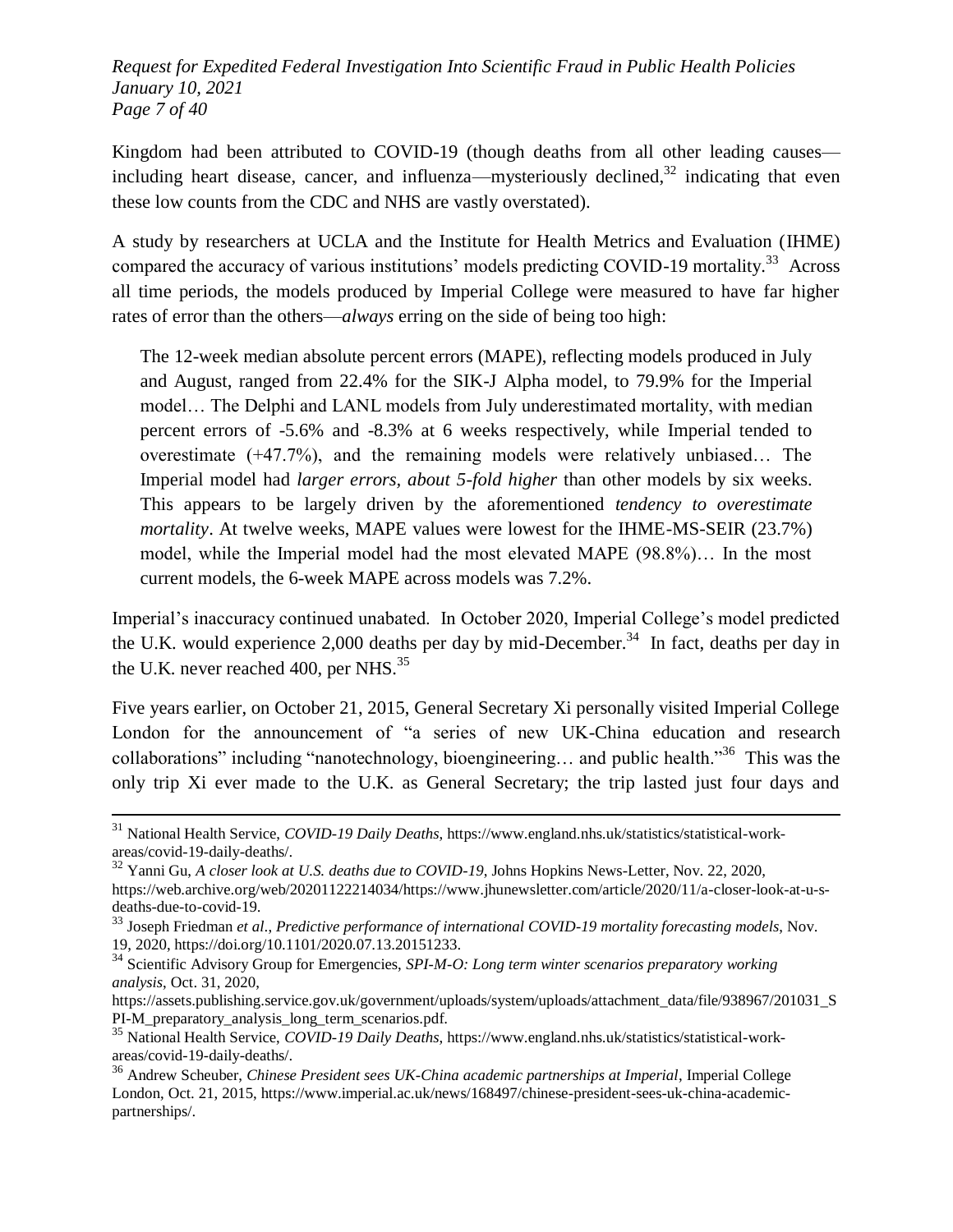*Request for Expedited Federal Investigation Into Scientific Fraud in Public Health Policies January 10, 2021 Page 8 of 40*

involved just one university: Imperial College London.<sup>37</sup> In a speech welcoming General Secretary Xi and his wife, Peng Liyuan, a goodwill ambassador to the WHO, Imperial College President Alice Gast addressed the Chancellor of the Exchequer:

Chancellor, you have said that you aim to make the U.K. ‗China's best partner in the west.' Imperial College London strives to be just that, *China's best academic partner in the west*… As China's top research partner in the U.K., Imperial's academics and students benefit from collaboration on a daily basis.<sup>38</sup> (emphasis added)

In 2019, Gast became part of the notably pro-China<sup>39</sup> World Economic Forum's AI Council along with Chinese AI Expert and venture capitalist Kai-Fu Lee, and to this day, Imperial College continues to advertise itself as "UK's number one university collaborator with Chinese research institutions." $40$ 

In March 2020, Imperial College produced a report titled "Evidence of initial success for China exiting COVID-19 social distancing policy after achieving containment," concluding:

For the first time since the outbreak began there have been no new confirmed cases caused by local transmission in China reported for five consecutive days up to 23 March 2020. This is an indication that the social distancing measures enacted in China have led to control of COVID-19 in China… after very intense social distancing which resulted in containment, China has successfully exited their stringent social distancing policy to some degree. $41$ 

Imperial College had no way of knowing if this was, in fact, true—failing to discover cases does not mean they do not exist, particularly with a virus that is fatal to hardly anyone except the most vulnerable, and a regime with a long history of fraud—and its conclusion directly contradicted

l

2020, https://demokratischerwiderstand.de/artikel/158/china-und-der-great-resetWeitere.

<sup>37</sup> Wikipedia, *2015 Xi Jinping visit to the United Kingdom*,

https://en.wikipedia.org/wiki/2015\_Xi\_Jinping\_visit\_to\_the\_United\_Kingdom.

<sup>38</sup> Andrew Scheuber, *Chinese President sees UK-China academic partnerships at Imperial*, Imperial College London, Oct. 21, 2015, https://www.imperial.ac.uk/news/168497/chinese-president-sees-uk-china-academicpartnerships/.

<sup>39</sup> Peter S. Goodman, *In Era of Trump, China's President Champions Economic Globalization*, N.Y. Times, Jan. 17, 2017, https://www.nytimes.com/2017/01/17/business/dealbook/world-economic-forum-davos-china-xiglobalization.html; *see also* Aya Velázquez, *China Und Der Great Reset*, Demokratischer Widerstand, Nov. 27,

<sup>&</sup>lt;sup>40</sup> David Lee, *World Economic Forum Establishes "A.I. Council" Co-chaired by Chinese AI Expert Kai-Fu Lee*, Pandaily, Jan. 24, 2019, https://pandaily.com/world-economic-forum-establishes-artificial-intelligence-council/; Imperial College London, *China and Imperial*,

https://web.archive.org/web/20201231155935/https://www.imperial.ac.uk/about/introducing-imperial/globalimperial/east-asia/china/.

<sup>41</sup> Neil M Ferguson and Steven Riley *et al*., *Report 11 - Evidence of initial success for China exiting COVID-19 social distancing policy after achieving containment*, Imperial College COVID-19 Response Team, Mar. 24, 2020, https://www.imperial.ac.uk/mrc-global-infectious-disease-analysis/covid-19/report-11-china-exiting-socialdistancing/.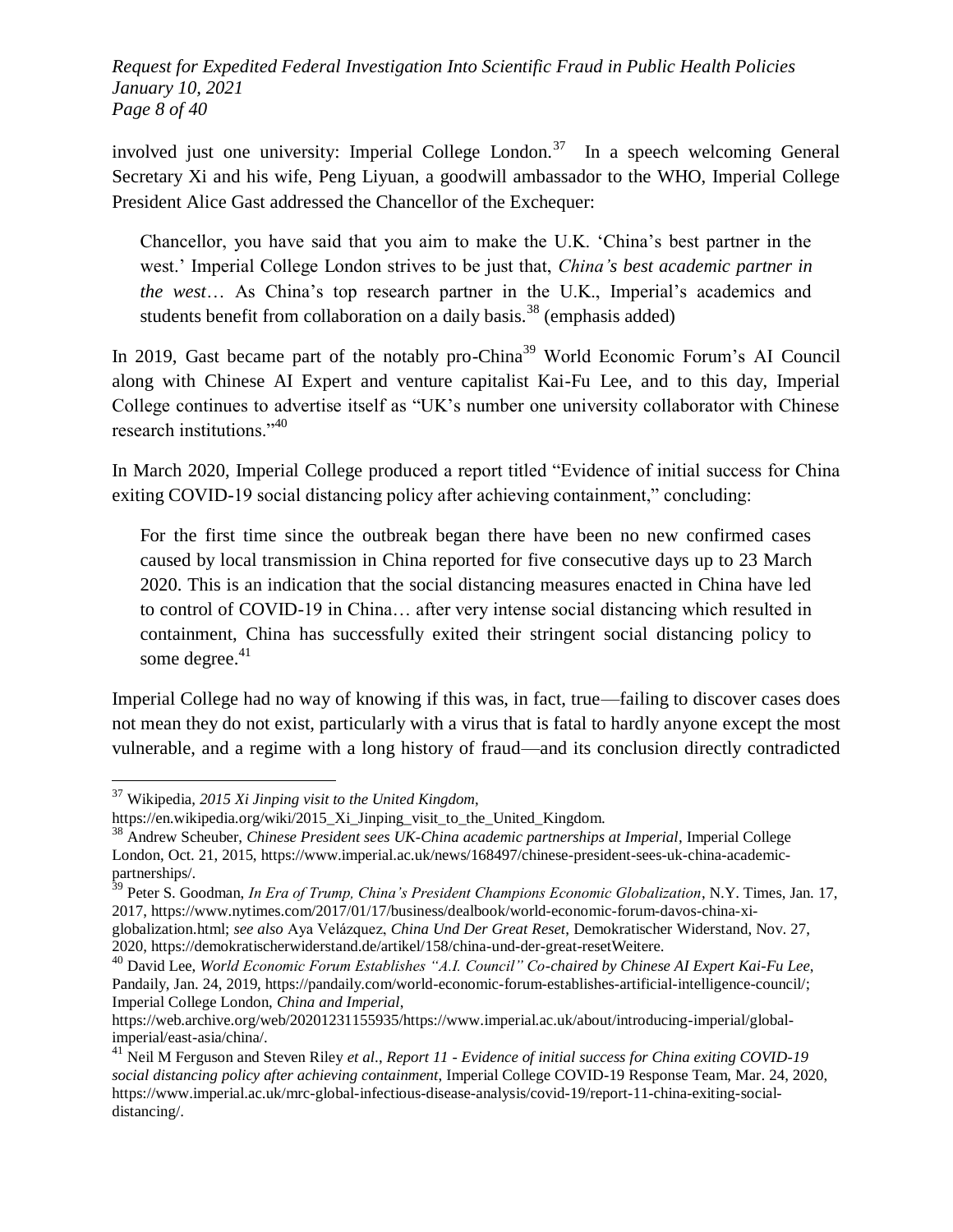*Request for Expedited Federal Investigation Into Scientific Fraud in Public Health Policies January 10, 2021 Page 9 of 40*

that of the U.S. intelligence community around the same time that China had intentionally misrepresented its coronavirus numbers.<sup>42</sup> In a December interview, Neil Ferguson recalled how China had inspired his lockdown recommendations to the U.K.'s Scientific Advisory Group for Emergencies (SAGE):

I think people's sense of what is possible in terms of control changed quite dramatically between January and March… It's a communist one party state, we said. We couldn't get away with it in Europe, we thought… And then Italy did it. And we realised we could… If China had not done it, the year would have been very different.  $43$ 

In a time of panic, it's natural for the public to focus on the worst possible outcomes. Thus, a prestigious institution producing particularly alarmist models can have an outsized impact on political discourse. In this case, the institution in question not only consistently and egregiously erred in just one direction—the "tendency to overestimate mortality"—but also had a special relationship with China as its "best academic partner in the west."

#### **3. Deadly Recommendations for Early Mechanical Ventilation Came from China**

In early March 2020, the WHO released COVID-19 provider guidance documents to healthcare workers.<sup>44</sup> The guidance recommended escalating quickly to mechanical ventilation as an early intervention for treating COVID-19 patients, a departure from past experience during respiratory-virus epidemics.<sup>45</sup> In doing so, they cited the guidance being presented by Chinese journal articles, which published papers in January and February claiming that "Chinese expert *consensus*" called for "invasive mechanical ventilation" as the "first choice" for people with moderate to severe respiratory distress,<sup>46</sup> in part to protect medical staff. As the Wall Street Journal later reported:

Last spring, doctors put patients on ventilators partly to limit contagion at a time when it was less clear how the virus spread, when protective masks and gowns were in short supply. Doctors could have employed other kinds of breathing support devices that don't

<sup>42</sup> Sonam Sheth and Isaac Scher, *The US intelligence community has reportedly concluded that China intentionally misrepresented its coronavirus numbers*, Business Insider, Apr. 1, 2020, https://www.businessinsider.com/usintelligence-found-china-misrepresented-coronavirus-stats-report-2020-4.

<sup>43</sup> Tom Whipple, *Professor Neil Ferguson: People don't agree with lockdown and try to undermine the scientists*, The Times of London, Dec. 25, 2020, https://www.thetimes.co.uk/article/people-don-t-agree-with-lockdown-andtry-to-undermine-the-scientists-gnms7mp98.

<sup>44</sup> World Health Organization, *Clinical management of severe acute respiratory infection (SARI) when COVID-19 disease is suspected*, Mar. 13, 2020, https://www.who.int/docs/defaultsource/coronaviruse/clinical-management-of-novel-cov.pdf.

<sup>45</sup> Philippe Rola *et al.*, *Rethinking the early intubation paradigm of COVID-19: time to change gears?*, Clin Exp Emerg Med Vol. 7(2), Jun. 10, 2020, https://www.ncbi.nlm.nih.gov/pmc/articles/PMC7348679/.

<sup>46</sup> Fujun Peng *et al*., *Management and Treatment of COVID-19: The Chinese Experience*, Can J Cardiol Vol. 36(6), Apt. 17, 2020, https://www.ncbi.nlm.nih.gov/pmc/articles/PMC7162773/.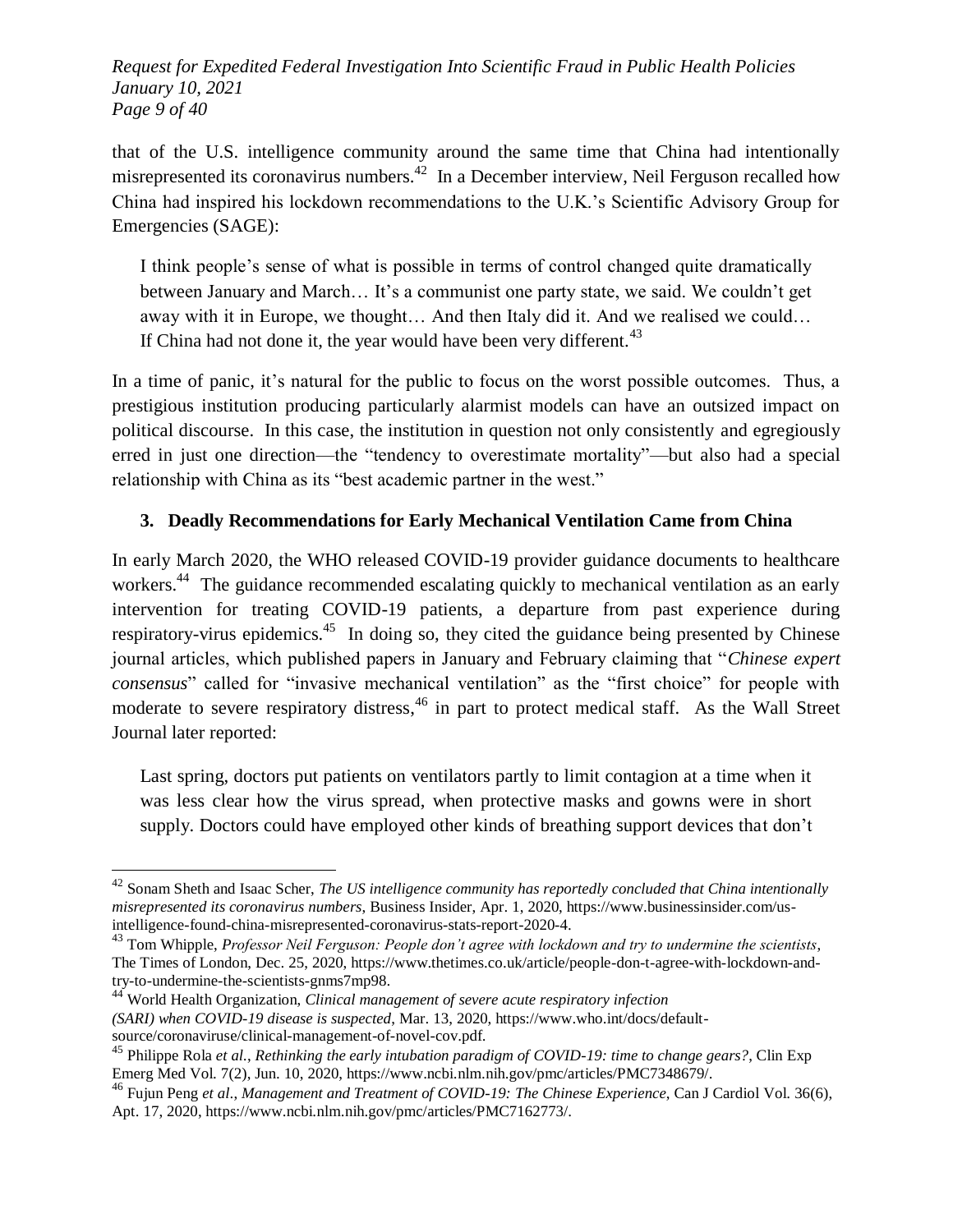*Request for Expedited Federal Investigation Into Scientific Fraud in Public Health Policies January 10, 2021 Page 10 of 40*

require risky sedation, but early reports suggested patients using them could spray dangerous amounts of virus into the air, said Theodore Iwashyna, a critical-care physician at University of Michigan and Department of Veterans Affairs hospitals in Ann Arbor, Mich.

At the time, he said, doctors and nurses feared the virus would spread through hospitals. ―*We were intubating sick patients very early. Not for the patients' benefit, but in order to control the epidemic* and to save other patients," Dr. Iwashyna said "That felt awful."<sup>47</sup> (emphasis added)

In New York and other cities, early and often ventilator use became a common theme, and it had devastating consequences for patients.<sup>48</sup> On March 31, 2020, Dr. Cameron Kyle-Sidell, who had been caring for ICU patients at one of the hardest-hit hospitals in New York City, acted as an early whistleblower, sounding the alarm about the ventilator issue in a widely-shared video:

We are operating under a medical paradigm that is untrue… I fear that this misguided treatment will lead to a tremendous amount of harm to a great number of people in a very short time… I don't know the final answer to this disease, but I'm quite sure that a ventilator is not it… This method being widely adopted at this very moment at every hospital in the country  $\ldots$  is actually doing more harm than good.<sup>49</sup>

An April Reuters interview with dozens of medical specialists made it clear that mechanical ventilator overuse had become a global issue: "Many highlighted the risks from using the most invasive types of them - mechanical ventilators - too early or too frequently, or from nonspecialists using them without proper training in overwhelmed hospitals.<sup>50</sup>

By May 2020, it was common knowledge in the medical community that early ventilator use was hurting, not helping, COVID-19 patients, and that less invasive measures were in fact very effective in assisting recoveries.<sup>51</sup> A New York City study found a 97.2% mortality rate among

<sup>47</sup> Melanie Evans, *Hospitals Retreat From Early Covid Treatment and Return to Basics*, Wall Street Journal, Dec. 20, 2020, https://www.wsj.com/articles/hospitals-retreat-from-early-covid-treatment-and-return-to-basics-11608491436.

<sup>48</sup> Jordan Schachtel, *‗First Choice': How China and the WHO created mass ventilator hysteria*, Sep. 30, 2020, https://jordanschachtel.substack.com/p/first-choice-how-china-and-the-who.

<sup>49</sup> Cameron Kyle-Sidell, *From NYC ICU: Does Covid-19 Really Cause ARDS??!!*, YouTube, Mar. 31, 2020, https://www.youtube.com/watch?v=k9GYTc53r2o&feature=youtu.be.

<sup>50</sup> Silvia Aloisi *et al.*, *Special Report: As virus advances, doctors rethink rush to ventilate*, Reuters, Apr. 23, 2020, https://www.reuters.com/article/us-health-coronavirus-ventilators-specia/as-virus-advances-doctors-rethink-rush-toventilate-idUSKCN2251PE.

<sup>51</sup> Sharon Begley, *With ventilators running out, doctors say the machines are overused for Covid-19*, Stat, Apr. 8, 2020, https://www.statnews.com/2020/04/08/doctors-say-ventilators-overused-for-covid-19/.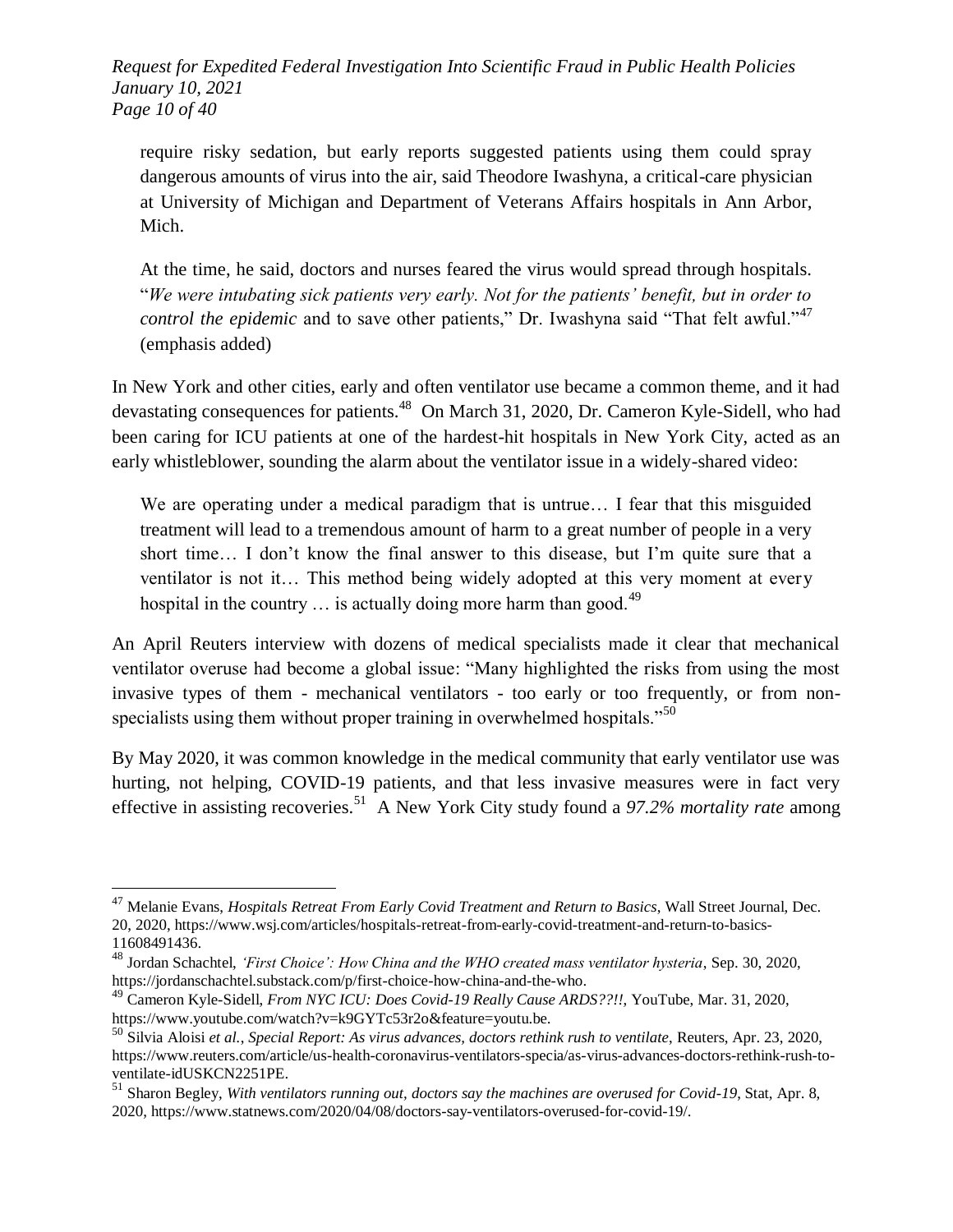*Request for Expedited Federal Investigation Into Scientific Fraud in Public Health Policies January 10, 2021 Page 11 of 40*

those over age 65 who received mechanical ventilation.<sup>52</sup> The "early action" ventilator guidance that the WHO distributed to the world killed thousands of innocent patients; the WHO obtained that guidance from China.

## **4. The World's Predominant, Wildly-Inaccurate PCR Testing Protocols Are Based on Incomplete, Theoretical Genome Sequences Supplied by China**

Virologists Victor Corman and Christian Drosten led the exceptionally-rapid creation of the first COVID-19 PCR test (the "Corman-Drosten Protocol");<sup>53</sup> it is now the most commonly-used testing protocol in the world for detecting the SARS-CoV-2 virus which may, in certain cases, lead to the disease COVID-19. (As discussed *infra*, the Court of Appeal of Lisbon concluded that this PCR test was producing as many as 97% false positives). Corman and Drosten were provided with the *in silico* (theoretical) genome sequences used to create their PCR protocol by Chinese scientists including Yong-Zhen Zhang and Shi Zhengli, Director at the Wuhan Institute of Virology.<sup>54</sup> (These genome sequences were then posted to the open-source depository Virological.org on January 10, 2020). The Corman-Drosten Protocol was submitted to the WHO on January 13,<sup>55</sup> eight days *prior* to the date it was submitted to the medical journal Eurosurveillance for "peer review."<sup>56</sup>

The WHO released the Corman-Drosten Protocol on January 21, the same day it was submitted to Eurosurveillance.<sup>57</sup> Drosten sits on the board of Eurosurveillance, a conflict of interest.<sup>58</sup> The Corman-Drosten Protocol was accepted<sup>59</sup> by Eurosurveillance the *very next* day, January 22 (the same day the WHO confirmed human-to-human transmission),  $60$  an extraordinarily quick

https://www.ncbi.nlm.nih.gov/pmc/articles/PMC6988269/.

l

https://www.eurosurveillance.org/content/10.2807/1560-7917.ES.2020.25.3.2000045.

<sup>52</sup> Safiya Richardson, MD, MPH, *et al.*, *Presenting Characteristics, Comorbidities, and Outcomes Among 5700 Patients Hospitalized With COVID-19 in the New York City Area*, JAMA 2020 323(20), Apr. 22, 2020, https://jamanetwork.com/journals/jama/fullarticle/2765184.

<sup>53</sup> Victor Corman and Christian Drosten *et al.*, *Diagnostic detection of 2019-nCoV by real-time RT-PCR*, World Health Organization, Jan. 17, 2020, https://www.who.int/docs/default-source/coronaviruse/protocol-v2-1.pdf.

<sup>54</sup> Victor Corman and Christian Drosten *et al.*, *Diagnostic detection of 2019-nCoV by real-time RT-PCR*, Eurosurveillance European Communicable Disease Bulletin Vol. 25(3), Jan. 23, 2020,

<sup>55</sup> Victor Corman and Christian Drosten *et al.*, *Diagnostic detection of 2019-nCoV by real-time RT-PCR*, World Health Organization, Jan. 13, 2020, https://www.who.int/docs/default-source/coronaviruse/protocol-v2-1.pdf.

<sup>56</sup> Victor Corman and Christian Drosten *et al.*, *Diagnostic detection of 2019-nCoV by real-time RT-PCR*, Eurosurveillance European Communicable Disease Bulletin Vol. 25(3), Jan. 23, 2020,

<sup>57</sup> Victor Corman and Christian Drosten *et al.*, *Diagnostic detection of 2019-nCoV by real-time RT-PCR*, World Health Organization, Jan. 17, 2020, https://www.who.int/docs/default-source/coronaviruse/protocol-v2-1.pdf. <sup>58</sup> Eurosurveillane, *Editorial Board*,

https://web.archive.org/web/20201224033649/https://www.eurosurveillance.org/board.

<sup>59</sup> Victor Corman and Christian Drosten *et al.*, *Diagnostic detection of 2019-nCoV by real-time RT-PCR*, Eurosurveillance European Communicable Disease Bulletin Vol. 25(3), Jan. 23, 2020,

https://www.eurosurveillance.org/content/10.2807/1560-7917.ES.2020.25.3.2000045.

<sup>60</sup> World Health Organization, *Archived: WHO Timeline - COVID-19*, Apr. 27, 2020, https://www.who.int/news/item/27-04-2020-who-timeline---covid-19.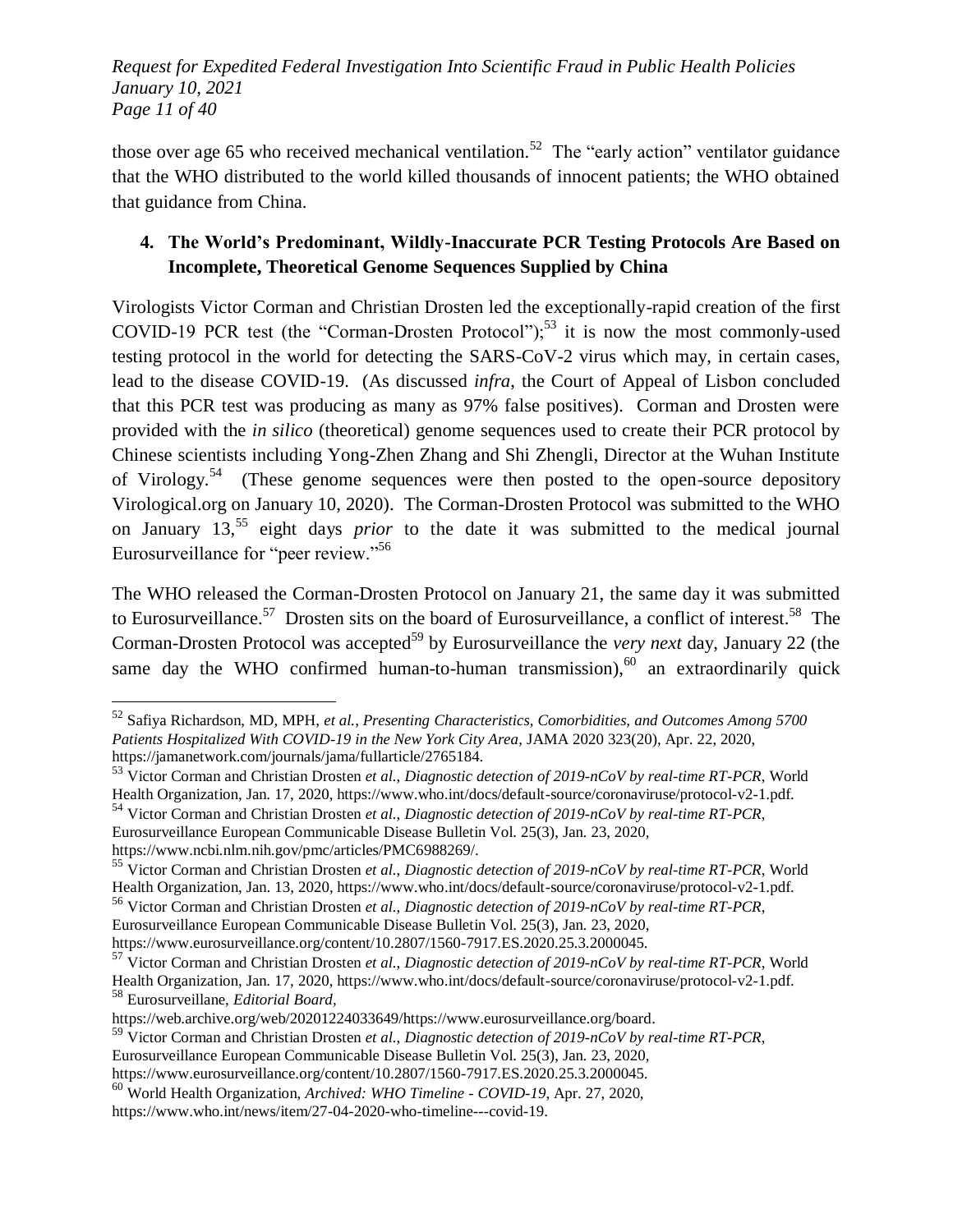*Request for Expedited Federal Investigation Into Scientific Fraud in Public Health Policies January 10, 2021 Page 12 of 40*

turnaround; peer review for scientific journals is an intensive process requiring identification of, and action by, external reviewers, which typically takes weeks to months. Of all 1,595 publications at Eurosurveillance since 2015, not one other research paper was reviewed and accepted in fewer than 20 days.<sup>61</sup> Eurosurveillance's peer review process also requires an author declaration that no conflicts of interest exist, which was, in this case, a false statement.<sup>62</sup> This extraordinarily quick turnaround made it impossible for any other PCR protocol to be published before the Corman-Drosten Protocol, which was published on PubMed on January  $23,^{63}$  giving it a valuable "first-mover" advantage ensuring that it became the predominant PCR protocol in the world.

The molecular biologist Pieter Borger and his team submitted a retraction request for the Corman-Drosten PCR protocol.<sup>64</sup> According to Borger's report, the Corman-Drosten PCR test workflow contains multiple, fatal errors. The most glaring issue is the fact that, at the time the protocol was submitted, there was no good reason to believe widespread PCR testing would even be necessary:

The authors introduce the background for their scientific work as: "The ongoing outbreak of the recently emerged novel coronavirus (2019-nCoV) poses a challenge for public health laboratories as virus isolates are unavailable while there is growing evidence that the outbreak is more widespread than initially thought, and international spread through travelers does already occur.

According to BBC News<sup>65</sup> and Google Statistics<sup>66</sup> there were 6 deaths world-wide on January 21st 2020 – the day when the manuscript was submitted. Why did the authors *assume a challenge for public health laboratories while there was no substantial evidence at that time to indicate that the outbreak was more widespread* than initially thought? (emphasis added)

Borger's report goes on to specify ten major flaws with the Corman-Drosten protocol, the biggest issue being the fact that the entire test is based on *in silico* (theoretical) sequences supplied by China:

<sup>61</sup> @waukema, Twitter, Nov. 30, 2020, https://twitter.com/waukema/status/1333612453561831428.

<sup>62</sup> Eurosurveillane, *Evaluation and review process*, https://www.eurosurveillance.org/evaluation.

<sup>63</sup> Victor Corman and Christian Drosten *et al.*, *Diagnostic detection of 2019-nCoV by real-time RT-PCR*, Eurosurveillance European Communicable Disease Bulletin Vol. 25(3), Jan. 23, 2020, https://www.ncbi.nlm.nih.gov/pmc/articles/PMC6988269/.

<sup>64</sup> Pieter Borger *et al.*, *External peer review of the RTPCR test to detect SARS-CoV-2 reveals 10 major scientific flaws at the molecular and methodological level: consequences for false positive results*, Nov. 27, 2020, https://cormandrostenreview.com/report/.

<sup>65</sup> *Citing* New China virus: Warning against cover-up as number of cases jumps, BBC, Jan. 21, 2020, https://www.bbc.com/news/world-asia-china-51185836.

<sup>66</sup> *Citing* Google Analytics – COVID19-deaths worldwide, https://archive.is/PpqEE.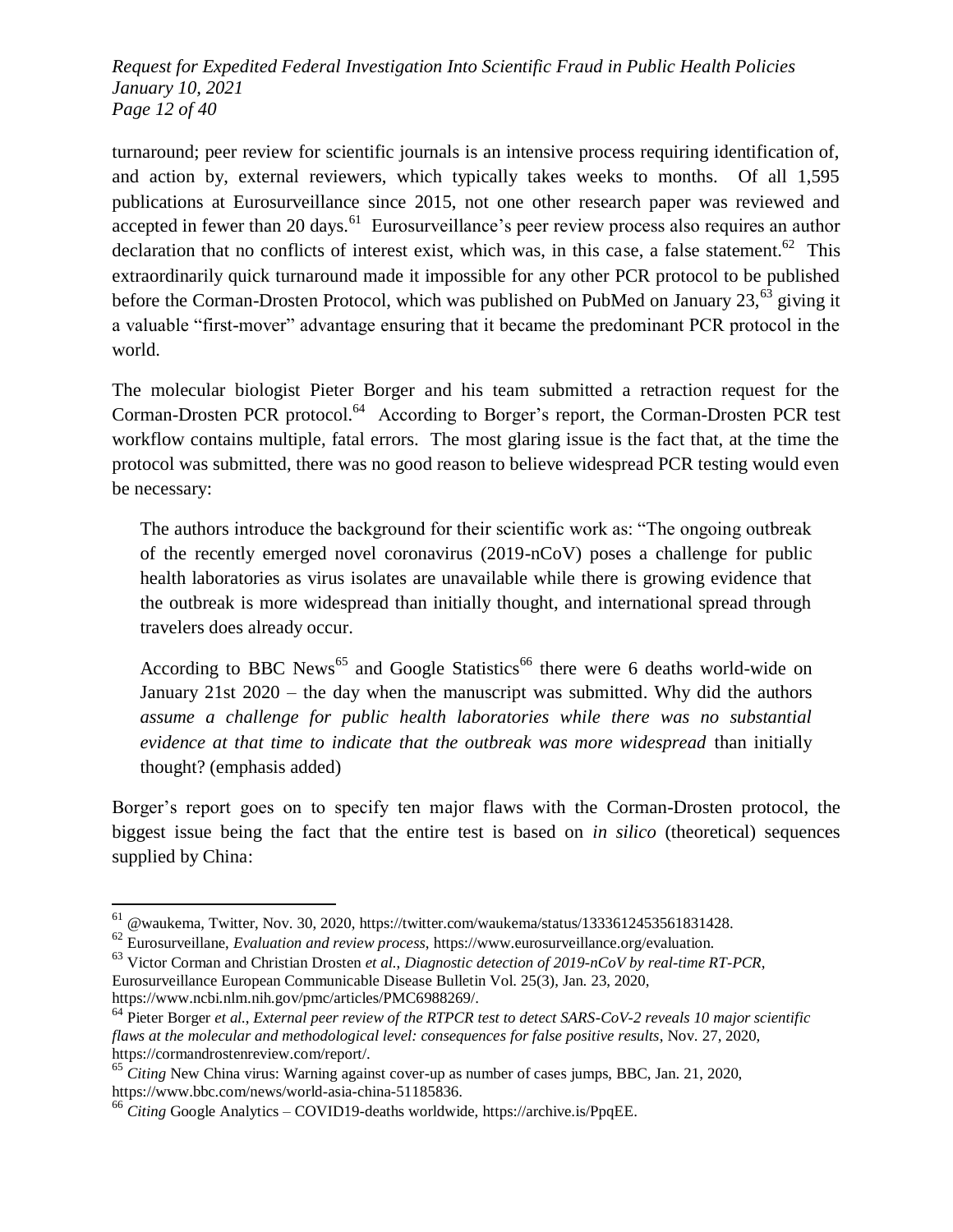*Request for Expedited Federal Investigation Into Scientific Fraud in Public Health Policies January 10, 2021 Page 13 of 40*

The first and major issue is that the novel Coronavirus SARS-CoV-2 (in the publication named 2019-nCoV and in February 2020 named SARS-CoV-2 by an international consortium of virus experts) is based on *in silico* sequences, supplied by a laboratory in China,<sup>67</sup> because at the time neither control material of infectious ("live") or inactivated SARS-CoV-2 nor isolated genomic RNA of the virus was available to the authors. To date no validation has been performed by the authorship based on isolated SARS-CoV-2 viruses or full length RNA thereof.

In addition, the primers and probes in Drosten's protocol are incomplete and non-specific; the primer concentrations are four to five times too high; the GC content (connection strength) is far too low; the annealing temperature difference in primer pairs is up to five times too high; the PCR products have not been validated at the molecular level, rendering the test useless as a specific diagnostic tool to identify SARS-CoV-2; and—given the protocol was accepted for publication just one day after it was submitted to Eurosurveillance—it was obviously never subjected to any meaningful peer review.

Corman and Drosten's PCR protocol thus has every indication of being fraudulent.

In June, a peer-reviewed study was published comparing the accuracy of the COVID-19 PCR test protocols on the short list recommended by the WHO. The PCR protocol developed by the CDC (the N2 US CDC protocol)<sup>68</sup>—likewise based on *in silico* genome sequences supplied by China—fared little better than the Corman-Drosten protocol:

The E Charité [Corman-Drosten] and N2 US CDC assays were positive for all specimens, including negative samples and negative controls (water).<sup>69</sup>

Together, these two PCR protocols account for the majority of COVID-19 PCR tests conducted in the Nations.<sup>70</sup> Both rely on *in silico* sequences from China, and both produce wildly inaccurate results, testing positive for all specimens including negative samples and plain water.

<sup>67</sup> *Citing* Victor Corman and Christian Drosten *et al.*, *Diagnostic detection of 2019-nCoV by real-time RT-PCR*, Eurosurveillance European Communicable Disease Bulletin Vol. 25(3), Jan. 23, 2020,

https://www.eurosurveillance.org/content/10.2807/1560-7917.ES.2020.25.3.2000045.

<sup>68</sup> Centers for Disease Control and Prevention Division of Viral Diseases, *CDC 2019-Novel Coronavirus (2019 nCoV) Real-Time RT-PCR Diagnostic Panel*, Feb. 4, 2020,

http://web.archive.org/web/20200227050956/https://www.fda.gov/media/134922/download.

<sup>69</sup> Sibyle Etievant *et al.*, *Performance Assessment of SARS-CoV-2 PCR Assays Developed by WHO Referral Laboratories*. J Clin Med Vol. 9(6), Jun. 16, 2020, https://www.ncbi.nlm.nih.gov/pmc/articles/PMC7355678/.

<sup>70</sup> World Health Organization, *Summary table of available protocols in this document*,

http://web.archive.org/web/20200909015002/https://www.who.int/docs/defaultsource/coronaviruse/whoinhouseassays.pdf.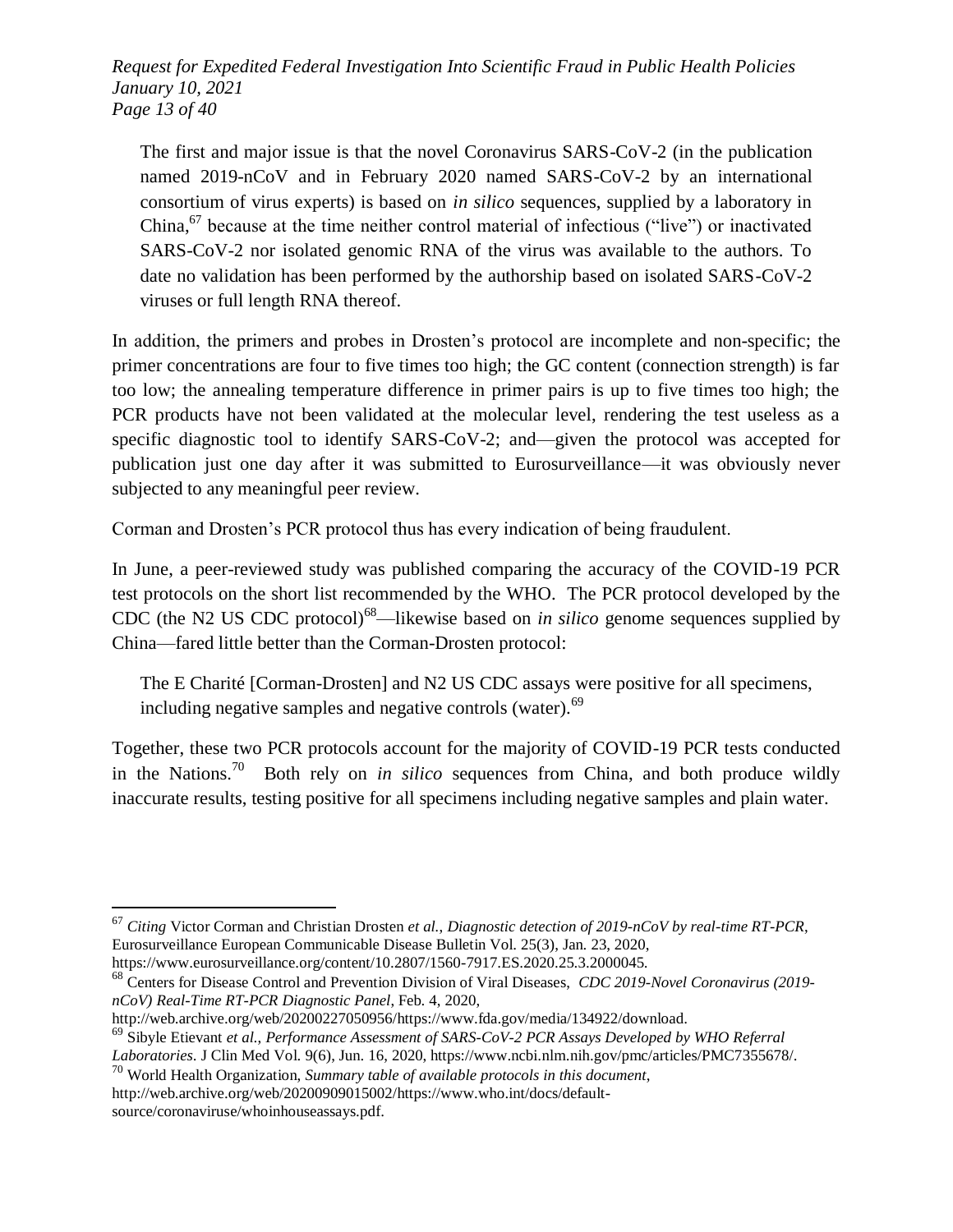*Request for Expedited Federal Investigation Into Scientific Fraud in Public Health Policies January 10, 2021 Page 14 of 40*

#### **5. Predominant, Excessive PCR Testing Protocols Came from China**

In accordance with recommendations by the WHO and other public health authorities, countless laboratories have engaged in mass PCR testing for the SARS-CoV-2 virus.<sup>71</sup> Fundamental to PCR testing is the concept of "cycle thresholds." The PCR test amplifies genetic matter from a virus in cycles; the fewer cycles required, the greater the amount of virus, or viral load, in the sample. The greater the viral load, the more likely the patient is to be contagious. Thus, the higher the PCR cycle threshold, the lower the amount of viral load needed to trigger a positive PCR test.

If the PCR cycle threshold indicating a "positive" is set too high, a positive result may not even indicate any meaningful amount of live viral particles. As Dr. Anthony Fauci mentioned in a July 2020 interview, a cycle threshold of 35 or more should not be considered a positive result:

What is now sort of evolving into a bit of a standard ... if you get a cycle threshold of 35 or more ... the chances of it being replication-confident are minuscule… So, I think if somebody does come in with *37, 38, even 36, you got to say, you know, it's just dead nucleotides, period.*<sup>72</sup> (emphasis added)

The WHO published its currently-outstanding guidance on laboratory testing for COVID-19 on March 19, 2020.<sup>73</sup> The WHO's guidance contained only three studies discussing PCR cycle thresholds. All three studies<sup>74</sup> are from China and use cycle thresholds from 37 to 40: "A cycle threshold value (Ct-value) less than 37 was defined as a positive test, and a Ct-value of 40 or more was defined as a negative test."<sup>75</sup>

As described by the New York Times, most laboratories and manufacturers in the United States now set their cutoff for a positive PCR test from 37 to 40 cycle thresholds: "Most tests set the limit at 40, a few at 37. This means that you are positive for the coronavirus if the test process

*Characteristics of Coronavirus Disease 2019 in China*, N Engl J Med Vol. 382, Feb. 28, 2020,

<sup>71</sup> World Health Organization, *Laboratory testing for coronavirus disease (COVID-19) in suspected human cases*, Mar. 19, 2020, https://apps.who.int/iris/bitstream/handle/10665/331501/WHO-COVID-19-laboratory-2020.5 eng.pdf?sequence=1&isAllowed=y.

<sup>72</sup> Daniel Payne, *In little noticed July interview, Fauci warned that widely used COVID tests may pick up 'dead' virus*, Just the News, Dec. 10, 2020, https://justthenews.com/politics-policy/coronavirus/newly-surfaced-video-julyfauci-tests-dead-virus.

<sup>73</sup> World Health Organization, *Laboratory testing for coronavirus disease (COVID-19) in suspected human cases*, Mar. 19, 2020, https://apps.who.int/iris/bitstream/handle/10665/331501/WHO-COVID-19-laboratory-2020.5 eng.pdf?sequence=1&isAllowed=y.

<sup>74</sup> Qun Li *et al.*, *Early Transmission Dynamics in Wuhan, China, of Novel Coronavirus-Infected Pneumonia*, N Engl J Med Vol. 382(13), Jan. 29, 2020, https://www.ncbi.nlm.nih.gov/pmc/articles/PMC7121484/; *Clinical* 

https://www.nejm.org/doi/10.1056/NEJMoa2002032; Wei Zhang *et al.*, *Molecular and serological investigation of 2019-nCoV infected patients: implication of multiple shedding routes*, Emerg Microbes Infect Vol. 9(1), Feb. 17, 2020, https://www.ncbi.nlm.nih.gov/pmc/articles/PMC7048229/.

<sup>75</sup> Qun Li *et al.*, *Early Transmission Dynamics in Wuhan, China, of Novel Coronavirus-Infected Pneumonia*, N Engl J Med Vol. 382(13), Jan. 29, 2020, https://www.ncbi.nlm.nih.gov/pmc/articles/PMC7121484/.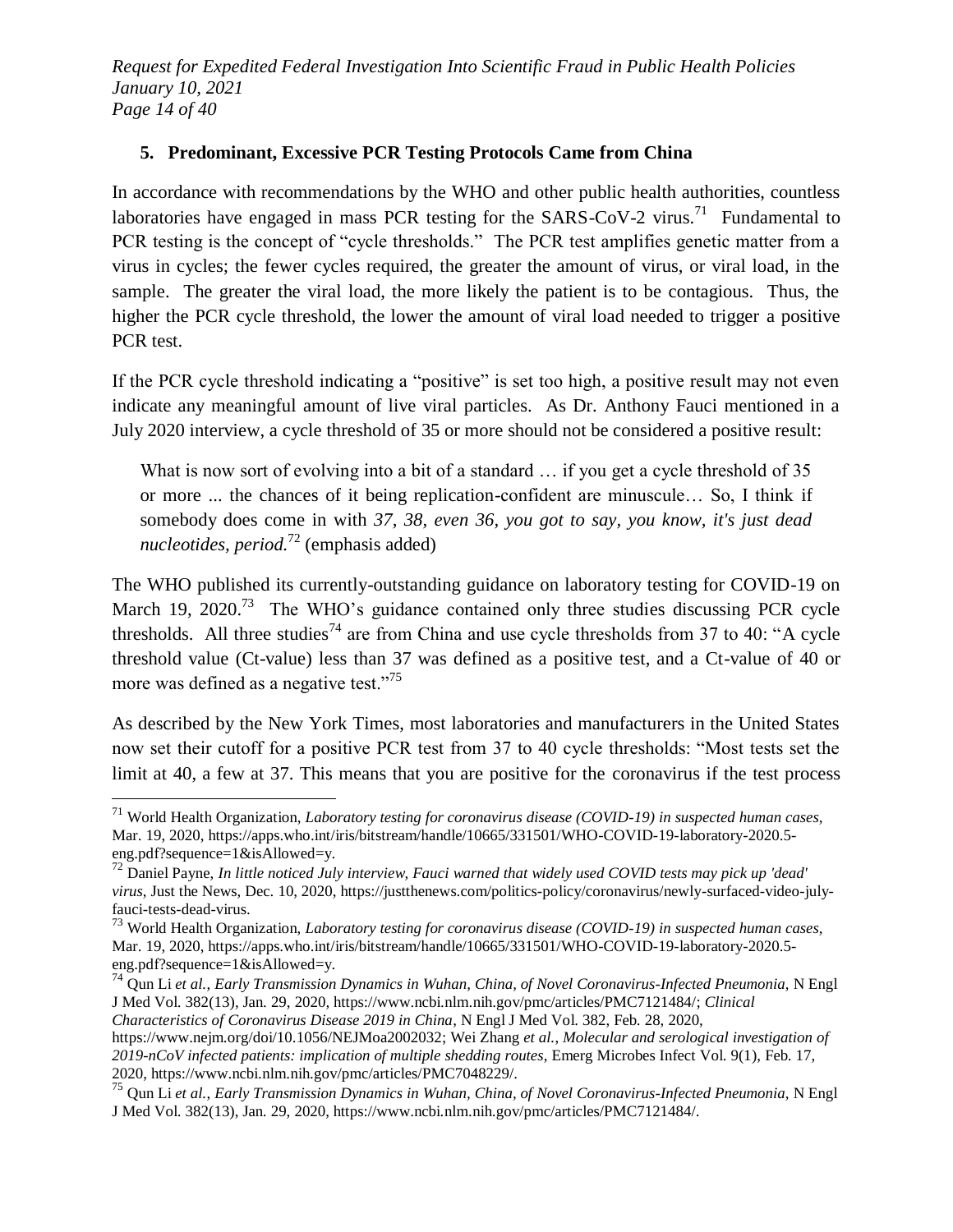*Request for Expedited Federal Investigation Into Scientific Fraud in Public Health Policies January 10, 2021 Page 15 of 40*

required up to 40 cycles, or 37, to detect the virus.<sup>76</sup> At 37 cycles, any viral RNA or DNA will have been amplified over 68 billion times, and at 40 cycles it will have been amplified over 500 billion times.

Doctors interviewed by the New York Times agreed with Dr. Fauci that anything above 35 cycle thresholds is too sensitive.  $A$  more reasonable cutoff would be 30 to 35," said Juliet Morrison, virologist at UC Riverside. Dr. Michael Mina, epidemiologist at the Harvard T.H. Chan School of Public Health, said he would set the figure at 30, or even less. Using current testing standards with 37 to 40 cycle thresholds:

In three sets of testing data that include cycle thresholds, compiled by officials in Massachusetts, New York and Nevada, up to 90 percent of people testing positive carried barely any virus, a review by The Times found… In Massachusetts, from *85 to 90 percent* of people who tested positive in July with a cycle threshold of 40 would have been deemed negative if the threshold were 30 cycles, Dr. Mina said. ‗I would say that none of those people should be contact-traced, not one,' he said.<sup>77</sup> (emphasis added).

In a recent ruling, the Court of Appeal of Lisbon concluded: "In view of current scientific evidence, this test shows itself to be unable to determine beyond reasonable doubt that such positivity corresponds, in fact, to the infection of a person by the SARS-CoV-2 virus.<sup>78</sup> The two most important reasons for this, said the judges, are that, "the test's reliability depends on the number of cycles used'' and that "the test's reliability depends on the viral load present."<sup>79</sup>

The court cited a study conducted by "some of the leading European and world specialists," showing that if someone tested positive for COVID-19 at a cycle threshold of 35 or higher, the chance of that person actually being infected is less than  $3\%$ , and that "the probability of... receiving a false positive is  $97\%$  or higher."<sup>80</sup>

To summarize, based on guidance issued by the WHO citing three studies from China, laboratories and manufacturers across the United States and many other countries are using a PCR cycle threshold of 37 to 40 for COVID-19 PCR tests that were created using *in silico*

<sup>76</sup> Apoorva Mandavilli, *Your Coronavirus Test Is Positive. Maybe It Shouldn't Be.*, N.Y. Times, Aug. 29, 2020, https://www.nytimes.com/2020/08/29/health/coronavirus-testing.html.

<sup>77</sup> *Id.*

<sup>&</sup>lt;sup>78</sup> Natasha Donn, *Judges in Portugal highlight "more than debatable" reliability of Covid tests*, Portugal Resident, Nov. 20, 2020, https://www.portugalresident.com/judges-in-portugal-highlight-more-than-debatable-reliability-ofcovid-tests/.

<sup>&</sup>lt;sup>79</sup> Court of Appeal of Lisbon, judgment of  $11-11-2020$  in Proceedings No. 1783/20.7T8PDL.L1-3.

https://translate.google.com/translate?hl=&sl=pt&tl=en&u=http%3A%2F%2Fwww.dgsi.pt%2Fjtrl.nsf%2F33182fc7 32316039802565fa00497eec%2F79d6ba338dcbe5e28025861f003e7b30.

<sup>80</sup> *Id.*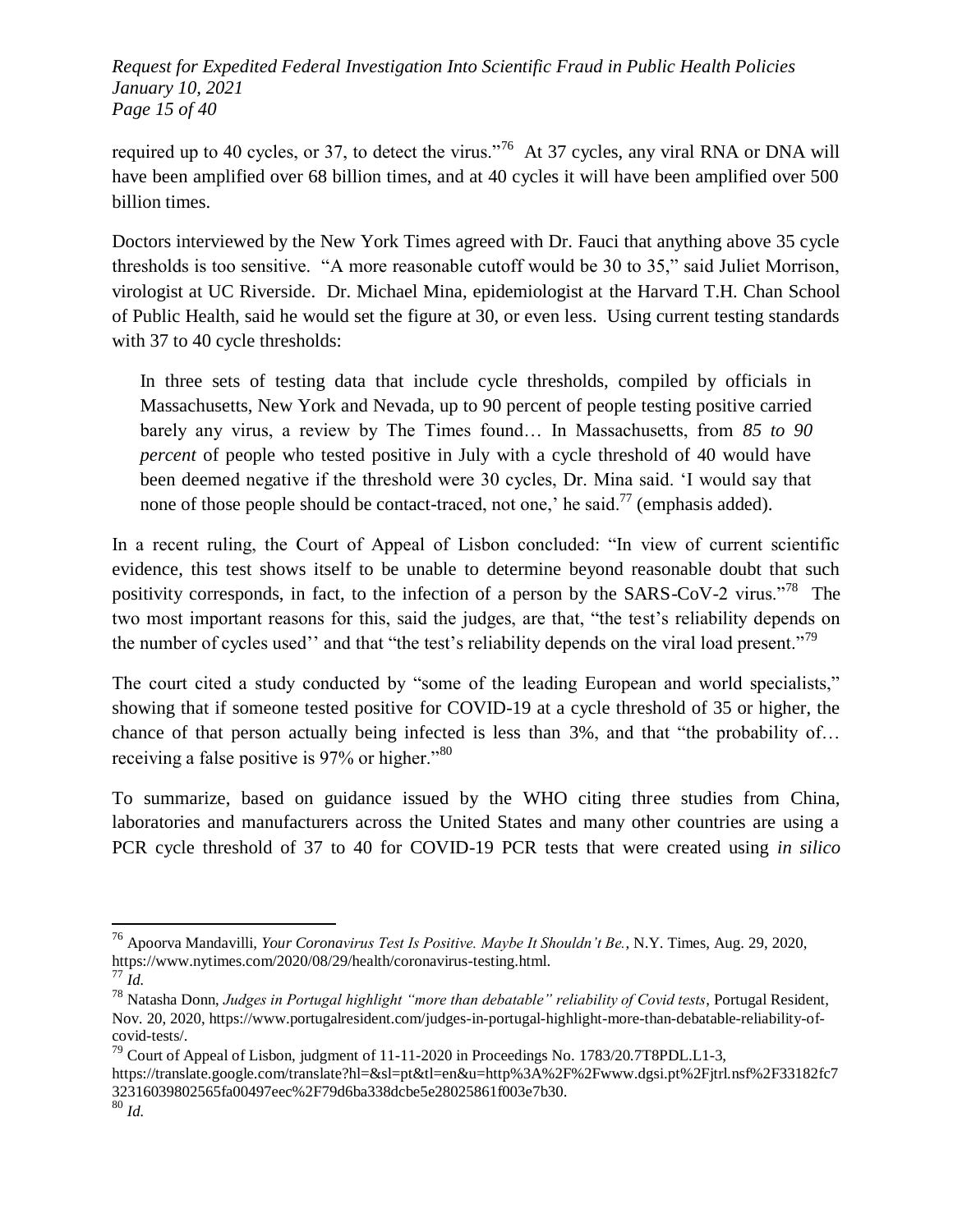*Request for Expedited Federal Investigation Into Scientific Fraud in Public Health Policies January 10, 2021 Page 16 of 40*

genome sequences supplied by a laboratory in China, pursuant to which positive COVID-19 case counts have been inflated as much as ten- to thirty-fold.<sup>81</sup>

## **6. Studies Showing Significant Asymptomatic Transmission, the Only Scientific Basis for Lockdowns of Healthy Individuals, Came from China**

Underpinning the policy of "lockdown" is the scientific concept of "asymptomatic spread." According to the WHO, "Early data from China suggested that people without symptoms could infect others."<sup>82</sup> This idea of asymptomatic spread was reflected in the WHO's February report.<sup>83</sup> According to this concept, healthy individuals, or "silent spreaders" might be responsible for a significant number of SARS-CoV-2 transmissions.<sup>84</sup> The idea of setting out to stop asymptomatic spread was a significant departure from prevailing public health guidance and experience during prior respiratory-virus pandemics.<sup>85</sup>

The concept of significant asymptomatic spread was believed to be a novel and unique feature of SARS-CoV-2 based on several studies performed in China.<sup>86</sup> Multiple studies from other countries could not find any transmission of SARS-CoV-2 from asymptomatic individuals.<sup>87</sup>

A paper from McGill University concluded that "transmission in the asymptomatic period was documented in numerous studies," but every one of those studies was conducted in China; where

 $\overline{a}$ <sup>81</sup> *Id.*

<sup>82</sup> World Health Organization, *Transmission of SARS-CoV-2: implications for infection prevention precautions*, Jul. 9, 2020, https://www.who.int/news-room/commentaries/detail/transmission-of-sars-cov-2-implications-forinfection-prevention-precautions.

<sup>83</sup> World Health Organization, *Report of the WHO-China Joint Mission on Coronavirus Disease 2019 (COVID-19)*, Feb. 16–24, 2020, https://www.who.int/docs/default-source/coronaviruse/who-china-joint-mission-on-covid-19 final-report.pdf.

<sup>84</sup> Pien Huang, *What We Know About The Silent Spreaders Of COVID-19*, NPR, Apr. 13, 2020, https://www.npr.org/sections/goatsandsoda/2020/04/13/831883560/can-a-coronavirus-patient-who-isnt-showingsymptoms-infect-others.

<sup>85</sup> Noreen Quails *et al*., *Community Mitigation Guidelines to Prevent Pandemic Influenza*, United States, 2017 (Sonja A. Rasmussen et al. eds., 2017), https://www.cdc.gov/mmwr/volumes/66/rr/rr6601a1.htm.

<sup>86</sup> World Health Organization, *Transmission of SARS-CoV-2: implications for infection prevention precautions*, Jul. 9, 2020, https://www.who.int/news-room/commentaries/detail/transmission-of-sars-cov-2-implications-forinfection-prevention-precautions; Lei Luo *et al.*, *Modes of contact and risk of transmission in COVID-19 among close contacts*, Mar. 26, 2020, https://doi.org/10.1101/2020.03.24.20042606; Lei Huang *et al.*, *Rapid asymptomatic transmission of COVID-19 during the incubation period demonstrating strong infectivity in a cluster of youngsters aged 16-23 years outside Wuhan and characteristics of young patients with COVID-19: A prospective contacttracing study*, J Infect Vol. 80(6), Apr. 10, 2020, https://doi.org/10.1016/j.jinf.2020.03.006; Quan-Xin Long *et al.*, *Clinical and immunological assessment of asymptomatic SARS-CoV-2 infections*, Nat Med Vol. 26, Jun. 18, 2020, https://doi.org/10.1038/s41591-020-0965-6.

<sup>87</sup> Hao-Yuan Cheng, MD, MSc *et al.*, *Contact Tracing Assessment of COVID-19 Transmission Dynamics in Taiwan and Risk at Different Exposure Periods Before and After Symptom Onset*, JAMA Intern Med Vol. 180(9), May 1, 2020, https://www.ncbi.nlm.nih.gov/pmc/articles/PMC7195694/; Shin Young Park *et al.*, *Coronavirus Disease Outbreak in Call Center, South Korea*, Emerg Infect Dis Vol. 26(8), Apr. 23, 2020, https://wwwnc.cdc.gov/eid/article/26/8/20-1274\_article.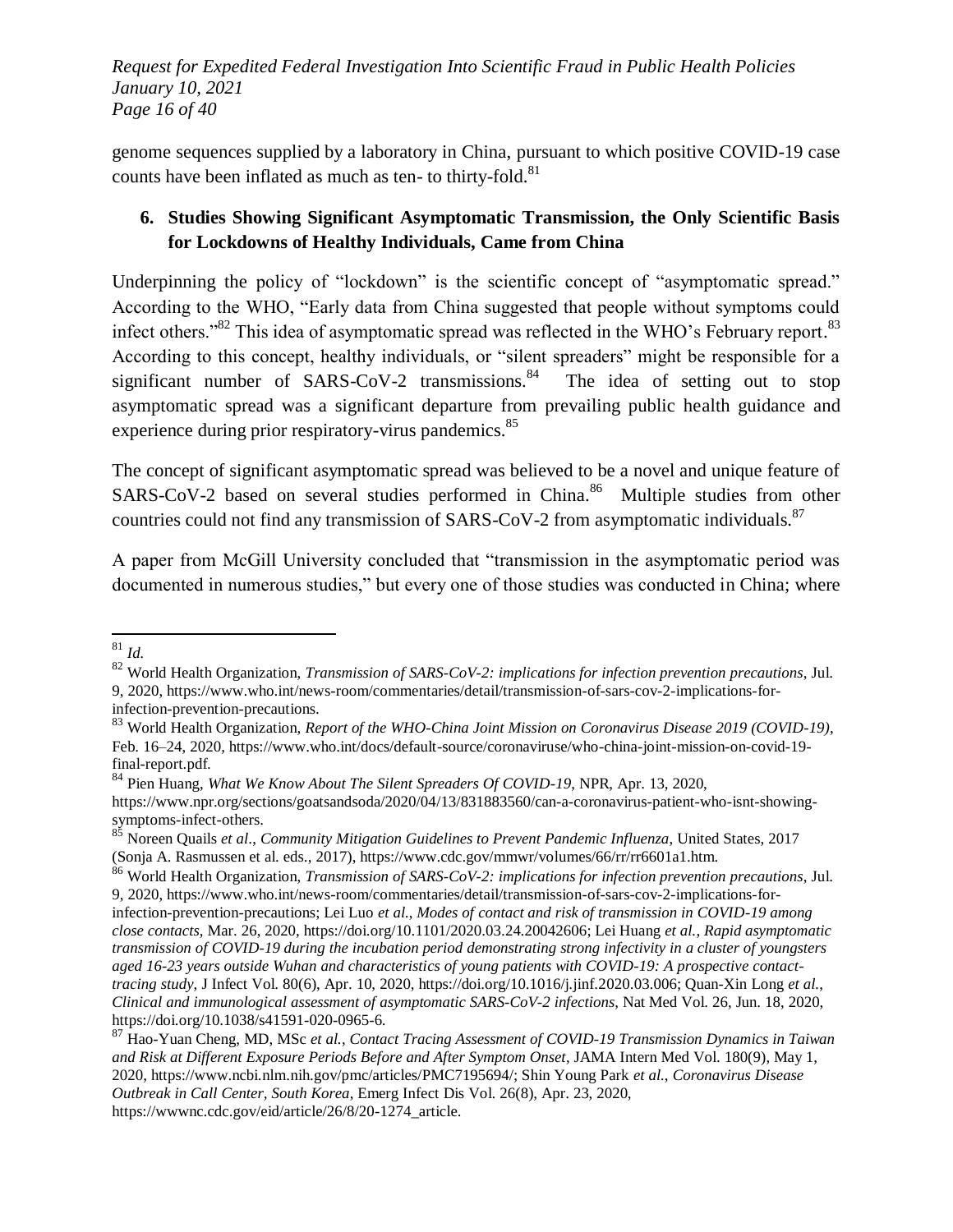*Request for Expedited Federal Investigation Into Scientific Fraud in Public Health Policies January 10, 2021 Page 17 of 40*

studies outside of China have tried to replicate these findings, they have failed.<sup>88</sup> An Italian study concluded that two asymptomatic individuals who tested positive had been infected by two other asymptomatic individuals, but this was based on 2,800 PCR tests; given the false-positive rate discussed above, the conclusion is dubious.<sup>89</sup> An influential study from Brunei Darussalam found significant asymptomatic spread,  $90$  but its findings are considerably weakened by a poor case definition; its two findings of asymptomatic spread were that of a young girl with no symptoms who allegedly spread SARS-CoV-2 to her teacher who had "a mild cough on one day," and a father who remained asymptomatic but whose wife briefly had a runny nose and whose baby also had a mild cough one day.<sup>91</sup>

A German study co-authored by Christian Drosten claimed to have found "Transmission of 2019-nCoV Infection from an Asymptomatic Contact in Germany,"<sup>92</sup> but the researchers didn't actually speak to the woman before they published the paper, and officials later confirmed that she did, in fact, have symptoms while in Germany. $93$ 

Absent this concept of significant asymptomatic spread, there is no scientific case for locking down healthy persons. This concept of significant asymptomatic transmission of SARS-CoV-2, and the studies backing it, came from China.

## **7. The CCP Engaged in an Early, Broad, Systematic, and Global Propaganda Campaign to Promote Its Lockdown Response**

After concluding the CCP's lockdowns had "reversed the escalating cases" in China, the WHO was not alone in imploring the world to "Copy China's response to COVID-19." Beginning the same day the CCP locked down Hubei province, "leaked" videos from Wuhan began flooding international social media sites including Facebook, Twitter, and YouTube—all of which are blocked in China—purporting to show the horrors of Wuhan's epidemic and the seriousness of its lockdown, in scenes likened to *Zombieland* and *The Walking Dead*. 94 Official Chinese

<sup>88</sup> Mercedes Yanes-Lane *et al.*, *Proportion of asymptomatic infection among COVID-19 positive persons and their transmission potential: A systematic review and meta-analysis*, PLoS One, Nov. 3, 2020, https://doi.org/10.1371/journal.pone.0241536.

<sup>89</sup> Enrico Lavezzo *et al.*, *Suppression of a SARS-CoV-2 outbreak in the Italian municipality of Vo'*, Nature Vol. 584, Jun. 30, 2020, https://www.nature.com/articles/s41586-020-2488-1.

<sup>90</sup> Liling Chaw *et al.*, *Analysis of SARS-CoV-2 Transmission in Different Settings, Brunei*, Emerg Infect Dis Vol. 26(11), Oct. 9, 2020, https://wwwnc.cdc.gov/eid/article/26/11/20-2263\_article.

<sup>91</sup> Justin Wong *et al.*, *Asymptomatic transmission of SARS‐CoV‐2 and implications for mass gatherings*, Influenza Other Respir Viruses Vol. 14(5), May 30, 2020, https://www.ncbi.nlm.nih.gov/pmc/articles/PMC7300701/.

<sup>92</sup> Christian Drosten, M.D. *et al.*, *Transmission of 2019-nCoV Infection from an Asymptomatic Contact in Germany*, N Engl J Med Vol. 382, Jan. 30, 2020, https://www.nejm.org/doi/full/10.1056/NEJMc2001468.

<sup>93</sup> Kai Kupferschmidt, *Study claiming new coronavirus can be transmitted by people without symptoms was flawed*, Science, Feb. 3, 2020, https://www.sciencemag.org/news/2020/02/paper-non-symptomatic-patient-transmittingcoronavirus-wrong.

<sup>94</sup> Brendan McFadden, *Coronavirus: Infected people seen ‗dead in streets' in Chinese city dubbed ‗zombieland'*, Daily Mirror, Jan. 24, 2020, https://www.mirror.co.uk/news/world-news/infected-people-seen-dead-streets-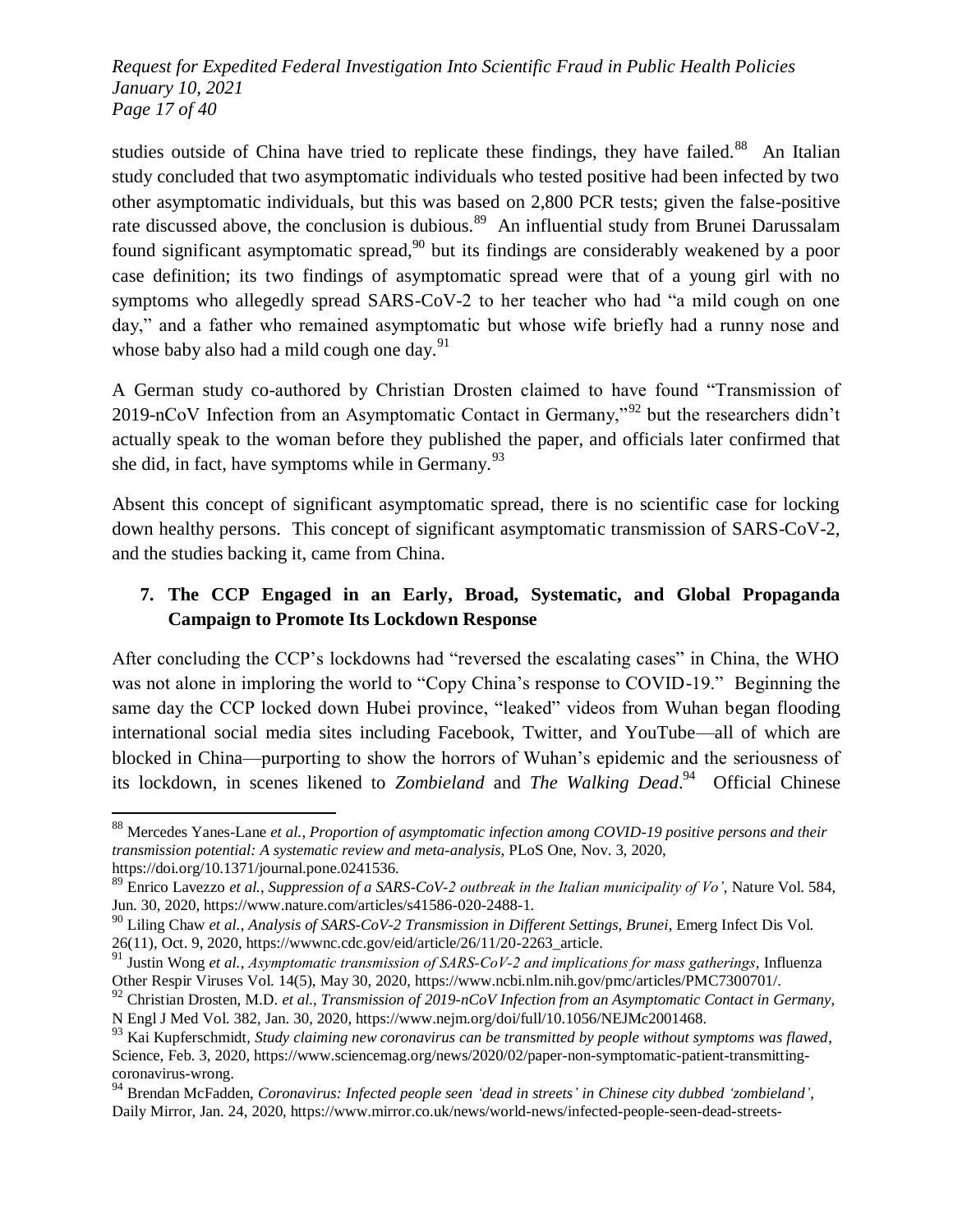*Request for Expedited Federal Investigation Into Scientific Fraud in Public Health Policies January 10, 2021 Page 18 of 40*

accounts widely shared an image of a hospital wing supposedly constructed in one day, but which actually showed an apartment 600 miles away.<sup>95</sup>

Then, beginning in March 2020, the entire world was bombarded with propaganda extolling the virtues of China's heavy-handed approach. $96$  Chinese state media bought numerous Facebook ads<sup>97</sup> advertising China's pandemic response (all of which ran without Facebook's required political disclaimer), and began erroneously describing "herd immunity"—the inevitable endpoint of every epidemic either by naturally-acquired immunity<sup>98</sup> or vaccination—as a "strategy" violating "human rights."<sup>99</sup> Sweden, whose leaders were unique in foregoing lockdowns, became a primary target of the CCP's propaganda campaign.<sup>100</sup> In the words of China's state-run Global Times:

Chinese analysts and netizens doubt herd immunity and called it a violation of human rights, citing high mortality in the country compared to other Northern European countries. "So-called human rights, democracy, freedom are heading in the wrong direction in Sweden, and countries that are extremely irresponsible do not deserve to be China's friend ..."<sup>101</sup>

That was, of course, before the WHO adopted the bold, contradictory strategy of attempting to rewrite the historical definition of herd immunity wholesale. As recently as June 2020, the WHO's definition of herd immunity had properly included "immunity developed through

<sup>96</sup> Raymond Zhong *et al.*, *Behind China's Twitter Campaign, a Murky Supporting Chorus*, N.Y. Times, Jun. 8, 2020, https://www.nytimes.com/2020/06/08/technology/china-twitter-disinformation.html.

<sup>21347952;</sup> Simon Osborne, *‗Like Walking Dead' Coronavirus hell as corpses litter hospitals while people drop dead*, Daily Express, Jan. 24, 2020, https://www.express.co.uk/news/world/1232931/coronavirus-outbreak-wuhanhospital-footage-corpses-corridors-china; Li Yuan, *A Generation Grows Up in China Without Google, Facebook or Twitter*, N.Y. Times, Aug. 6, 2018, https://www.nytimes.com/2018/08/06/technology/china-generation-blockedinternet.html.

<sup>95</sup> Jane Lytvynenko, *Chinese State Media Spread A False Image Of A Hospital For Coronavirus Patients In Wuhan*, BuzzFeed News, Jan. 27, 2020, https://www.buzzfeednews.com/article/janelytvynenko/china-state-media-falsecoronavirus-hospital-image.

<sup>&</sup>lt;sup>97</sup> Laurence Dodds, *China floods Facebook with undeclared coronavirus propaganda ads blaming Trump*, Daily Telegraph, Apr. 5, 2020, https://www.telegraph.co.uk/technology/2020/04/05/china-floods-facebook-instagramundeclared-coronavirus-propaganda/.

<sup>98</sup> World Health Organization, *Coronavirus disease (COVID-19): Serology*, Jun. 9, 2020, https://web.archive.org/web/20201105013101/https://www.who.int/news-room/q-a-detail/coronavirus-diseasecovid-19-serology; Wikipedia, *Herd Immunity*,

https://web.archive.org/web/20201230030556/https://en.wikipedia.org/wiki/Herd\_immunity.

<sup>99</sup> @HuXijin\_GT, Twitter, Mar. 14, 2020, https://twitter.com/HuXijin\_GT/status/1238864397713305600.

<sup>100</sup> David Hutt, *Sweden-China ties grow ever icier over Hong Kong and coronavirus*, Nikkei Asia, Jun. 11, 2020, https://asia.nikkei.com/Politics/International-relations/Sweden-China-ties-grow-ever-icier-over-Hong-Kong-andcoronavirus.

<sup>101</sup> Leng Shumei, *Sweden's herd immunity strategy coldblooded, indifferent: netizens*, Global Times, Apr. 25, 2020, https://www.globaltimes.cn/content/1186720.shtml.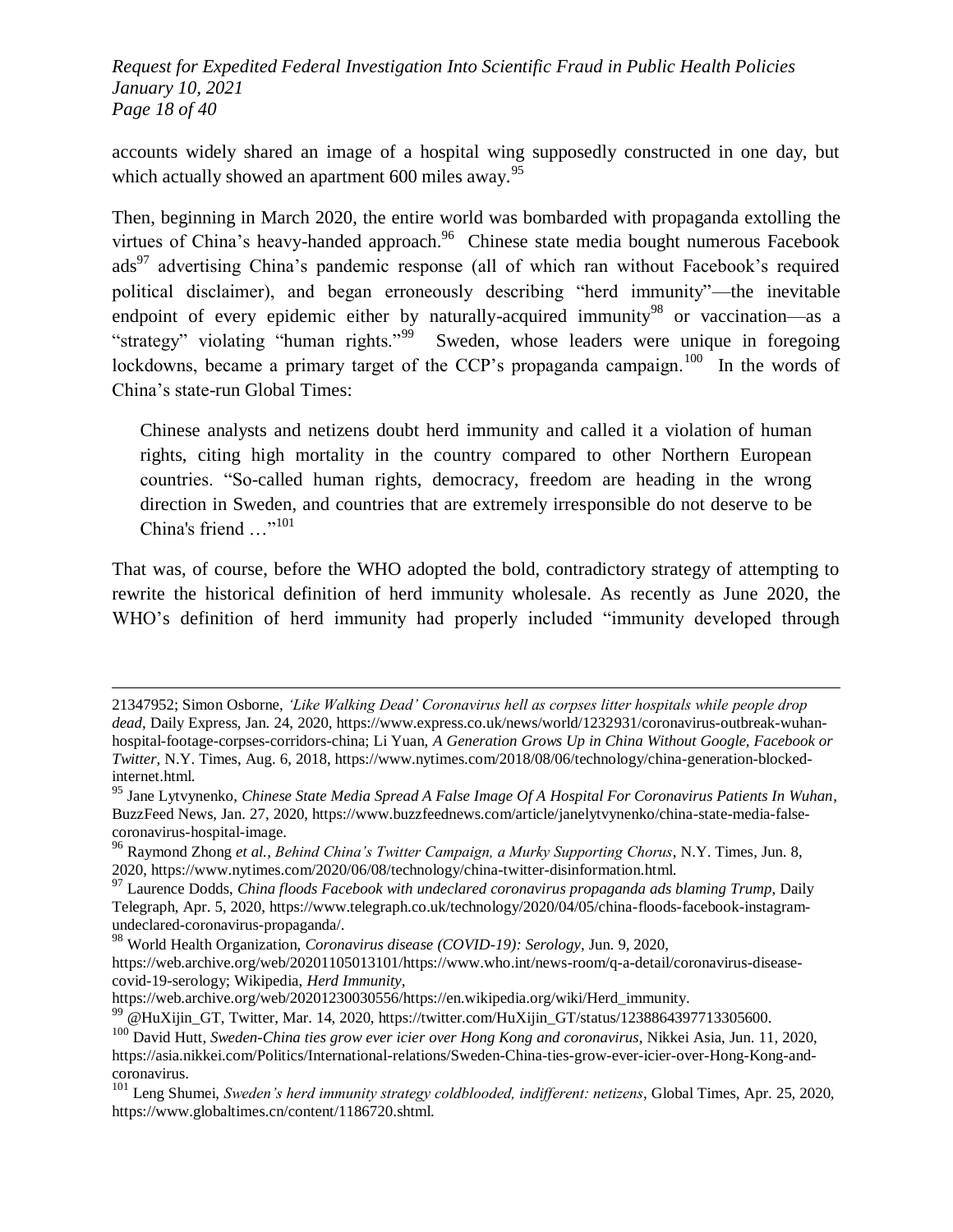*Request for Expedited Federal Investigation Into Scientific Fraud in Public Health Policies January 10, 2021 Page 19 of 40*

previous infection"—but on October 15, 2020, the WHO effectively erased the eons-long history of naturally-acquired immunity from its website:

‗Herd immunity', also known as ‗population immunity', is a concept used for vaccination, in which a population can be protected from a certain virus if a threshold of vaccination is reached.

Herd immunity is achieved by protecting people from a virus, *not* by exposing them to it.<sup>102</sup> (emphasis added)

China's official spokesperson, Hua Chunying, posted a video of a 7-year-old girl reciting the importance of strict social distancing among children.<sup>103</sup> Simultaneously, hundreds of thousands of clandestine social media posts, which were later flagged as state-sponsored, expressed admiration for China's lockdowns and longed for governments around the world to emulate them, while denigrating governments and world leaders who failed to follow suit;<sup>104</sup> governments including, but not limited to: Nigeria,  $^{105}$  Ghana,  $^{106}$  South Africa,  $^{107}$  Namibia,  $^{108}$ Kenya,<sup>109</sup> France,<sup>110</sup> Spain,<sup>111</sup> Colombia,<sup>112</sup> Brazil,<sup>113</sup> Argentina,<sup>114</sup> Canada,<sup>115</sup> Australia,<sup>116</sup> India,  $117$  Germany,  $118$  the United Kingdom,  $119$  and the United States.  $120$  Not only is this very poor global citizenship, but especially in light of the dubious science discussed above, it's worth

<sup>102</sup> World Health Organization, *Coronavirus disease (COVID-19): Herd immunity, lockdowns and COVID-19*, Oct. 15, 2020, https://web.archive.org/web/20201214195732/https://www.who.int/news-room/q-a-detail/herd-immunitylockdowns-and-covid-19, *contra* World Health Organization, *Coronavirus disease (COVID-19): Serology*, Jun. 9, 2020, https://web.archive.org/web/20201105013101/https://www.who.int/news-room/q-a-detail/coronavirusdisease-covid-19-serology.

 $103$  @SpokespersonCHN, Twitter, Apr. 5, 2020,

https://twitter.com/SpokespersonCHN/status/1246665952139198464.

<sup>104</sup> Raymond Zhong *et al.*, *Behind China's Twitter Campaign, a Murky Supporting Chorus*, N.Y. Times, Jun. 8, 2020, https://www.nytimes.com/2020/06/08/technology/china-twitter-disinformation.html.

<sup>&</sup>lt;sup>105</sup> @Mr\_Zaheed, Twitter, Mar. 16, 2020, https://twitter.com/Mr\_Zaheed/status/1239494611497889795?s=20.

<sup>106</sup> @PolySarkcess, Twitter, Mar. 18, 2020, https://twitter.com/PolySarkcess/status/1240209649024016384.

<sup>&</sup>lt;sup>107</sup> @SipheleleQalaba, Twitter, Mar. 22, 2020, https://twitter.com/SipheleleQalaba/status/1241634533176377344.

<sup>108</sup> @jaysibalatani, Twitter, Mar. 15, 2020, https://twitter.com/jaysibalatani/status/1239363614722621446?s=20.

<sup>109</sup> @King\_Mindu, Twitter, Mar. 14, 2020, https://twitter.com/King\_Mindu/status/1238765666053865473?s=20.

<sup>&</sup>lt;sup>110</sup> @LDNSOM, Twitter, Mar. 15, 2020, https://twitter.com/LDNSOM/status/1239127435532255232?s=20.

 $111$  @ juanitoalimagna, Twitter, Mar. 15, 2020,

https://twitter.com/juanitoalimagna/status/1239154669743738881?s=20.

 $^{112}$  @chez\_art, Twitter, Mar. 15, 2020, https://twitter.com/chez\_art/status/1239224144308420609?s=20.

<sup>113</sup> @dedeteodoro, Twitter, Mar. 14, 2020, https://twitter.com/dedeteodoro/status/1238914168251723779.

<sup>114</sup> @Loukasz\_, Twitter, Mar. 19, 2020, https://twitter.com/Loukasz\_/status/1240811202214875136.

<sup>&</sup>lt;sup>115</sup> @yycjfl\_yycguy, Twitter, Mar. 13, 2020, https://twitter.com/yycjfl\_yycguy/status/1238481375356784640?s=20.

<sup>116</sup> @cxrdelias, Twitter, Mar. 16, 2020, https://twitter.com/cxrdelias/status/1239520104687099904?s=20.

 $117$  @DheerajShah, Twitter, Mar. 15, 2020, https://twitter.com/DheerajShah\_/status/1239202305976619009?s=2.

<sup>118</sup> @dirkregido, Twitter, Mar. 13, 2020, https://twitter.com/dirkregido/status/1238566874503413760?s=20.

<sup>&</sup>lt;sup>119</sup> @DeanTweets, Twitter, Mar. 25, 2020, https://twitter.com/DeanTweets\_/status/1242829376447746049.

<sup>120</sup> @MoToTheMO94, Twitter, Mar. 16, 2020, https://twitter.com/MoToTheMO94/status/1239729692325773312.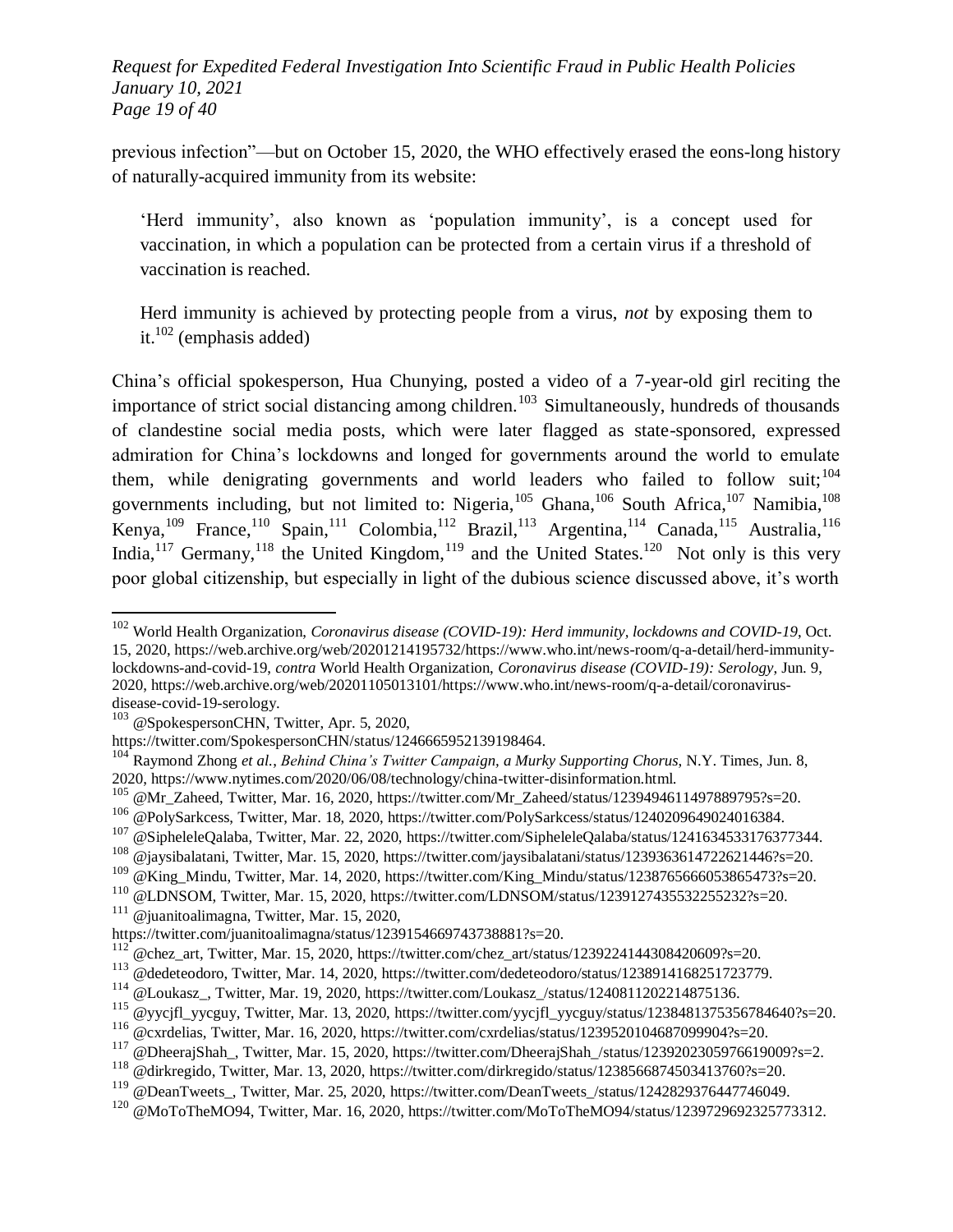*Request for Expedited Federal Investigation Into Scientific Fraud in Public Health Policies January 10, 2021 Page 20 of 40*

wondering whether these social media posts were intended to popularize lockdowns as the end in themselves.<sup>121</sup>

When Italy became the first country outside China to lock down, Chinese experts arrived on March 12 and two days later advised a tighter lockdown: "There are still too many people and behaviors on the street to improve."<sup>122</sup> On March 19, they repeated that Italy's lockdown was "not strict enough." "Here in Milan, the hardest hit area by COVID-19, there isn't a very strict lockdown ... We need every citizen to be involved in the fight of COVID-19 and follow this policy."<sup>123</sup>

Chinese company DJI donated drones to 22 U.S. states to help enforce lockdown rules.<sup>124</sup> Months later, DJI was blacklisted by the U.S. for having "enabled wide-scale human rights abuses within China through abusive genetic collection and analysis or high-technology surveillance, and/or facilitated the export of items by China that aid repressive regimes  $\ldots$ <sup>125</sup> On July 7, FBI Director Christopher Wray disclosed that the CCP even specifically approached local politicians to endorse its pandemic response:

[W]e have heard from federal, state, and even local officials that Chinese diplomats are aggressively urging support for China's handling of the COVID-19 crisis. Yes, this is happening at both the federal and state levels. Not that long ago, we had a state senator who was recently even asked to introduce a resolution supporting China's response to the pandemic. $126$ 

China has financial stakes in virtually every top media outlet.<sup>127</sup> With regard to complex issues like lockdowns, China's influence can collectively tip these media entities in a dangerous

<sup>121</sup> Michael P. Senger, *China's Global Lockdown Propaganda Campaign*, Tablet, Sep. 15, 2020, https://www.tabletmag.com/sections/news/articles/china-covid-lockdown-propaganda.

<sup>&</sup>lt;sup>122</sup> Huffington Post, "Ci sono ancora troppe persone per strada e comportamenti da migliorare", Mar. 14, 2020, https://www.huffingtonpost.it/entry/ci-sono-ancora-troppe-persone-per-strada-e-comportamenti-damigliorare\_it\_5e6cc3b5c5b6dda30fc9dcd0.

<sup>123</sup> James Patterson, *Italy Coronavirus Lockdown 'Not Enough,' Says China, Healthcare Staff Stop Counting Bodies*, Int'l Bus. Times, Mar. 20, 2020, https://www.ibtimes.com/italy-coronavirus-lockdown-not-enough-says-chinahealthcare-staff-stop-counting-2943402.

<sup>124</sup> Zachary Evans, *Chinese Company Suspected of Spying on U.S. Citizens Donates Police Drones to 22 States*, Nat'l Review, Apr. 20, 2020, https://www.nationalreview.com/news/chinese-company-suspected-of-spying-on-u-scitizens-donates-police-drones-to-22-states/.

<sup>125</sup> Bureau of Industry and Security, *Addition of Entities to the Entity List, Revision of Entry on the Entity List, and Removal of Entities from the Entity List*, U.S. Dep't of Commerce, 15 CFR 744 Docket No. 201215-0347, Dec. 22, 2020, https://public-inspection.federalregister.gov/2020-28031.pdf.

<sup>&</sup>lt;sup>126</sup> Christopher Wray, *The Threat Posed by the Chinese Government and the Chinese Communist Party to the Economic and National Security of the United States*, FBI, Jul. 7, 2020, https://www.fbi.gov/news/speeches/thethreat-posed-by-the-chinese-government-and-the-chinese-communist-party-to-the-economic-and-national-securityof-the-united-states

<sup>127</sup> Chrissy Clark, *A Rundown Of Major U.S. Corporate Media's Business Ties To China*, The Federalist, May 4, 2020, https://thefederalist.com/2020/05/04/has-china-compromised-every-major-mainstream-media-entity/.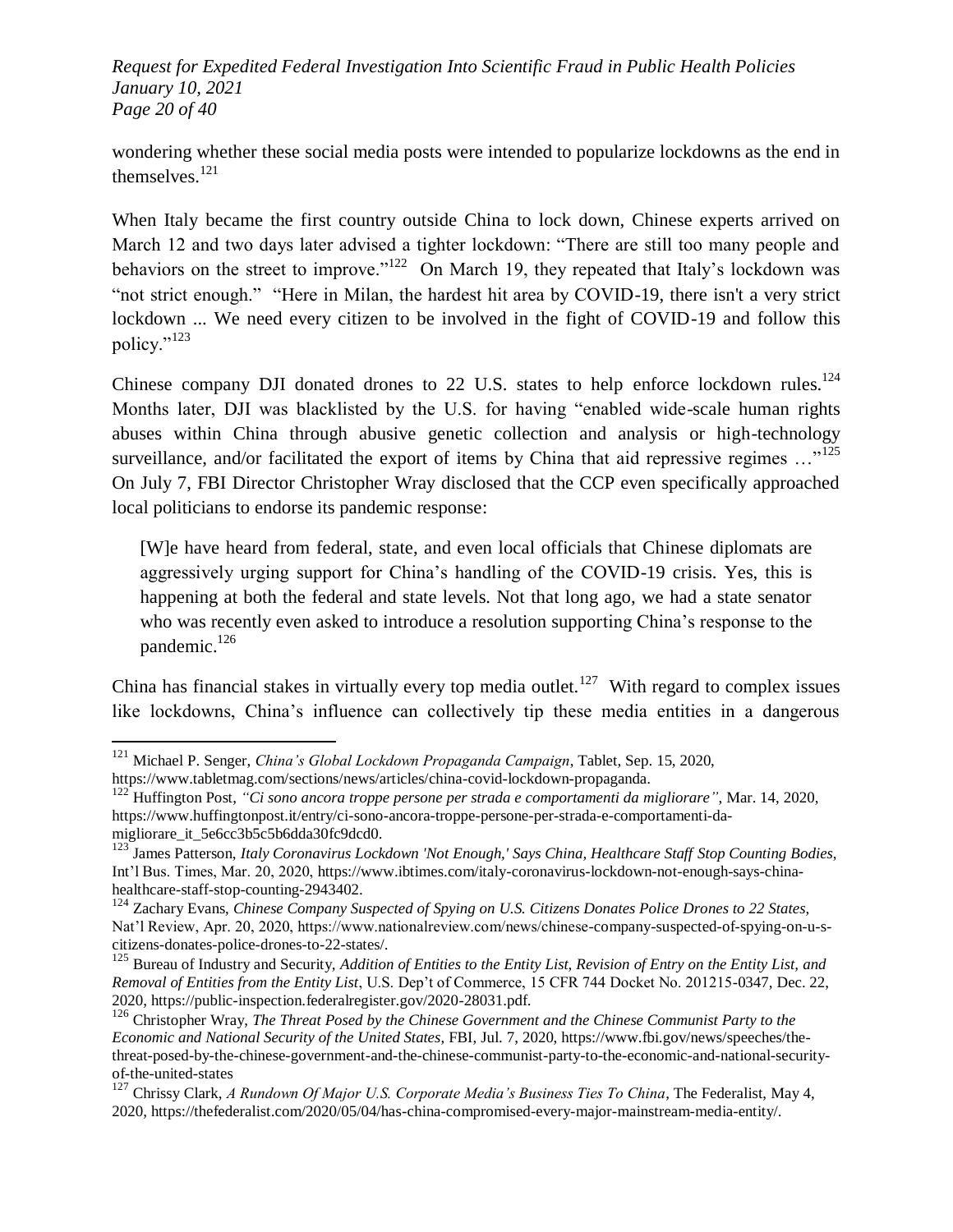*Request for Expedited Federal Investigation Into Scientific Fraud in Public Health Policies January 10, 2021 Page 21 of 40*

direction, such as encouraging countries to copy China's response to COVID-19.<sup>128</sup> The CCP has shaped the media's scientific narratives by consistently promoting the falsehood that "China" controlled the virus,"<sup>129</sup> which is, of course, a baldfaced lie.<sup>130</sup> Nonetheless, by encouraging mainstream publications to repeat the lie that "China controlled the virus," the CCP has normalized this lie and ensured its forged data remains integral to scientific discourse.<sup>131</sup> Meanwhile, the CCP began closely monitoring Chinese academic publications on COVID-19.<sup>132</sup>

The significance of China's global lockdown propaganda campaign is the intent behind it. While the scientific issues described above—criminal negligence by the WHO, alarmist mortality models, dubious PCR tests, and bad studies on asymptomatic transmission—could theoretically be attributed to incompetence, the CCP's propaganda is evidence of deliberation. Sloppy science may be professionally shameful, but it is neither a crime nor a moral failing. The possibility of corruption and fraud, on the other hand, is another matter.

#### **8. Many Prominent Pro-Lockdown Scientists Show Conspicuous Pro-China Bias**

Not only were lockdowns laundered into science with a shocking lack of scientific debate, but many scientists have shown an unusual deference to China in evaluating the continuation of lockdown policies. These scientists have continuously praised China, and many appear to be operating on the assumption that China has, in fact, eliminated domestic COVID-19 cases as the CCP claims, when in fact this claim is a lie, as confirmed by the intelligence community.<sup>133</sup> Needless to say, promoting major public policy decisions based on this mistaken assumption can have devastating consequences.

<sup>128</sup> Donald G. McNeil Jr., *To Take On the Coronavirus, Go Medieval on It*, N.Y. Times, Feb. 28, 2020, https://www.nytimes.com/2020/02/28/sunday-review/coronavirus-quarantine.html; Gerry Shih, *Locked down in Beijing, I watched China beat back the coronavirus*, Wash. Post, Mar. 16, 2020,

https://www.washingtonpost.com/world/asia\_pacific/locked-down-in-beijing-i-watched-china-beat-back-thecoronavirus/2020/03/16/f839d686-6727-11ea-b199-3a9799c54512\_story.html; David Brennan, *Should Trump Copy China's Aggressive Coronavirus Strategy?*, Newsweek, Mar. 12, 2020, https://www.newsweek.com/should-donaldtrump-copy-china-aggressive-coronavirus-strategy-covid-19-outbreak-1491909.

<sup>129</sup> Peter Hessler, *How China Controlled the Coronavirus*, New Yorker, Aug. 10, 2020,

https://www.newyorker.com/magazine/2020/08/17/how-china-controlled-the-coronavirus.

<sup>130</sup> Keith Naughton, *Coronavirus: It's time to get real about the misleading data*, The Hill, Apr. 1, 2020, https://thehill.com/opinion/technology/490541-coronavirus-its-time-to-get-real-about-the-misleading-data.

<sup>131</sup> Kaylee McGhee White, *Don't trust China's coronavirus numbers*, Wash. Exam'r, Mar. 30, 2020, https://www.washingtonexaminer.com/opinion/dont-trust-chinas-coronavirus-numbers; Michael Meyer-Resende, *How reliable is WHO coronavirus data?*, EU Observer, Mar. 19, 2020, https://euobserver.com/opinion/147776.

<sup>132</sup> Stephanie Kirchgaessner *et al.*, *China clamping down on coronavirus research, deleted pages suggest*, The Guardian, Apr. 11, 2020, https://www.theguardian.com/world/2020/apr/11/china-clamping-down-on-coronavirusresearch-deleted-pages-suggest.

<sup>133</sup> Sonam Sheth and Isaac Scher, *The US intelligence community has reportedly concluded that China intentionally misrepresented its coronavirus numbers*, Business Insider, Apr. 1, 2020, https://www.businessinsider.com/usintelligence-found-china-misrepresented-coronavirus-stats-report-2020-4.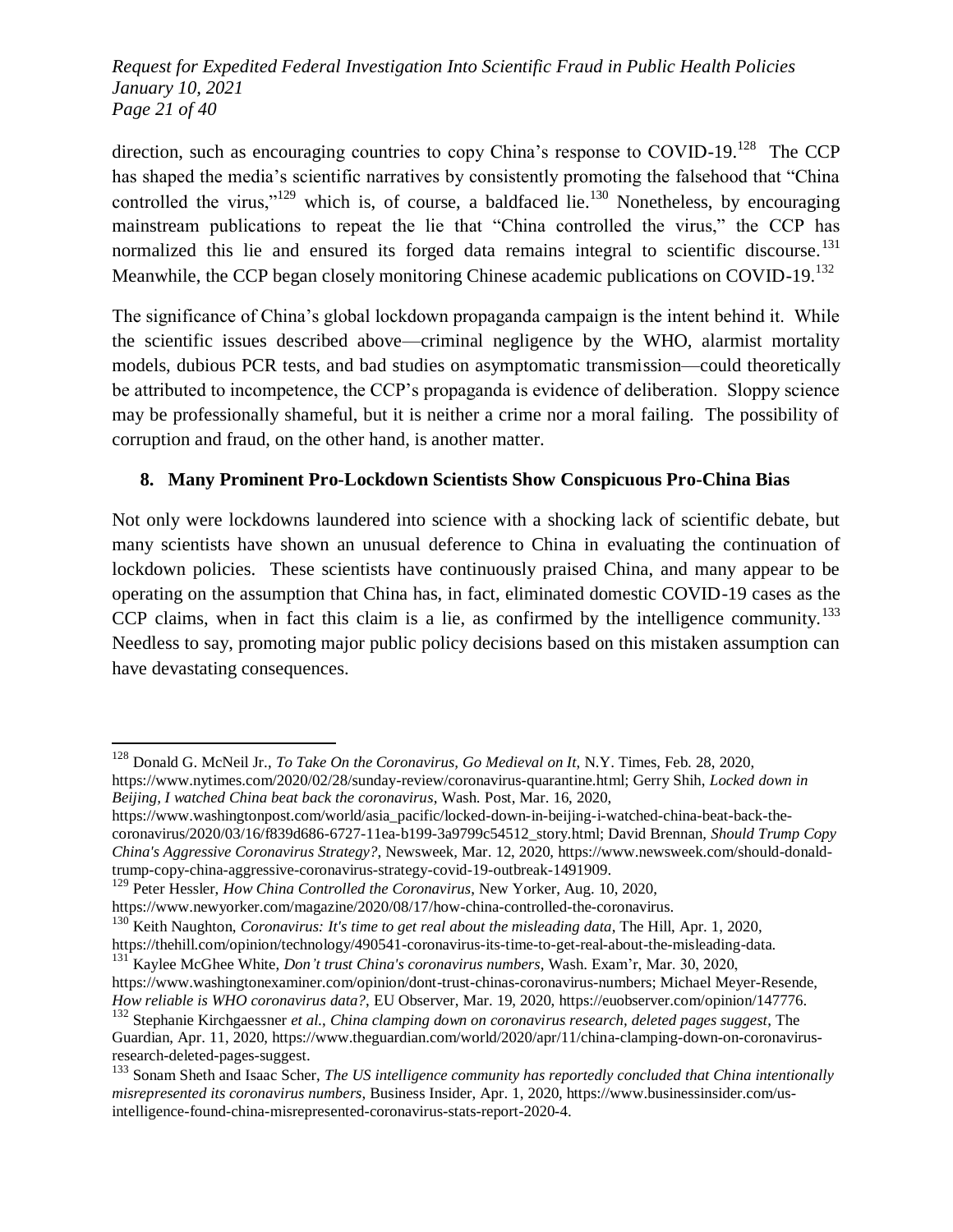*Request for Expedited Federal Investigation Into Scientific Fraud in Public Health Policies January 10, 2021 Page 22 of 40*

In a May 2020 interview for China Central Television, Richard Horton, editor-in-chief of the esteemed medical journal The Lancet, emphatically praised China's lockdowns:

It was not only the right thing to do, but it also showed other countries how they should respond in the face of such an acute threat. So, I think we have a great deal to thank China for  $\dots$ <sup>134</sup>

In July, Horton reiterated his gratitude toward China, tweeting: "Indeed. China should not be ‗blamed'. In my view, we should thank Chinese scientists and health workers for their incredibly selfless commitment to attacking this outbreak. They deserve our unconditional gratitude."<sup>135</sup> And in August, Horton doubled down again in a full-throated piece that had surprisingly little to do with health:

The "century of humiliation," when China was dominated by a colonially-minded west and Japan, only came to an end with the Communist victory in the civil war in 1949 … Every contemporary Chinese leader, including Xi Jinping, has seen their task as protecting the territorial security won by Mao and the economic security achieved by Deng. $^{136}$ 

On October 8, the Lancet published a ringing endorsement of China's pandemic response: *China's successful control of COVID-19.*<sup>137</sup> This article was met with high praise by Chen Weihua, China Daily EU Bureau Chief:

Despite ignorance by many in the West, this article by The Lancet is a powerful endorsement of China's successful pandemic response. Hate to read stories by those paparazzi journalists who are experts at spinning but have little knowledge of science.<sup>138</sup>

Chinese scientists later submitted an article to The Lancet arguing that SARS-CoV-2 originated in India, in the midst of ongoing border skirmishes with India. $^{139}$  Just weeks later, however, the

<sup>134</sup> Global Times, *China shows world the right way for pandemic response: The Lancet chief editor*, May 2, 2020, https://www.globaltimes.cn/content/1187265.shtml.

<sup>&</sup>lt;sup>135</sup> @richardhorton1, Twitter, Jul. 7, 2020, https://twitter.com/richardhorton1/status/1280617079960371200.

<sup>136</sup> Richard Horton, *This wave of anti-China feeling masks the west's own Covid-19 failures*, The Guardian, Aug. 3, 2020, https://www.theguardian.com/commentisfree/2020/aug/03/covid-19-cold-war-china-western-governmentsinternational-peace.

<sup>137</sup> Talha Burki, *China's successful control of COVID-19*, The Lancet Vol. 20(11), Oct. 8, 2020,

https://www.thelancet.com/journals/laninf/article/PIIS1473-3099(20)30800-8/fulltext.

 $^{138}$  @chenweihua, Twitter, Oct. 16, 2020, https://twitter.com/chenweihua/status/1317014216532963330.

<sup>139</sup> Shen Libing *et al.*, *The Early Cryptic Transmission and Evolution of SARS-CoV-2 in Human Host*s, SSRN, Nov. 16, 2020, https://europepmc.org/article/ppr/ppr241540.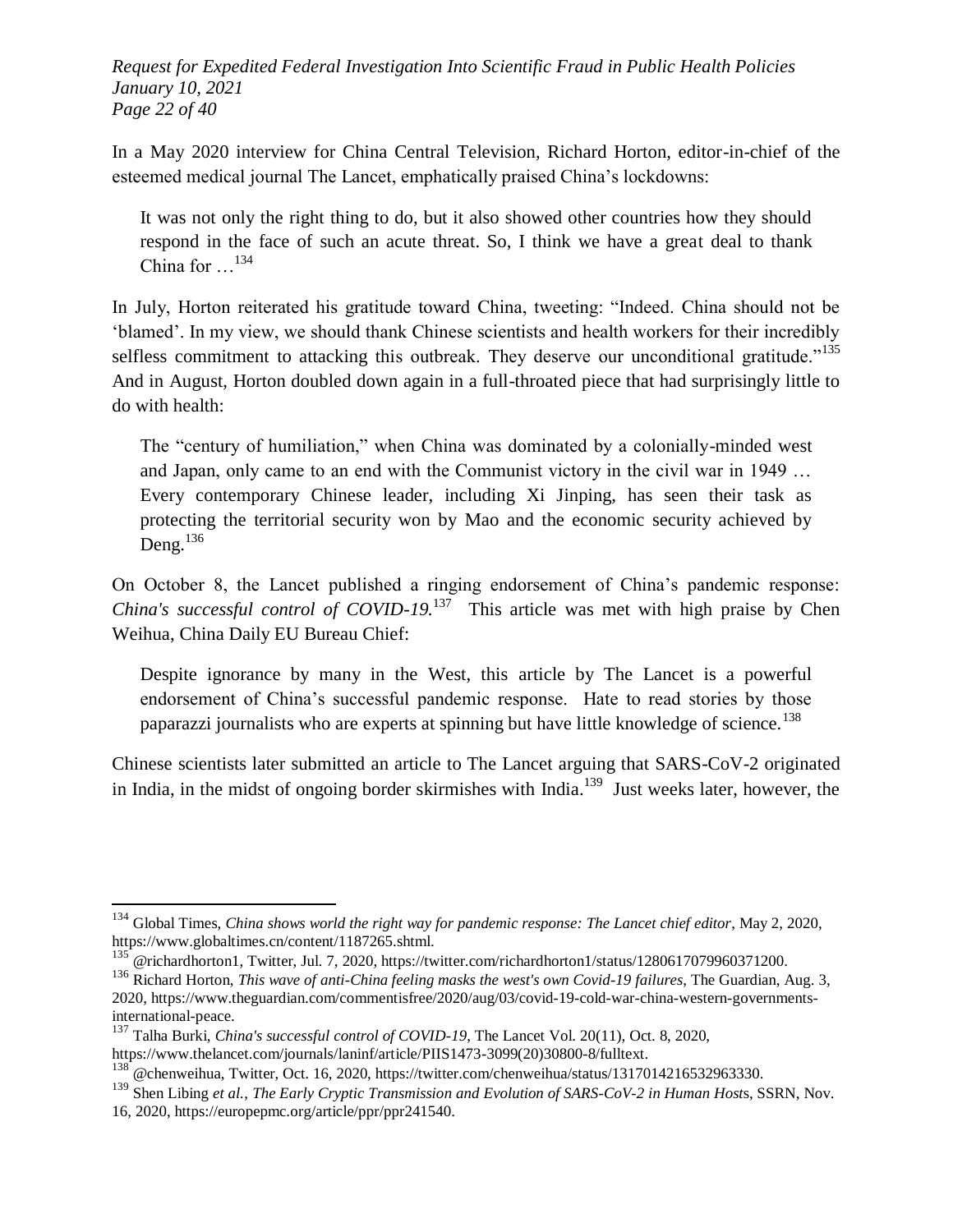*Request for Expedited Federal Investigation Into Scientific Fraud in Public Health Policies January 10, 2021 Page 23 of 40*

party line changed again amid economic tensions with Australia, and Global Times claimed the coronavirus may have come from Australia.<sup>140</sup>

William A. Haseltine, Chairman of the Board of the US-China Health Summit since 2015, has also reserved great praise for China. In October 2020, China Daily syndicated a column from Haseltine in which he towed the CCP's party line on Sweden, chastising the country for choosing to "forego lockdowns" and base its strategy on "herd immunity," for which he erroneously states that Sweden's "COVID-19 infection and fatality rates were among the world's highest":

But to base a pandemic-response strategy on the assumption that herd immunity is inevitable  $-$ vaccine or no vaccine $-$ is to afford a virus a path of least resistance. That was the case in Sweden, where policymakers decided to forego lockdowns and business closures in favor of more lenient advisories on mask-wearing and social distancing. Unsurprisingly, Sweden's subsequent COVID-19 infection and fatality rates were among the world's highest. $^{141}$ 

Early in the pandemic, on March 25, Haseltine also praised China's measures in contrast to the United States, most of which had yet to impose lockdowns: "The measures the US is taking to control Covid-19 are far inferior to what was done in China according to @JNBPage in @WSJ http://ow.ly/BS5R50yVDV2. For more details see an interview quarantine of an American in Shanghai - http://ow.ly/nz3050yVDXO."<sup>142</sup> Later that day, Haseltine continued: "Two months of lockdown in Hubei province in China has been lifted, although Wuhan remains under quarantine until April 8. This is an important moment, and testament to the effectiveness of containment measures."<sup>143</sup> Haseltine praised China again on May 20: "It is possible to eliminate Covid without effective drugs or vaccines. This is how they did it in Wuhan, China."<sup>144</sup>

On June 4, Haseltine again compared the U.S. negatively to China: "The steps China has taken to protect its population through testing and tracking is truly impressive. The US, on the other hand, is failing."<sup>145</sup> And again on September 15: "Has the US has done [sic] all it can to control Covid-19? Covid can be contained without a vaccine or drug. China now has near zero new

<sup>&</sup>lt;sup>140</sup> Charlie Moore, *China claims coronavirus may have started in AUSTRALIA and travelled to Wuhan's wet market via frozen steak exports - and attacks US alliance with insulting new cartoon*, Daily Mail Australia, Dec. 6. 2020, https://www.dailymail.co.uk/news/article-9024311/China-claims-coronavirus-started-AUSTRALIA.html. <sup>141</sup> William A. Haseltine, *Herd immunity will not defeat COVID-19*, China Daily, Oct. 12, 2020,

https://global.chinadaily.com.cn/a/202010/12/WS5f8392dba31024ad0ba7df2a.html; Worldometer, *COVID-19* 

*Coronavirus Pandemic*, http://web.archive.org/web/20201012071325/https://www.worldometers.info/coronavirus/. <sup>142</sup> @WmHaseltine, Twitter, Mar. 25, 2020, https://twitter.com/WmHaseltine/status/1242870021422034944?s=20.

<sup>&</sup>lt;sup>143</sup> @WmHaseltine, Twitter, Mar. 25, 2020, https://twitter.com/WmHaseltine/status/1242887061310443521?s=20.

 $144$  @WmHaseltine, Twitter, May 20, 2020, https://twitter.com/WmHaseltine/status/1263158816365064194?s=20.

<sup>&</sup>lt;sup>145</sup> @WmHaseltine, Twitter, Jun. 4, 2020, https://twitter.com/WmHaseltine/status/1268578282573889539?s=20.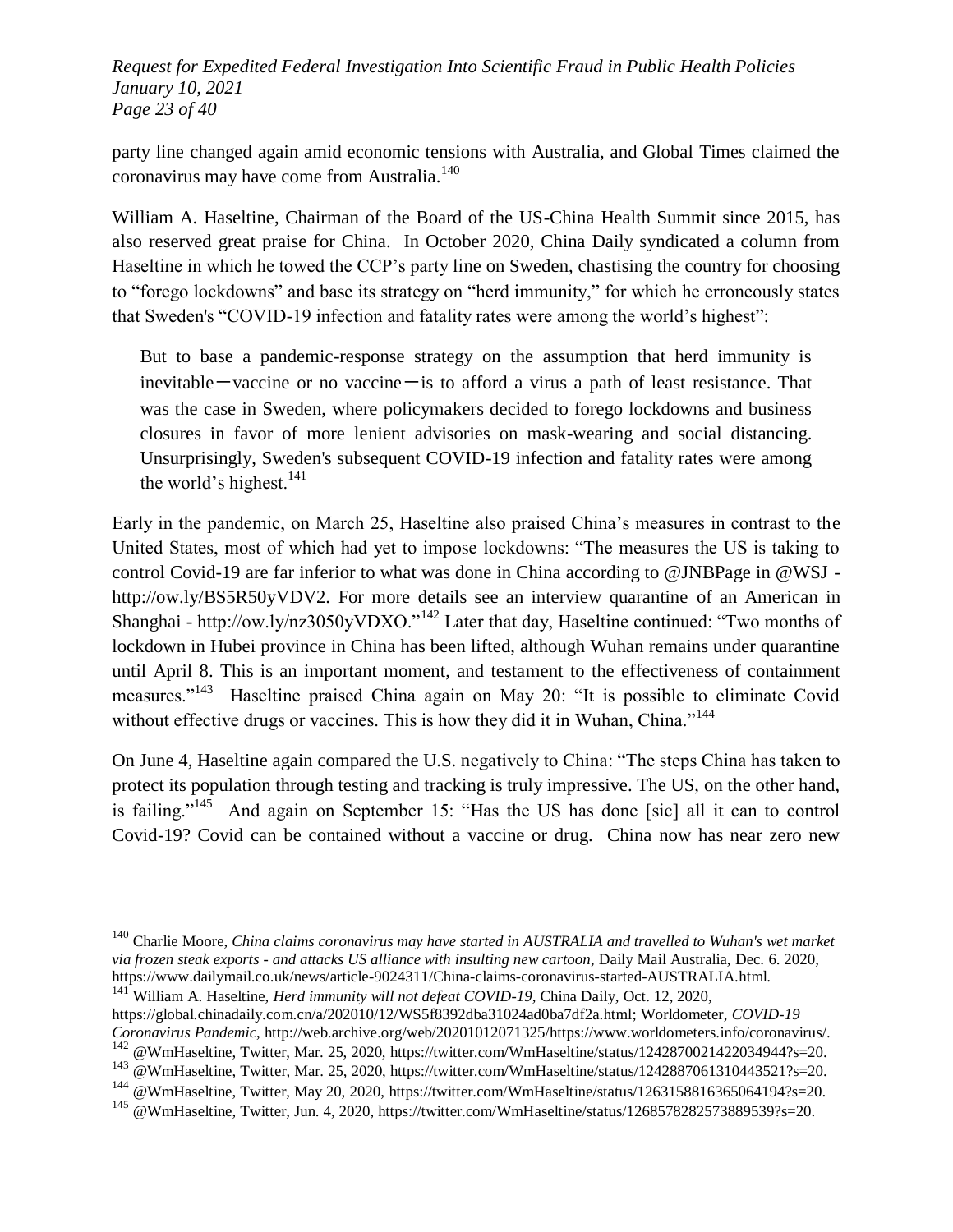*Request for Expedited Federal Investigation Into Scientific Fraud in Public Health Policies January 10, 2021 Page 24 of 40*

infections. ACCESS Health & the @RockefellerFdn explored how they did it with the use of digital technologies. http://ow.ly/I4Ch50BrEpJ."<sup>146</sup>

Tom Frieden, former director of the CDC, is another prominent advocate of COVID-19 lockdowns. In 2015, "Frieden praised the public health partnership between China and the United States," according to Global Times.<sup>147</sup> In 2017, Frieden joined China in backing Tedros Adhanom as director of the WHO over the United Kingdom's eminently-qualified David Nabarro: "Tedros is an excellent choice to lead WHO. He succeeded in Ethiopia, making remarkable health progress..."<sup>148</sup> To the contrary, as was widely-known at the time, Tedros had helped Ethiopia's regime cover up three cholera epidemics during his time as Ethiopia's Minister of Public Health.<sup>149</sup> As a senior member of the Tigray People's Liberation Front (TPLF), designated a terrorist organization by the United States in the 1990s, Tedros "was a crucial decision maker in relation to security service actions that included killing, arbitrarily detaining and torturing Ethiopians" and was "personally responsible for brutal repression of the Amhara people, using aid money selectively to starve them out and deny them access to basic services," —war crimes for which charges of genocide have recently been submitted against him at the International Criminal Court at the Hague.<sup>150</sup>

Frieden traveled extensively throughout China in 2018 and 2019 for public health collaborations, and he has heaped praise on China since the COVID-19 crisis began.<sup>151</sup> Frieden praised China's response early on, writing for CNN on February 25: "China's extraordinary cordon of Hubei province and other areas bought the world at least a month of lead time to prepare."<sup>152</sup> In an April interview, Frieden told China Global Television (CGTN): "There's a lot the world can learn from China on stopping COVID-19. $153$ 

On March 17, Frieden urged the U.S. to emulate China's expansion of hospital capacity: "When @voxdotcom posted this yesterday I thought hospitals might need to triple their beds and

<sup>&</sup>lt;sup>146</sup> @WmHaseltine, Twitter, Sep. 15, 2020, https://twitter.com/WmHaseltine/status/1305927462795214851?s=20.

<sup>147</sup> Xinhua, *China, US eye cooperation in fighting global epidemic diseases*, Global Times, May 13, 2015, https://www.globaltimes.cn/content/921533.shtml.

<sup>148</sup> Helen Branswell, *WHO elects Ethiopia's Tedros Adhanom Ghebreyesus as its new director general*, Stat, May 23, 2017, https://www.statnews.com/2017/05/23/who-director-general-tedros/.

<sup>149</sup> Donald G. McNeil Jr., *Candidate to Lead the W.H.O. Accused of Covering Up Epidemics*, N.Y. Times, May 13, 2017, https://www.nytimes.com/2017/05/13/health/candidate-who-director-general-ethiopia-cholera-outbreaks.html.

<sup>150</sup> Jonathan Ames, *Tedros Adhanom: WHO chief may face genocide charges*, The Times of London, Dec. 14, 2020, https://www.thetimes.co.uk/article/who-chief-tedros-adhanom-ghebreyesus-may-face-genocide-charges-2fbfz7sff; Frank Report, *The Ethiopian Terrorist in Charge of the World Health Organization — Dr. Tedros Adhanom*, Apr. 14, 2020, https://frankreport.com/2020/04/14/the-ethiopian-terrorist-in-charge-of-the-world-healthorganization-dr-tedros-adhanom/.

 $^{151}$  @DrTomFrieden, Twitter, Nov. 7, 2018, https://twitter.com/DrTomFrieden/status/1060229543762554881?s=20; @DrTomFrieden, Twitter, Jun. 21, 2019, https://twitter.com/DrTomFrieden/status/1142073802723119109?s=20.

<sup>152</sup> Dr. Tom Frieden, *Former CDC director: A coronavirus pandemic is inevitable. What now?*, CNN, Feb. 25, 2020, https://www.cnn.com/2020/02/25/health/coronavirus-pandemic-frieden/index.html.

<sup>&</sup>lt;sup>153</sup> @cgtnamerica, Twitter, Apr. 8, 2020, https://twitter.com/cgtnamerica/status/1248028432618999808.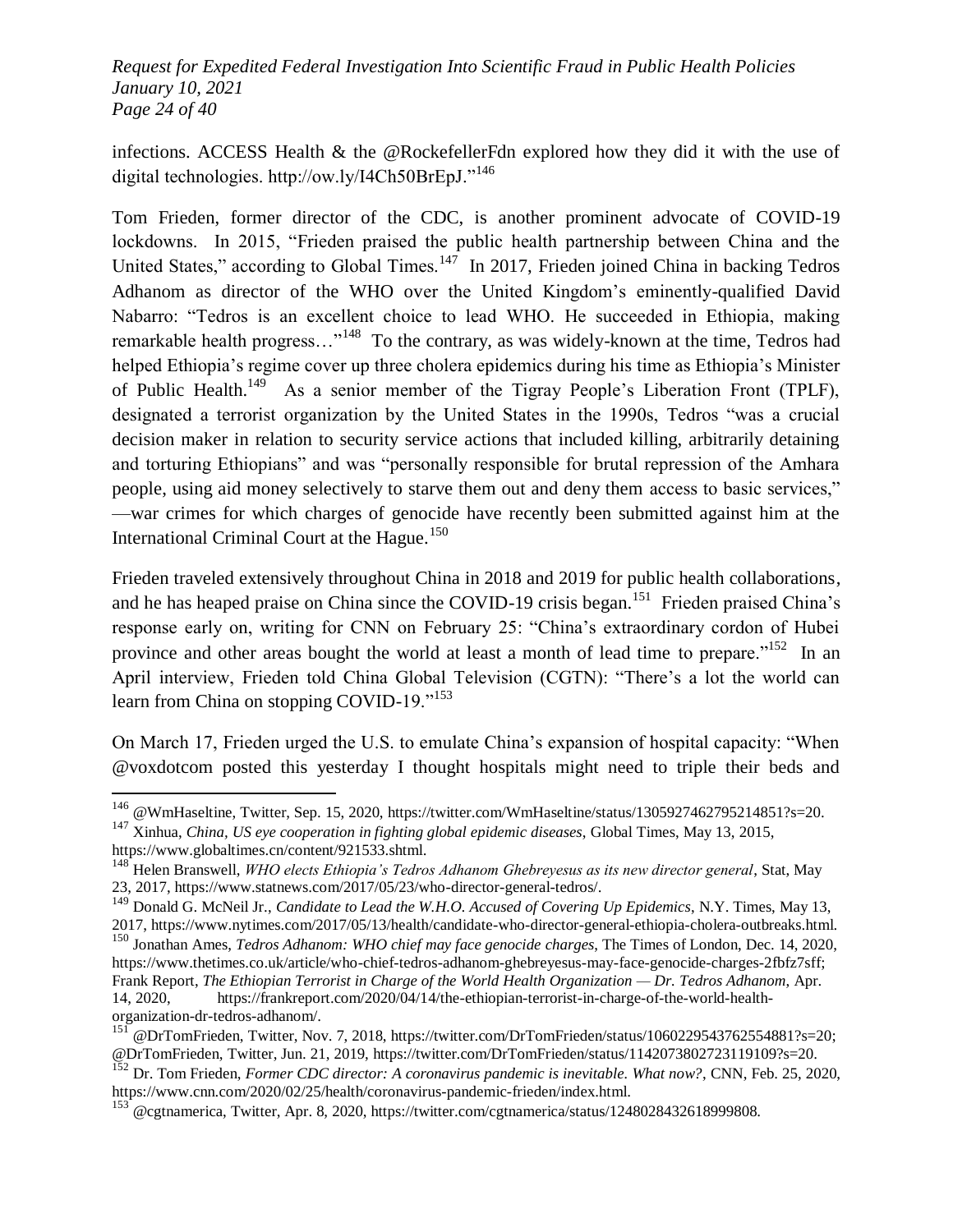*Request for Expedited Federal Investigation Into Scientific Fraud in Public Health Policies January 10, 2021 Page 25 of 40*

ventilators for pts with #COVID19. Now data suggests we may need as much as 10x more. China built 1K bed hospitals in 8 days, urgent action needed in US now."<sup>154</sup>

On April 1, Frieden tweeted the same words three times, praising China and urging the U.S. to ramp up its response: "I'm angry. Friends & neighbors sick & dying. 2.9: days Wuhan's action bought China: https://bit.ly/3bCxFJg. 2.9: number of MONTHS squandered by US not ramping up protection of HCW, critical care, testing, contact tracing, isolation, quarantine. Roadmap: https://bit.ly/2R3RtgW." $155$ 

In August, Frieden praised China several times, contrasting its "success" with that of the U.S. On August 10: "Meanwhile in China. They report they can now do 4.8M PCR tests/day. Schools are opening and staying open. Mask-wearing is, where appropriate, nearly universal. Last week, they had an average of 34 cases/day. That's a case rate less than  $1/5,000$ th that of the US."<sup>156</sup> On August 15: "This reflection from an American teaching in Chengdu—where Covid lockdowns were strictly enforced—examines the nuances of life in China and how the country was able to crush the curve."<sup>157</sup> And on August 16: "Thoughts about huge, unmasked crowds at festivals in Wuhan!? Well, that's the reward for crushing the curve - you get back to near pre-Covid reality. But that's probably not a reasonable goal for most places, where simmering control is a realistic best-case scenario."<sup>158</sup> And on August 18: "China reported a case rate less than  $1/5,000$ th of the US'. It's possible for us to control Covid too if Americans work together and fully support public health."<sup>159</sup>

While these individuals are unique in their pro-China, pro-lockdown bias, as scientists they're far from alone in their apparent ties to the CCP. In June, the National Institutes of Health (NIH) disclosed that 189 of its grantees had received undisclosed funding from foreign governments.<sup>160</sup> In 93% of cases, including that of Charles Lieber, chair of Harvard's chemistry department, the undisclosed funding came from China. $161$  The co-founders of CanSino Biologics, a Chinese

 $\overline{a}$ 

<sup>155</sup> @DrTomFrieden, Twitter, Apr. 1, 2020, https://twitter.com/DrTomFrieden/status/1245428638809575425?s=20; @DrTomFrieden, Twitter, Apr. 1, 2020, https://twitter.com/DrTomFrieden/status/1245428166413484033?s=20; @DrTomFrieden, Twitter, Apr. 1, 2020, https://twitter.com/DrTomFrieden/status/1245427587440148480?s=20. <sup>156</sup> @DrTomFrieden, Twitter, Aug. 14, 2020, https://twitter.com/DrTomFrieden/status/1294339295747215362. <sup>157</sup> @DrTomFrieden, Twitter, Aug. 15, 2020,

<sup>&</sup>lt;sup>154</sup> @DrTomFrieden, Twitter, Mar. 17, 2020,

https://twitter.com/DrTomFrieden/status/1239988987604983808?s=20.

https://twitter.com/DrTomFrieden/status/1294787213331398657?s=20.

<sup>&</sup>lt;sup>158</sup> @DrTomFrieden, Twitter, Aug. 18, 2020,

https://twitter.com/DrTomFrieden/status/1295773328523825158?s=20.

<sup>&</sup>lt;sup>159</sup> @DrTomFrieden, Twitter, Aug. 18, 2020,

https://twitter.com/DrTomFrieden/status/1295777614016262145?s=20.

<sup>&</sup>lt;sup>160</sup> Jeffrey Mervis, *Fifty-four scientists have lost their jobs as a result of NIH probe into foreign ties, Science, Jun.* 12, 2020, https://www.sciencemag.org/news/2020/06/fifty-four-scientists-have-lost-their-jobs-result-nih-probeforeign-ties.

<sup>161</sup> Office of Public Affairs, *Harvard University Professor and Two Chinese Nationals Charged in Three Separate China Related Cases*, U.S. Dep't of Justice Press Release No. 20-99, Jan. 28, 2020,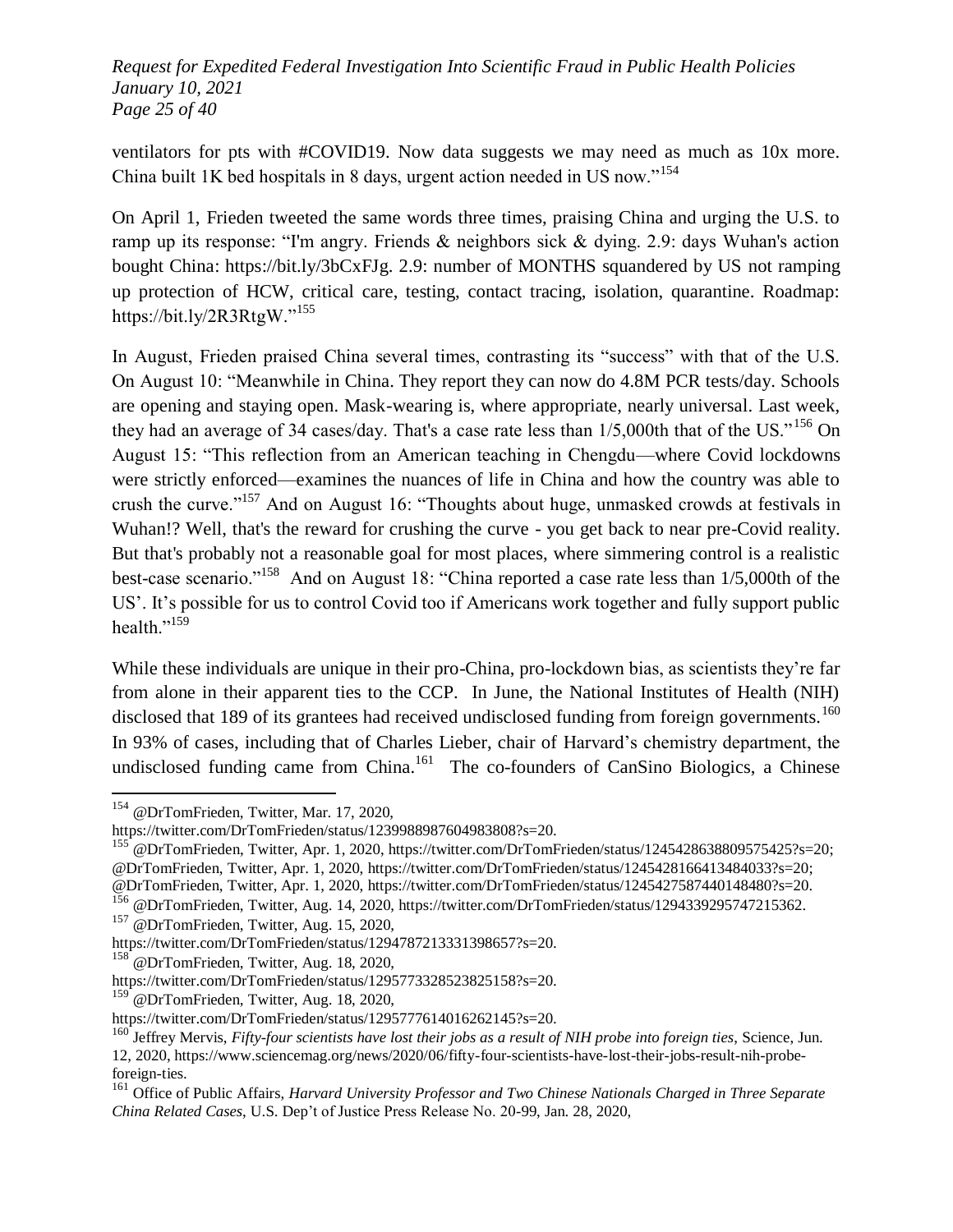*Request for Expedited Federal Investigation Into Scientific Fraud in Public Health Policies January 10, 2021 Page 26 of 40*

vaccine company collaborating with Canada, were found to be members of the CCP's Thousand Talents Plan for co-opting and incentivizing scientists to transfer research and knowledge to China.<sup>162</sup> According to the Harvard Crimson, the largest gift in the history of Harvard's Chan School of Public Health came in part from a "pawn of the CCP," a "cheerleader for a government responsible for significant humanitarian crises" through a series of shell companies, the largest of which was named in the Panama Papers.<sup>163</sup>

There is nothing immoral or illegal about merely being wrong. But given the magnitude of the decisions being made during the COVID-19 crisis, if even a handful of influential scientists are cross-incentivized to support lockdowns regardless of any real data or results, this can have an outsized impact on both public opinion and policy.

# **9. Many Other Influential Lockdown Supporters Are Both Woefully Unqualified to Be Advising World Leaders on Pandemic Policy and Often Show Conspicuous Pro-China Bias**

In addition to the many scientists with ties to China, a number of woefully unqualified individuals have held themselves out to the public and politicians as experts with regard to COVID-19 epidemiology and lockdowns, when in fact their backgrounds reveal them to have no such expertise. Many of these, too, have shown unusual deference to China.

On January 25, 2020, Eric Feigl-Ding, an epidemiologist in Harvard's nutrition department with little background in infectious disease, wrote, "HOLY MOTHER OF GOD, the new coronavirus is a 3.8!!! How bad is that reproductive R0 value? It is thermonuclear pandemic level bad."<sup>164</sup> This was the first of a months-long series of dubious, but widely-shared, alarmist tweets by the previously unknown Ding, by virtue of which he gained hundreds of thousands of Twitter followers and became one of the leading advocates of strict COVID-19 mandates, despite his evident lack of qualifications.<sup>165</sup>

Ding is an alumnus of the World Economic Forum's Global Shapers, a group of young people that considers Taiwan a part of Greater China<sup>166</sup> and has campaigned during the COVID-19

<sup>166</sup> Global Shapers Community, *Taipei Hub*,

https://www.justice.gov/opa/pr/harvard-university-professor-and-two-chinese-nationals-charged-three-separatechina-related.

<sup>162</sup> Sam Cooper, *Chinese vaccine company executives worked in program now targeted by Western intelligence agencies*, Global News, Dec. 2, 2020, https://globalnews.ca/news/7483970/cansino-nrc-covid-vaccine/.

<sup>163</sup> Guillermo S. Hava, *The Other Chan: Donation Sanitization at the School of Public Health*, The Harvard Crimson, Oct. 19, 2020, https://www.thecrimson.com/column/for-sale/article/2020/10/19/hava-the-other-chan/.

<sup>&</sup>lt;sup>164</sup> @DrEricDing, Twitter, Jan. 25, 2020, https://threader.app/thread/1220919589623803905.

<sup>165</sup> Tom Bartlett, *This Harvard Epidemiologist Is Very Popular on Twitter. But Does He Know What He's Talking About?*, The Chronicle of Higher Educ., Apr. 17, 2020, https://www.chronicle.com/article/this-harvardepidemiologist-is-very-popular-on-twitter-but-does-he-know-what-hes-talking-about/.

http://web.archive.org/web/20201024004411/https://www.globalshapers.org/hubs/taipei-hub.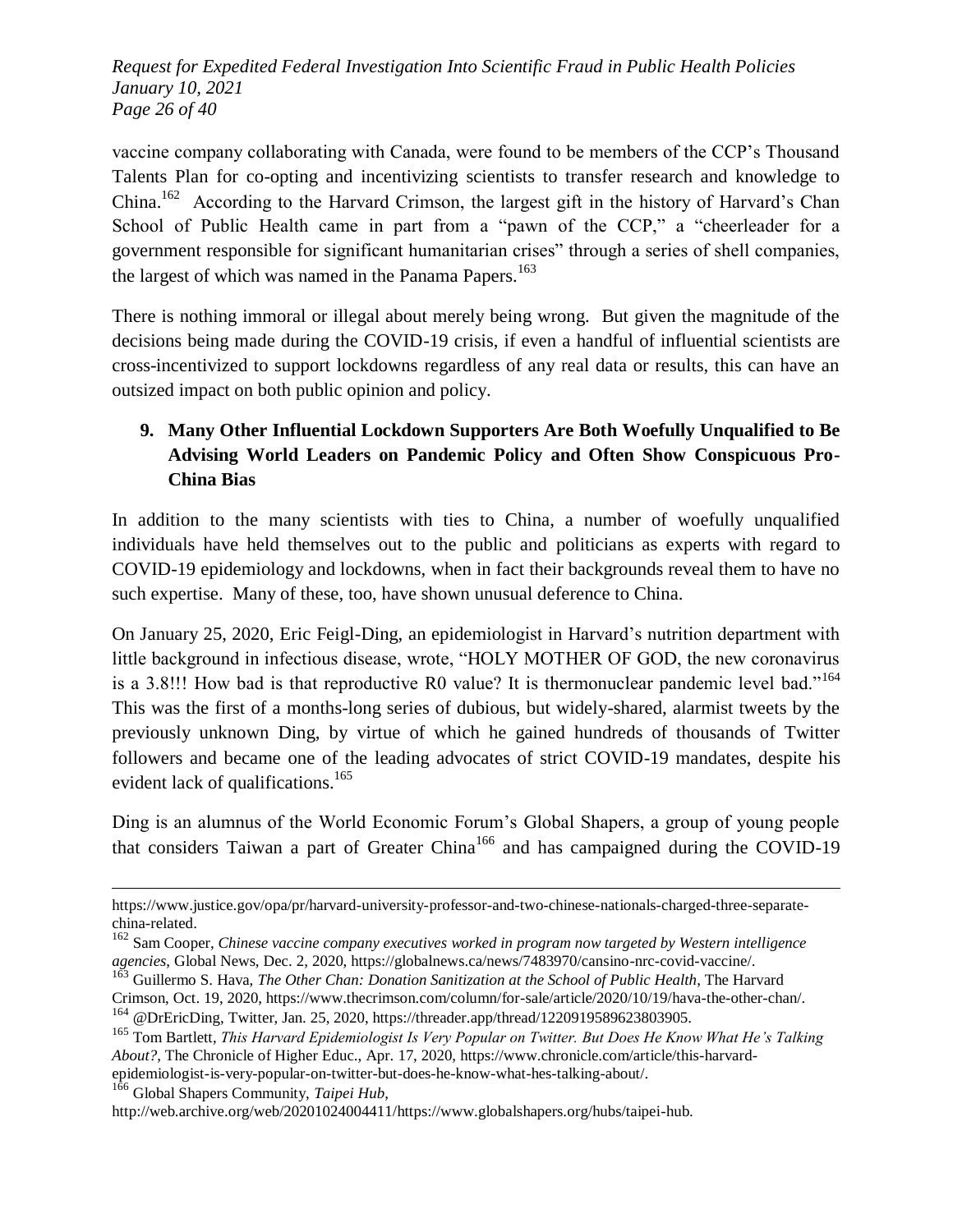*Request for Expedited Federal Investigation Into Scientific Fraud in Public Health Policies January 10, 2021 Page 27 of 40*

crisis to share "their personal experiences of combating the coronavirus in their cities and of adapting to a new normal."<sup>167</sup> His enormous Twitter following irked many of his colleagues, prompting prominent Harvard epidemiologist Marc Lipsitch to denounce him as a charlatan: ―OK lots of people think this is an intramural tiff. In the sense that we have been working @CCDD\_HSPH for a decade and at @HarvardEpi for 25y to establish ID epidemiology as a field of excellence & we don't like a charlatan exploiting a tenuous connection for selfpromotion, yes."<sup>168</sup>

Columbia virologist Angela Rasmussen agreed with Dr. Lipsitch's assessment: "Eric Feigl-Ding" is a charlatan. If Dr. Lipsitch sounds condescending, it's because EFD has repeatedly claimed expertise he doesn't have in order to get attention. He sensationalizes data and distributes outright misinformation. He's harmful to public health and I disdain that too."<sup>169</sup>

These denunciations by Drs. Rasmussen and Lipsitch are noteworthy in that both have supported limited lockdowns and criticized both pro- and anti-lockdown scientists and commentators. However, their denunciations of Ding have not slowed down his Twitter campaign, and he has continued to present himself in attire worn by a medical doctor, completely inappropriate to his background as a nutritionist. $170$ 

Tomas Pueyo is an engineer and MBA with no background in health or epidemiology who came to sudden fame for a March 10 article on the self-publishing site Medium titled "Coronavirus: Why You Must Act Now," in which he implored leaders around the world to implement lockdowns on China's model to counter rising COVID-19 cases. "The total number of cases grew exponentially *until China contained it*. But then, it leaked outside, and now it's a pandemic that nobody can stop."<sup>171</sup> (emphasis added)

Pueyo's article quickly went viral and was shared hundreds of thousands of times, including by many celebrities.<sup>172</sup> After it went viral, Pueyo went on tour advising state legislators on implementing lockdowns.<sup>173</sup>

Not only was Pueyo unqualified to be dispatching this type of epidemiological advice to world leaders, but Pueyo's March 10 article contains a number of red flags. First, Pueyo several times refers to the coronavirus as a "pandemic." However, as of March 10, the WHO had not yet

<sup>167</sup> World Economic Forum, *Global Shapers Community Annual Report 2019–2020*, https://weforum.ent.box.com/v/gsc-report-2020.

 $^{168}$  @mlipsitch, Twitter, Mar. 19, 2020, https://twitter.com/mlipsitch/status/1240846136589660165.

<sup>169</sup> @angie\_rasmussen, Twitter, Apr. 14, 2020, https://twitter.com/angie\_rasmussen/status/1250240307037233153.

<sup>&</sup>lt;sup>170</sup> @DrEricDing, Twitter, Oct. 20, 2020, https://twitter.com/DrEricDing/status/1318693240309223424.

<sup>171</sup> Tomas Pueyo, *Coronavirus: Why You Must Act Now*, Medium, Mar. 10, 2020,

https://tomaspueyo.medium.com/coronavirus-act-today-or-people-will-die-f4d3d9cd99ca.

 $172^{\degree}$ @sapinker, Twitter, Mar. 11, 2020, https://twitter.com/sapinker/status/1237761514989289472.

<sup>&</sup>lt;sup>173</sup> @tomaspueyo, Twitter, Mar. 25, 2020, https://twitter.com/tomaspueyo/status/1242711009254506497?s=20.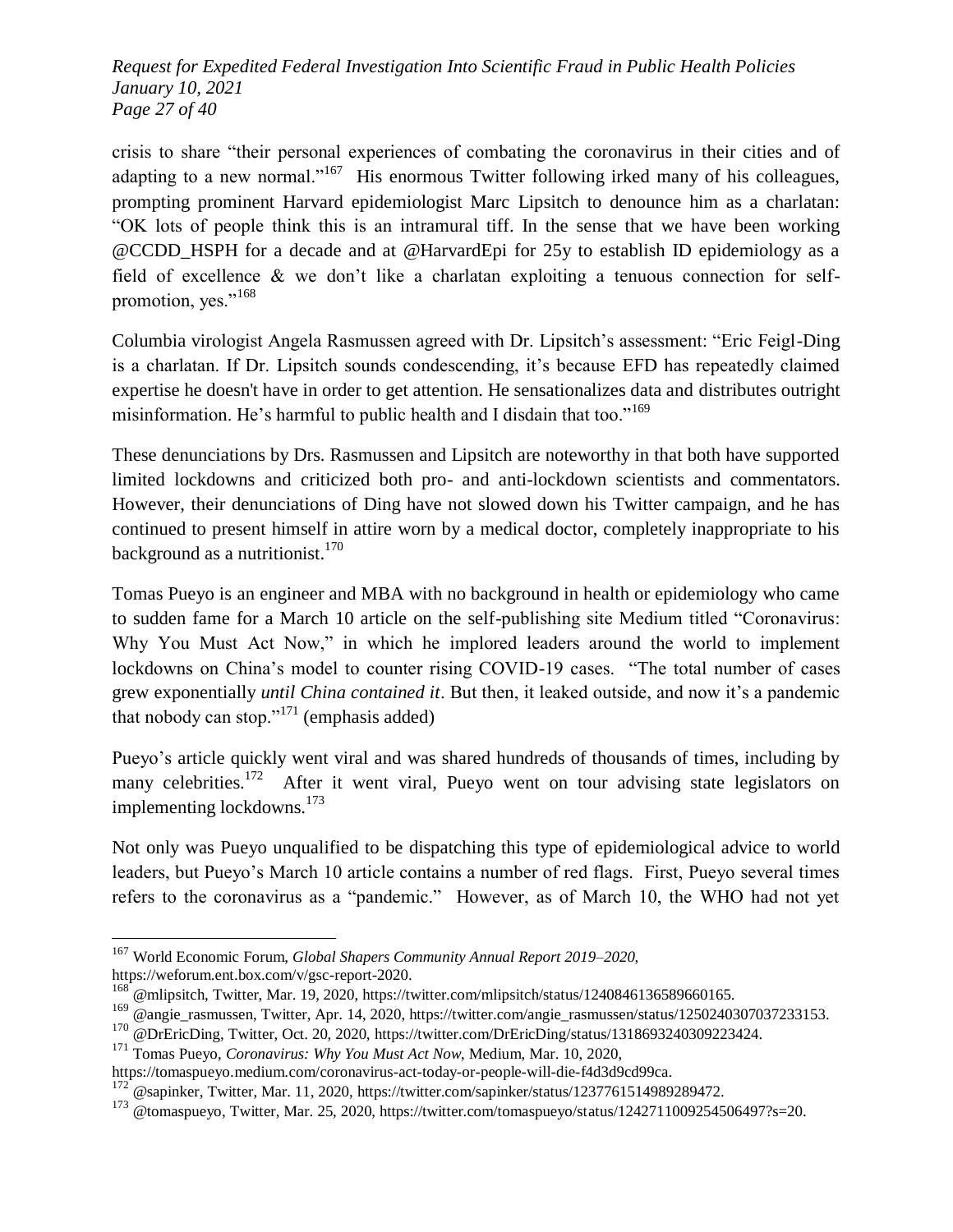*Request for Expedited Federal Investigation Into Scientific Fraud in Public Health Policies January 10, 2021 Page 28 of 40*

declared the coronavirus a pandemic, $174$  and per the article, cases accounted for less than 0.0015% of the world's population. In the article, Pueyo then goes on to implore leaders:

But in 2–4 weeks, when the *entire world* is in lockdown, when the few precious days of social distancing you will have enabled will have saved lives, people won't criticize you anymore: They will thank you for making the right decision. (emphasis added)

Not only was the coronavirus not yet a pandemic, but as of March 10 there were fewer than 200 cases in the entire developing world outside China. Pueyo had no good reason to call the coronavirus a pandemic, no good reason to believe the *entire world* would be in lockdown in two to four weeks, and, above all, no good reason to be advising world leaders to lock down.

On March 19, Pueyo posted another Medium article titled "The Hammer and Dance," which again went viral, explaining the strategy Pueyo described as "the Hammer"—quick, aggressive lockdowns when outbreaks occur—followed by "the Dance"—tracing, surveillance, and quarantine measures.<sup>175</sup>

On March 22, three days after Pueyo's "The Hammer and Dance" was published, a strategy paper by the German Federal Ministry of the Interior (BMI) entitled "How to get a grip on COVID-19" (later dubbed "the Panic Paper") was secretly distributed to members of German parliament and leaders of certain media outlets—this paper played an outsized role in encouraging the German government to implement a nationwide lockdown in March.<sup>176</sup> After the BMI refused to release the Panic Paper to the public under the Freedom of Information Act, it was leaked by FragDenStaat, a whistleblower site.<sup>177</sup>

Despite being published just three days after Pueyo's article, the Panic Paper relied heavily on Pueyo's work, referring to the strategy of intermittent lockdowns and surveillance as the "Hammer and Dance" without citing Pueyo. The term "Hammer and Dance" has no history in epidemiology—Tomas Pueyo invented it for his March 19 article.<sup>178</sup>

<sup>174</sup> World Health Organization, *Archived: WHO Timeline - COVID-19*, Apr. 27, 2020, https://www.who.int/news/item/27-04-2020-who-timeline---covid-19.

<sup>175</sup> Tomas Pueyo, *Coronavirus: The Hammer and the Dance*, Medium, Mar. 19, 2020, https://tomaspueyo.medium.com/coronavirus-the-hammer-and-the-dance-be9337092b56.

<sup>176</sup> Parliamentwatch, *Das interne Strategiepapier des Innenministeriums zur Corona-Pandemie*, Apr. 7, 2020, https://www.abgeordnetenwatch.de/blog/informationsfreiheit/das-interne-strategiepapier-des-innenministeriumszur-corona-pandemie.

<sup>177</sup> Federal Ministry of the Interior, Building and Community, *Wie wir COVID-19 unter Kontrolle bekommen*, *Strategiepapier des Bundesinnenministeriums*, FragDenStaat, Mar. 22, 2020,

https://fragdenstaat.de/dokumente/4123-wie-wir-covid-19-unter-kontrolle-bekommen/.

<sup>178</sup> Google Trends, *Hammer and Dance*,

https://web.archive.org/web/20201230074513if\_/https://trends.google.com/trends/explore?date=all&q=%22hammer %20and%20dance%22; Google Trends, *Hammer and the Dance*,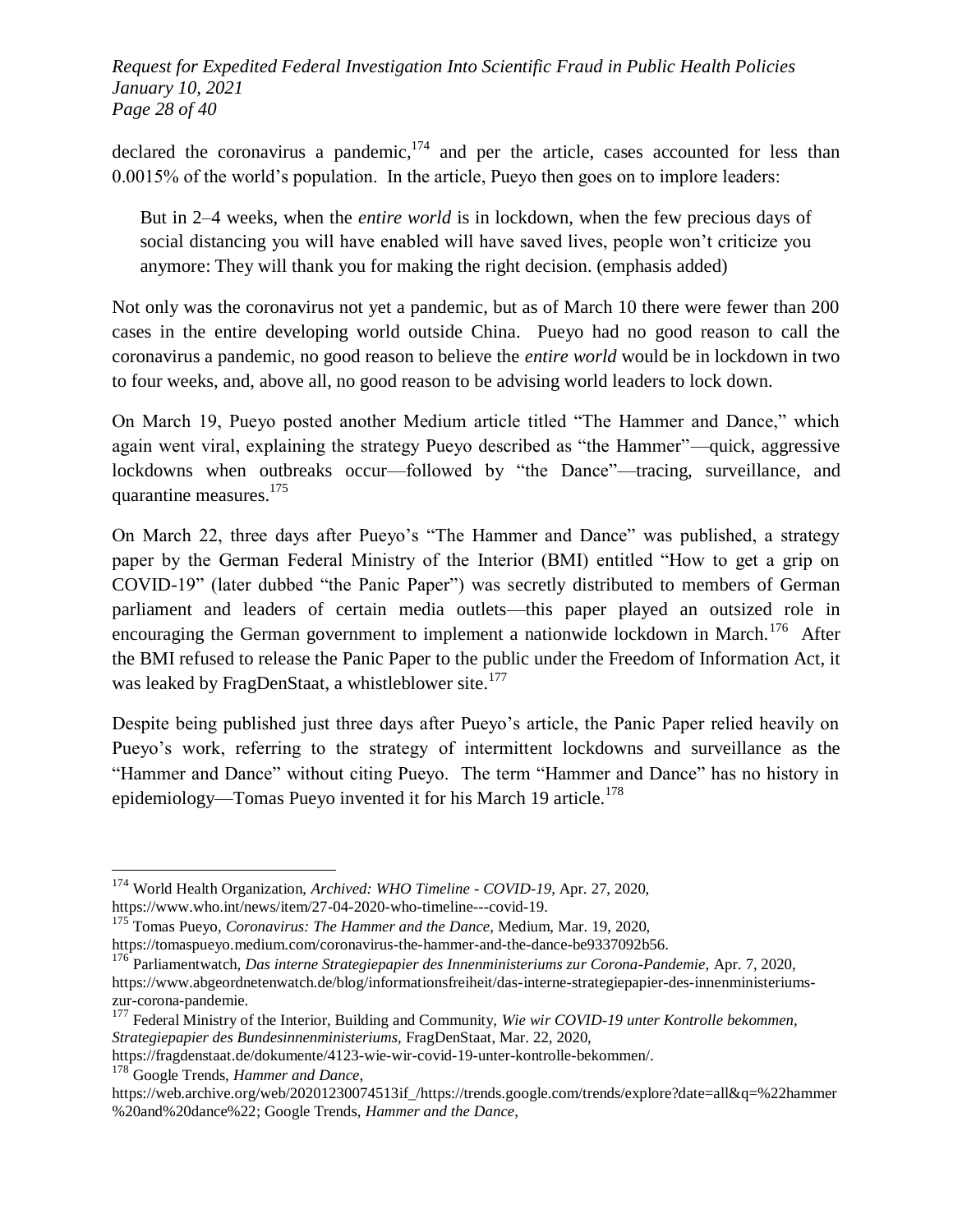*Request for Expedited Federal Investigation Into Scientific Fraud in Public Health Policies January 10, 2021 Page 29 of 40*

Otto Kölbl is one of the authors of the Panic Paper.<sup>179</sup> Kölbl has been "researching socioeconomic development in China and (comparatively) in other developing countries as well as their presentation in the Western media" since  $2007$ .<sup>180</sup> From 2005 to 2006 he was a language teacher at Northwestern Polytechnical University in Xi'an, China. He now runs his own blog called "rainbowbuilders.org" in which he has described Hong Kong as "parasitic"<sup>181</sup> and praised China's exemplary development of Tibet.<sup>182</sup> Like Pueyo, Kölbl is extraordinarily unqualified to be advising world leaders on any aspect of epidemiology, infectiology, or public health, fields in which he has no background.

Maximilian Mayer is another co-author of the Panic Paper.<sup>183</sup> Mayer taught at the University of Nottingham in Ningbo China and Tongji University in Shanghai, and was a research fellow at Renmin University Beijing.<sup>184</sup> Mayer's research interests include China's foreign and energy policy, climate politics, and international relations, and he edited *Rethinking the Silk-Road:*  China's Belt and Road Initiative and Emerging Eurasian Relations.<sup>185</sup> He has since returned to Bonn University as a junior professor of international relations.<sup>186</sup> Like Pueyo and Kölbl, Mayer lacks any apparent qualification in epidemiology, infectiology, or public health, the fields on which he advised Germany's leaders via the Panic Paper.

From the earliest possible date, physicist Yaneer Bar-Yam has urged the entire world to emulate China's strategy of attempting to eliminate COVID-19 entirely through the adoption of strict social distancing measures. On February 2, Bar-Yam praised China's supposed rapid construction of a hospital: "Hospital built in days in China is now operational."<sup>187</sup> On February 28, Bar-Yam quoted the WHO's report from its China Joint Mission which sent the world into

https://clubderklarenworte.de/wp-content/uploads/2020/06/BMI-Dokument-incl.-Autoren.pdf.

<sup>180</sup> Université de Lausanne Faculté des lettres Section d'allemand, *Kölbl Otto*,

l

https://web.archive.org/web/20201230040127/https://www.unil.ch/all/fr/home/menuinst/mitarbeitende-1/assoziiertemitarbeitende/kolbl-otto.html.

<sup>181</sup> Otto Kölbl, *Hong Kong – An extreme example of parasitic development*,

https://web.archive.org/web/20201230040346/http://rainbowbuilders.org/china-development/hong-kong-economy. <sup>182</sup> Otto Kölbl, *Have Tibetans benefited from recent economic development?*,

https://web.archive.org/web/20201230040016/http://rainbowbuilders.org/tibet-development/tibet-development-aid. <sup>183</sup> Federal Ministry of the Interior, Building and Community, *Brief: Informationsfreiheitsgesetz Strategiepapier des Bundesinnenministeriums ―Wie wir COVID-19 unter Kontrolle bekommen‖*, Jun. 9, 2020,

https://clubderklarenworte.de/wp-content/uploads/2020/06/BMI-Dokument-incl.-Autoren.pdf.

<sup>184</sup> Munich Center for Technology in Society Technical University of Munich, *Dr. Maximilian Mayer*, https://web.archive.org/web/20201230034459/https://www.mcts.tum.de/en/people/maximilian-mayer/.  $^{185}\overline{Id.}$ 

https://web.archive.org/web/20201230074618if\_/https://trends.google.com/trends/explore?date=all&q=%22hammer %20and%20the%20dance%22.

<sup>179</sup> Federal Ministry of the Interior, Building and Community, *Brief: Informationsfreiheitsgesetz Strategiepapier des Bundesinnenministeriums ―Wie wir COVID-19 unter Kontrolle bekommen‖*, Jun. 9, 2020,

<sup>186</sup> Universität Bonn Institut für Politische Wissenschaft und Soziologie, *Jun.-Prof. Dr. Maximilian Mayer*, https://web.archive.org/web/20201230034212/https://www.politik-soziologie.uni-bonn.de/de/personal/jun.-prof. maximilian-mayer.

<sup>187</sup> @yaneerbaryam, Twitter, Feb. 2, 2020, https://twitter.com/yaneerbaryam/status/1224050641443704838?s=20.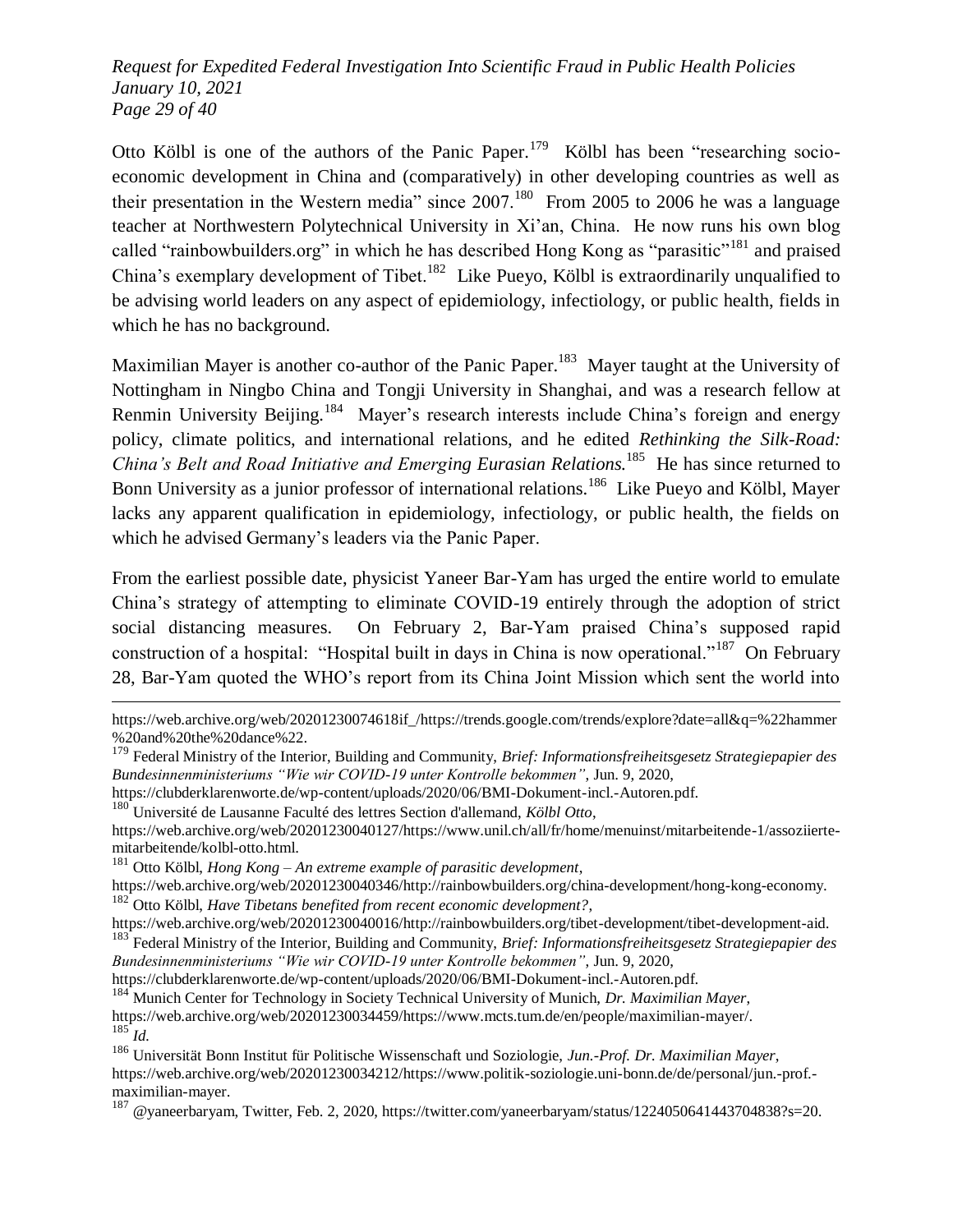*Request for Expedited Federal Investigation Into Scientific Fraud in Public Health Policies January 10, 2021 Page 30 of 40*

lockdown: "China's uncompromising and rigorous use of non-pharmaceutical measures to contain transmission of the COVID-19 virus in multiple settings provides vital lessons for the global response."<sup>188</sup> That same day, Bar-Yam continued "We should all acknowledge and thank China for their aggressive response to the Wuhan coronavirus. This includes stopping almost all travel of their citizens to the world to prevent contagion elsewhere.<sup> $189$ </sup> In February, Bar-Yam launched the website www.endcoronavirus.org, which was quickly translated into 17 languages, urging countries around the world to implement Wuhan-style lockdowns.<sup>190</sup>

Bar-Yam has spent the better part of a year admiring China's lockdowns—including the CCP's murderous lockdown in Xinjiang—and promoting the use of China's data despite allegations of fraud. On July 18, Bar-Yam praised China's "wartime" lockdown in Xinjiang: "17 new cases, shut the city down. Don't give it a chance. China coronavirus: ‗Wartime state' declared for Urumqi in Xinjiang."<sup>191</sup> This same lockdown simultaneously caused tremendous concern among human rights watchers and activists due to the CCP's concomitant acts of genocide in Xinjiang against Uyghur Muslims and other Turkic minorities.<sup>192</sup>

On March 8, Bar-Yam defended China's data, in contrast to the U.S.: "Actually, the numbers in the US are underreported because of limited testing. This is known. Many said the numbers in China are underreported, nobody has shown evidence. If you have it show it or take a seat."<sup>193</sup> Bar-Yam reiterated this sentiment on March 14: "Speculations about the problems in China with data are projections."<sup>194</sup> On March 29, Bar-Yam encouraged the U.S. to emulate China: "We need a much wider restriction. Still, China used such a strategy effectively."<sup>195</sup> And, on August 3, Bar-Yam congratulated China: "Successful outbreak response: China's manufacturing activity surges in July." $196$ 

During crises, citizens trust experts with major policy decisions. For individuals to hold themselves out to the public and their leaders as experts in a crisis when they lack the necessary qualifications is bad enough; if they are somehow cross-incentivized to do so, it's much worse.

<sup>&</sup>lt;sup>188</sup> @yaneerbaryam, Twitter, Feb. 28, 2020, https://twitter.com/yaneerbaryam/status/1233386860958887936?s=20.

<sup>189</sup> @yaneerbaryam, Twitter, Feb. 28, 2020, https://twitter.com/yaneerbaryam/status/1233388113512292354?s=20.

<sup>&</sup>lt;sup>190</sup> @yaneerbaryam, Twitter, Apr. 26, 2020, https://twitter.com/yaneerbaryam/status/1254455465200816134?s=20.

<sup>&</sup>lt;sup>191</sup> @yaneerbaryam, Twitter, Jul. 18, 2020, https://twitter.com/yaneerbaryam/status/1284585257761734656?s=20.

<sup>&</sup>lt;sup>192</sup> @SophieHRW, Twitter, Jul. 18, 2020, https://twitter.com/SophieHRW/status/1284566661597671425?s=20.

<sup>&</sup>lt;sup>193</sup> @vaneerbaryam, Twitter, Mar. 8, 2020, https://twitter.com/yaneerbaryam/status/1236803093561520131?s=20.

<sup>&</sup>lt;sup>194</sup> @vaneerbaryam, Twitter, Mar. 14, 2020, https://twitter.com/yaneerbaryam/status/1238828417187012610?s=20.

<sup>&</sup>lt;sup>195</sup> @vaneerbaryam, Twitter, Mar. 29, 2020, https://twitter.com/yaneerbaryam/status/1244115730129465345?s=20.

<sup>196</sup> @yaneerbaryam, Twitter, Aug. 3, 2020, https://twitter.com/yaneerbaryam/status/1290153813903577088?s=20.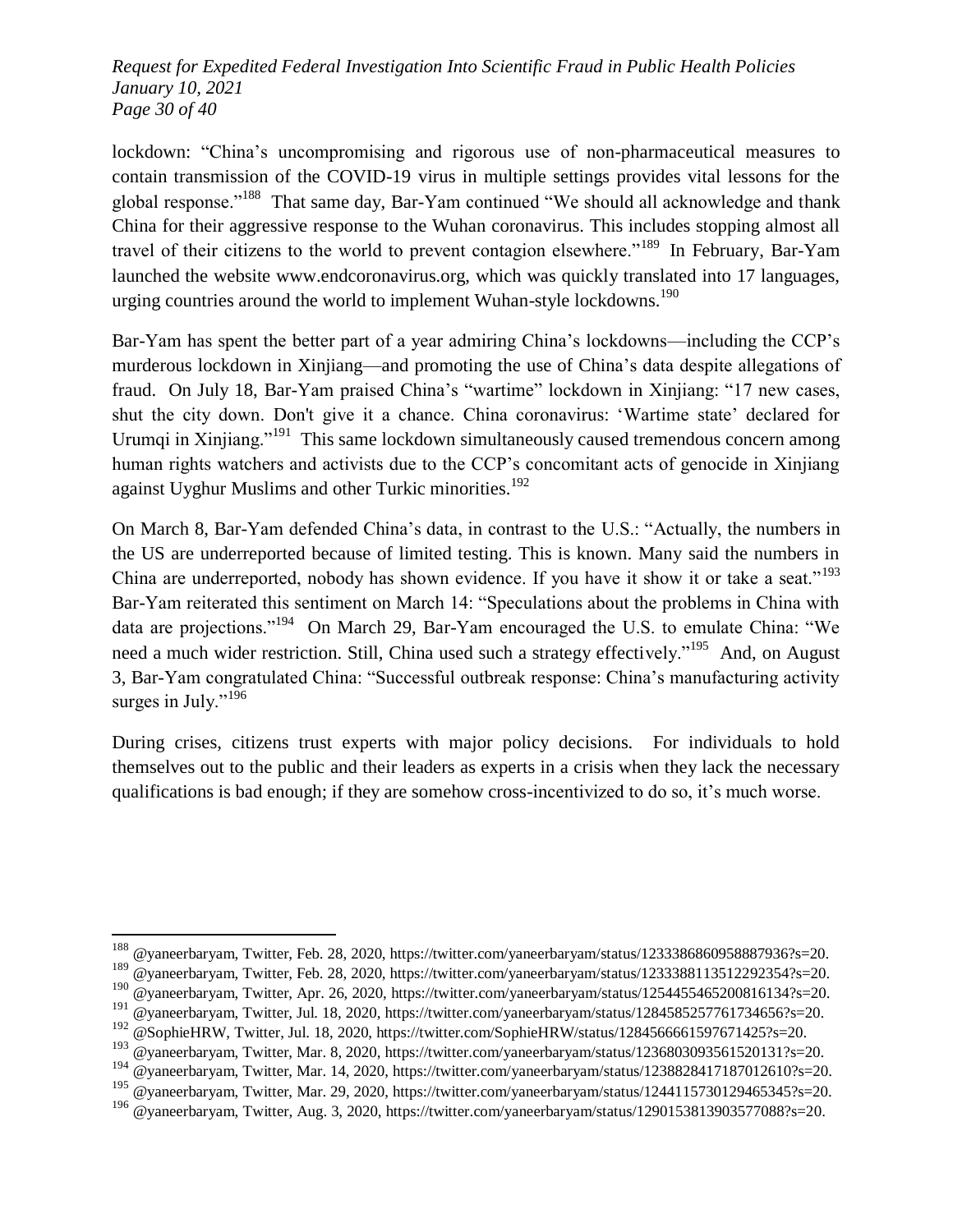*Request for Expedited Federal Investigation Into Scientific Fraud in Public Health Policies January 10, 2021 Page 31 of 40*

#### **10. Several Top National Health Officials Among the Nations Are Woefully Unqualified and Show Conspicuous Pro-China Bias**

Canada's top health minister, Patty Hajdu, has no apparent background in infectiology or epidemiology, her only public health experience being in substance abuse and injury prevention.<sup>197</sup> Hajdu's admiration for China goes back some time—in 2014 she advised: "Don't believe everything you read. Chinese sunset story pure propaganda," sharing an article arguing that stories of China broadcasting a sunset in Beijing were false.<sup>198</sup> Hajdu first earned the praise of Chinese foreign spokesperson Hua Chunying in early February 2020 for refusing to ban travel from China: "Canada believes the ban of entry has no basis, which is a sharp contrast for the U.S. behaviours."<sup>199</sup>

In April, Hajdu defended China's COVID-19 case data: "There is no indication the data that came out of China in terms of their death rate and infection rate was falsified in any way."<sup>200</sup> When a reporter pointed out a U.S. intelligence report to the contrary, Hajdu scolded: "I would say your question is feeding into conspiracy theories that many people have been perpetuating on the internet."<sup>201</sup> After that early April exchange, Hajdu was excoriated in Canada's press for ―effectively trying to gaslight her own citizens about the conduct of a habitually oppressive and untruthful regime."<sup>202</sup> But Hajdu ignored that coverage and quickly doubled down just one month later, praising China's "historic containment efforts."<sup>203</sup>

Hajdu continued into September, again earning aplomb from CGTN for defending China: "very early on China alerted the World Health Organization to the emergence of a novel coronavirus and also shared the sequencing of the gene which allowed countries to be able to rapidly produce tests to be able to detect it in their own countries."<sup>204</sup> For this, Chen Weihua, China Daily EU

<sup>197</sup> Joan Bryden, *Nothing prepared Patty Hajdu for this*, Canada's Nat'l Observer, Apr. 6 2020, https://www.nationalobserver.com/2020/04/06/features/nothing-prepared-patty-hajdu.

<sup>&</sup>lt;sup>198</sup> @PattyHajdu, Twitter, Jan. 20, 2014, https://twitter.com/PattyHajdu/status/425431767290376192?s=20.

<sup>199</sup> Christy Somos, *China praises Canada, slams U.S. over coronavirus response*, CTV News, Feb. 3, 2020, https://www.ctvnews.ca/world/china-praises-canada-slams-u-s-over-coronavirus-response-1.4795270.

<sup>200</sup> Graeme Wood, *Questioning WHO and China virus data feeds conspiracy theories: Health Minister*, Richmond News, Apr. 2, 2020, https://web.archive.org/web/20200409133450/https://www.richmond-news.com/questioningwho-and-china-virus-data-feeds-conspiracy-theories-health-minister-1.24111603.  $\frac{201}{201}$  *Id.* 

<sup>202</sup> Robyn Urback, *Canadians have been gaslit on China*, The Globe and Mail, Apr. 30, 2020, https://www.theglobeandmail.com/opinion/article-canadians-have-been-gaslit-on-china/.

<sup>203</sup> True North, *Hajdu stands by praise for Chinese government and wanting to keep borders open*, Apr. 30, 2020, https://tnc.news/2020/04/30/hajdu-stands-by-praise-for-chinese-government-and-wanting-to-keep-borders-open/.

<sup>204</sup> CGTN, *Canada's health minister praises China's handling of COVID-19*, Sep. 16, 2020,

https://news.cgtn.com/news/2020-09-16/Canada-s-health-minister-praises-China-s-handling-of-COVID-19-- TPrDfplKJq/index.html.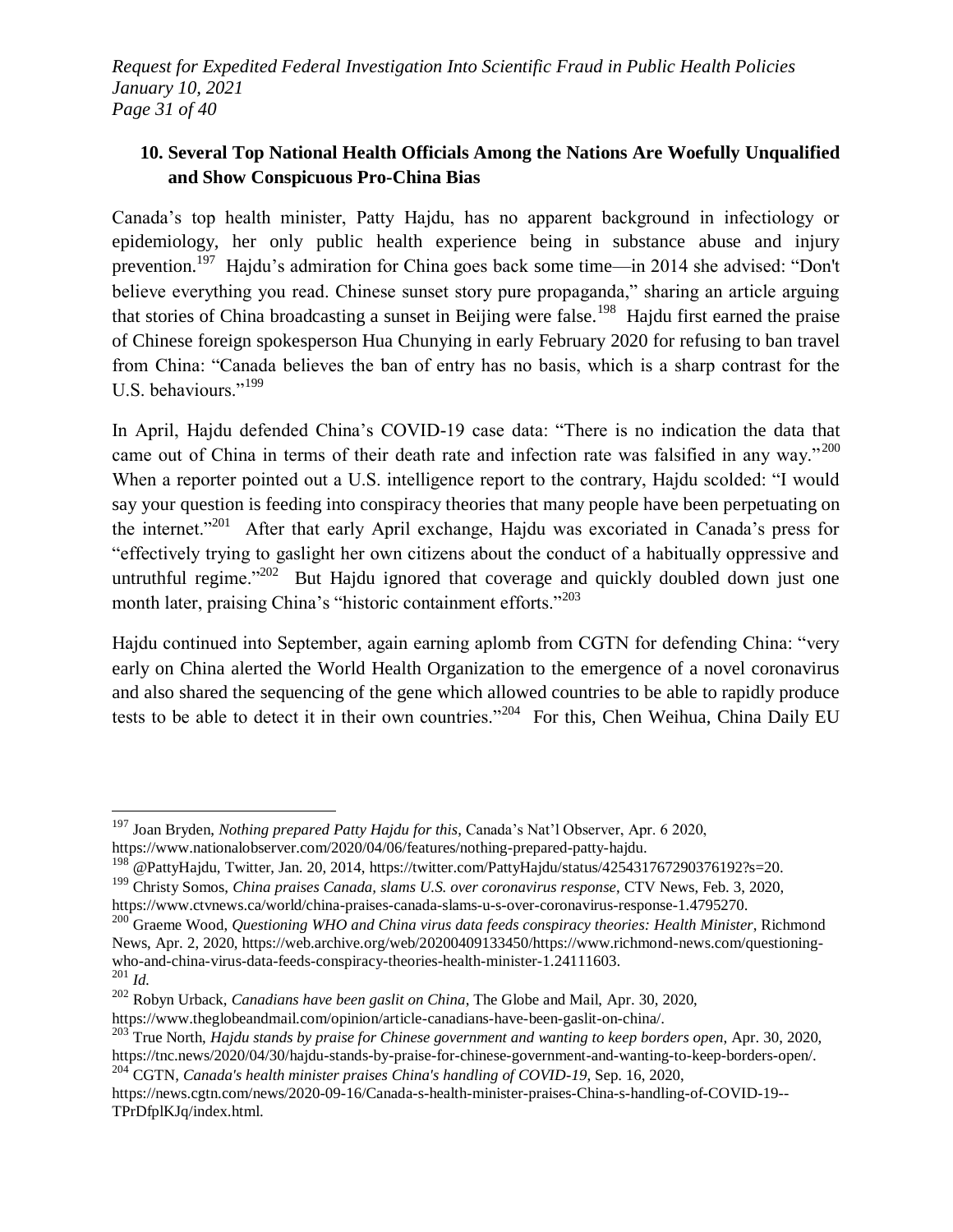*Request for Expedited Federal Investigation Into Scientific Fraud in Public Health Policies January 10, 2021 Page 32 of 40*

Bureau Chief, praised Hajdu: "Canadian Health Minister Hajdu is a role model. She is a disappointment to those paparazzi journalists and fearmongers."<sup>205</sup>

Hajdu even earned a special nod from China's Ministry of Foreign Affairs: "We noticed relevant reports and applaud the Canadian health minister's objective and fair remarks."<sup>206</sup>

As commentator Spencer Fernando pointed out, "Propaganda Patty ... appears to be one of the only people on Earth who actually believes China's official virus numbers."<sup>207</sup> Apparently unrepentant, Hajdu again scolded a journalist questioning data, echoing her April sentiments: "Mr. Speaker, do you know what will help Canadians' lives? If the member opposite and the leader of the opposition stop their members from sharing fake and dangerous news like the member from Lethridge and the member of Carleton stay focused on saving lives of Canadians instead of spreading conspiracy theories." $208$ 

Matt Hancock is a former economist and civil servant who had little to no background in public health or natural science before becoming health secretary of the United Kingdom. Prior to COVID-19, Hancock reportedly showed little interest in his role: "For him, it's all about promoting himself and using it as a stepping stone to his next job," said another NHS chief. ―Tech is the only area in which he's made a mark… But his belief that tech can solve many of the NHS's difficulties had led to him being derided by people he needs to respect him. $1209$ 

Hancock has been especially keen on the adoption of technology from China, meeting with Kai-Fu Lee, CEO of Chinese venture capital firm Sinovation Ventures, in January 2018.<sup>210</sup> (In 2019, Kai-Fu Lee became part of the World Economic Forum's AI Council along with Imperial College President Alice Gast).<sup>211</sup> In September 2018, Hancock led a "British business delegation talking healthtech in China": $^{212}$  "I'm in China this week to look at collaborating with our Chinese counterparts to harness the power of tech  $\&$  innovation in healthcare.<sup>7213</sup>

<sup>&</sup>lt;sup>205</sup> @chenweihua, Twitter, Apr. 3, 2020, https://twitter.com/chenweihua/status/1245987548717035520?s=20.

<sup>206</sup> Ministry of Foreign Affairs of the People's Republic of China, *Foreign Ministry Spokesperson Wang Wenbin's Regular Press Conference on September 18, 2020*, Sep. 18, 2020,

https://www.fmprc.gov.cn/mfa\_eng/xwfw\_665399/s2510\_665401/t1816244.shtml.

<sup>207</sup> Spencer Fernando, *Propaganda Patty Defends Communist China Yet Again*, Sept. 13, 2020,

https://spencerfernando.com/2020/09/13/propaganda-patty-defends-communist-china-yet-again/.

<sup>&</sup>lt;sup>208</sup> True North, *Hajdu slanders journalist as "dangerous" and "fake news"*, Nov. 26, 2020, https://tnc.news/2020/11/26/hajdu-slanders-journalist-as-dangerous-and-fake-news/.

<sup>&</sup>lt;sup>209</sup> Denis Campbell, *Who's Matt Hancock? The health secretary's only legacy will be how quickly he's forgotten*, The Guardian, Jul. 24, 2019, https://www.theguardian.com/society/commentisfree/2019/jul/24/matt-hancock-healthsecretary-legacy-quickly-forgotten-nhs.

<sup>210</sup> @MattHancock, Twitter, Jan. 19, 2018,https://twitter.com/MattHancock/status/954405324814979073?s=20.

<sup>&</sup>lt;sup>211</sup> David Lee, *World Economic Forum Establishes "A.I. Council" Co-chaired by Chinese AI Expert Kai-Fu Lee*, Pandaily, Jan. 24, 2019, https://pandaily.com/world-economic-forum-establishes-artificial-intelligence-council/.

<sup>212 @</sup>MattHancock, Twitter, Sep. 19, 2018, https://twitter.com/MattHancock/status/1042404125022072832?s=20.

<sup>213</sup> @MattHancock, Twitter, Sep. 17, 2018, https://twitter.com/MattHancock/status/1041692833994993665?s=20.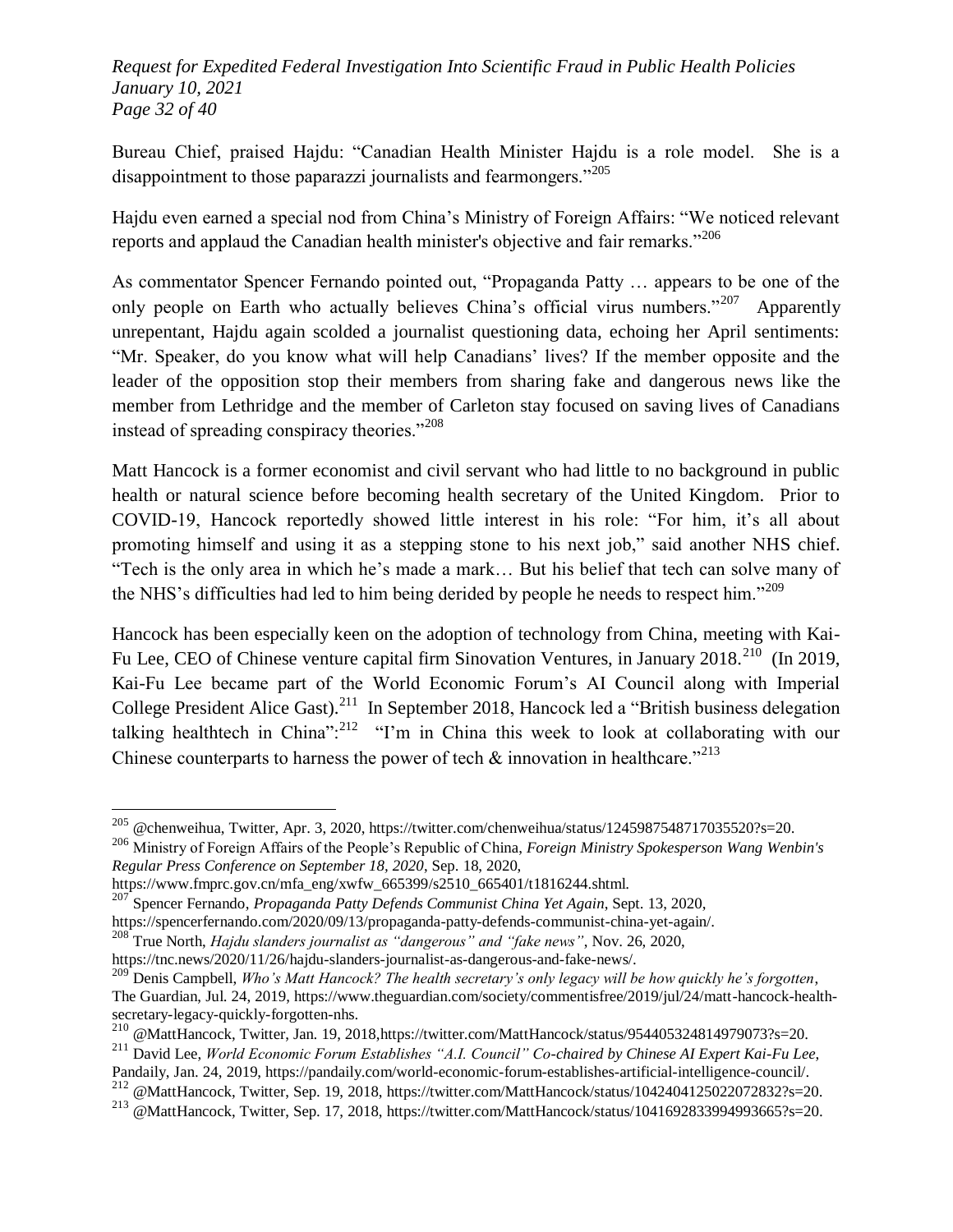*Request for Expedited Federal Investigation Into Scientific Fraud in Public Health Policies January 10, 2021 Page 33 of 40*

In April 2020, China's National Health Commission reported that Hancock and his Chinese counterpart, Ma Xioawei, had spoken over the phone to discuss future collaboration during the COVID-19 crisis: "Hancock spoke highly of China's commitment to fighting COVID-19 and China-UK cooperation during the pandemic, and said that the UK is willing to enhance exchanges and collaboration with China  $\ldots$ <sup>214</sup> Three weeks later, CGTN reported that Hancock and Ma held a digital meeting of high-level health officials from China and the UK in a bid to increase cooperation amid the COVID-19 pandemic and beyond, including discussing "lockdown-lifting strategies:"

Hancock said he appreciated the cooperation so far between the two nations in their joint response to the epidemic, and expressed that the UK is willing to strengthen antiepidemic cooperation with China and to *use the epidemic prevention and control agreements as an opportunity to deepen bilateral health and global health cooperation*… They held in-depth discussions on topics including *lockdown-lifting strategies* and reiterated their willingness to strengthen experience sharing and technical cooperation to jointly safeguard the people of the two countries.<sup>215</sup> (emphasis added)

During the COVID-19 crisis, Christian Drosten assumed the role of Germany's most influential health official, though as a virologist he has little background in epidemiology, infectiology, or public health.<sup>216</sup> Drosten's central role in creating the wildly-inaccurate COVID-19 PCR test has already been discussed. In a May 14 press conference, Drosten referred to: "this concept in the pandemic research of 'The hammer and the dance,'" but this is not true—as discussed above, the term has no history, it was invented by Tomas Pueyo on March 19.

Daniel Andrews, Premier of Victoria, Australia, employs several advisors with ties to the CCP who have been involved in his strict pandemic policies. Danny Pearson, the MP who led Andrews' Belt and Road negotiations, lauded China's handling of the coronavirus.<sup>217</sup> Andrews' long-time staffer, Nancy Yang, attended a course in propaganda at a high-level CCP academy and helped spread COVID-19 disinformation early in the COVID-19 crisis.<sup>218</sup> Both Yang and

<sup>214</sup> National Health Commission of the People's Republic of China, *NHC minister speaks on phone with UK health secretary*, Apr. 23, 2020, http://en.nhc.gov.cn/2020-04/23/c\_79551.htm?bsh\_bid=5572099213.

<sup>215</sup> CGTN, *Public health experts from China and UK move to develop greater cooperation*, May 16, 2020, https://newseu.cgtn.com/news/2020-05-16/Public-health-experts-from-China-and-UK-move-to-strengthen-ties-QwmBNLjJp6/share\_amp.html?\_\_twitter\_impression=true.

<sup>216</sup> Tim Loh, *Germany Has Its Own Dr. Fauci—and Actually Follows His Advice*, Bloomberg Businessweek, Sept. 28, 2020, https://www.bloomberg.com/news/features/2020-09-28/christian-drosten-germany-s-dr-fauci-worriesabout-second-wave-of-covid.

<sup>217</sup> Damon Johnston, *Daniel Andrews's BRI broker praises China on virus*, The Australian, Jun. 12, 2020, https://www.theaustralian.com.au/nation/politics/daniel-andrewss-bri-broker-praises-china-on-virus/newsstory/eb8f6f79682e859331eb4393215ba31d.

<sup>218</sup> Rachel Baxendale, *Daniel Andrews staffer Nancy Yang did Chinese Communist propaganda course*, The Australian, Jun. 29, 2020, https://www.theaustralian.com.au/nation/politics/daniel-andrews-staffer-nancy-yang-didchinese-communist-propaganda-course/news-story/eb49801365855bda4904c1a25a85650d; Alison Bevege, *Labor*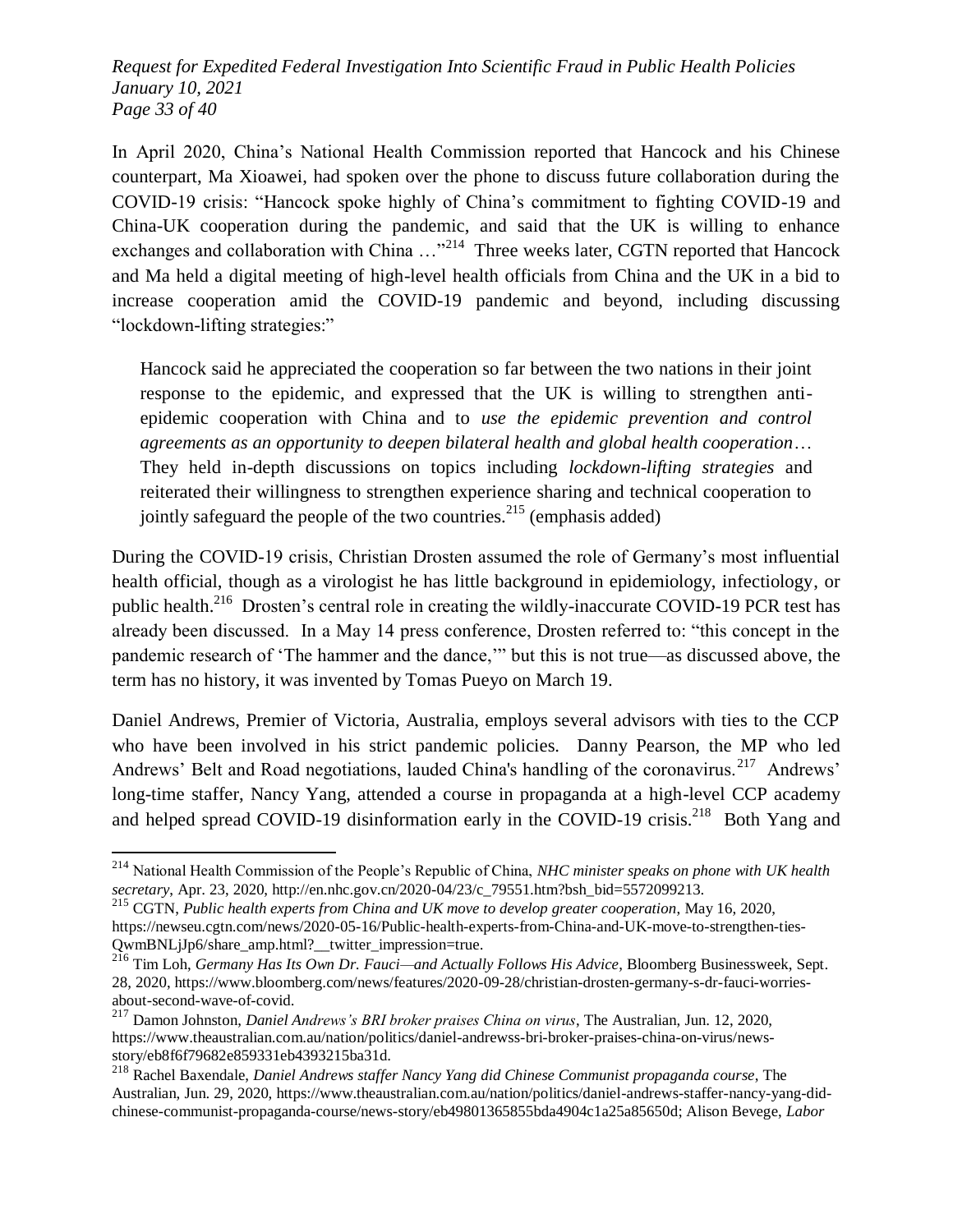*Request for Expedited Federal Investigation Into Scientific Fraud in Public Health Policies January 10, 2021 Page 34 of 40*

Andrews' senior advisor on China, Marty Mei, are members of the Chinese Community Council of Australia, the foremost United Front organization in Victoria.<sup>219</sup> Two senior figures in organizations linked to the Chinese Communist Party's foreign influence operation, Arthur Wu and Su Junxi, were chosen as COVID-19 "community ambassadors" in Andrews' government. $220$ 

Andrews previously signed onto Xi Jinping's Belt and Road initiative without consulting Prime Minister Scott Morrison, for which he was publicly rebuked.<sup>221</sup> Internal documents obtained under the freedom of information act show Andrews pitching for money and expertise from Chinese state-owned companies in his trip to China in October 2019, with a promise to "facilitate" their access to Victoria and "collaborate" on the state's biggest projects. Victoria, he said, would become "China's gateway to Australia."<sup>222</sup>

In August 2020, the city of Melbourne in Victoria became the first Australian city to implement Stage 4 lockdown—the strictest restrictions, with curfews and stiff fines.<sup>223</sup>

## **11. Prominent Lockdown Supporters Have Proven Unusually Indifferent to the Devastating Consequences of Their Policies**

In addition to their pro-China bias, lockdown proponents have proven strangely stubborn in their support of these policies, continuing to promote economically- and socially-destructive measures seemingly without concern for their terrifying real-world consequences; tragically, these consequences are all too real.

Data from the website yelp.com has shown that over 60% of business closures during the COVID-19 crisis are now permanent, amounting to more than 97,000 businesses lost in the

*staffer with Chinese Communist Party links pushes bizarre conspiracy theory coronavirus was created by the U.S. and spread around the globe by its army*, Daily Mail Australia, Jun. 1, 2020,

https://www.dailymail.co.uk/news/article-8376701/Labor-staffer-Chinese-Communist-Party-links-pushes-bizarrecoronavirus-conspiracy-theory.html.

<sup>219</sup> Advance Australia, *How CCP Influence Runs Deep in Oz*, Jun. 12, 2020,

https://www.advanceaustralia.org.au/how\_ccp\_influence\_runs\_deep\_in\_oz.

<sup>220</sup> Tom Minear, *‗Community ambassadors' linked to Chinese Community Party*, Herald Sun, Dec. 1, 2020, https://www.heraldsun.com.au/news/victoria/community-ambassadors-linked-to-chinese-community-party/newsstory/d5ce8fc1f27465f74a25e3ceaa3f4980.

<sup>221</sup> ABC News, *Prime Minister Scott Morrison, Victorian Premier Daniel Andrews clash over China deal*, Nov. 6, 2018, https://www.abc.net.au/news/2018-11-07/scott-morrison-daniel-andrews-clash-over-china-deal/10472026. <sup>222</sup> Richard Baker, *‗China's gateway': Daniel Andrews' Belt and Road pitch to Beijing*, The Age, Oct. 3, 2020, https://www.theage.com.au/politics/victoria/china-s-gateway-daniel-andrews-belt-and-road-pitch-to-beijing-20201002-p561b9.html.

<sup>223</sup> Kaeli Conforti, *Melbourne Begins Strict Stage 4 Lockdown This Week After Another Covid-19 Spike*, Forbes, Aug. 3, 2020, https://www.forbes.com/sites/kaeliconforti/2020/08/03/melbourne-begins-strict-level-4-lockdownthis-week-after-another-covid-19-spike/?sh=4ae9aa3150f9; Victoria Department of Health and Human Services, *Victoria's restriction levels*, https://web.archive.org/web/20200804100544/https://www.dhhs.vic.gov.au/victoriasrestriction-levels-covid-19.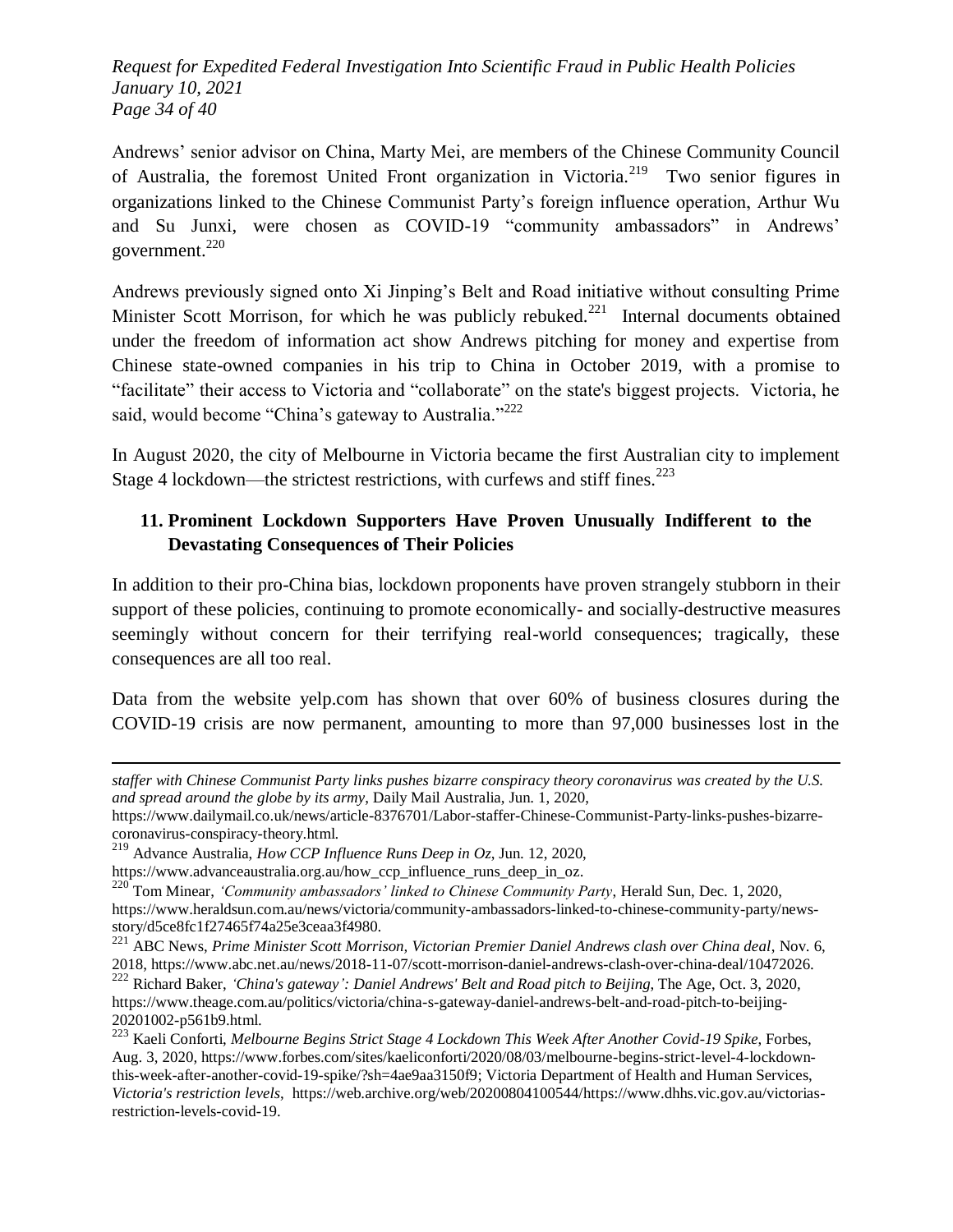*Request for Expedited Federal Investigation Into Scientific Fraud in Public Health Policies January 10, 2021 Page 35 of 40*

U.S.<sup>224</sup> Nearly half of black-owned small businesses have been wiped out.<sup>225</sup> Unemployment in the United States reached as high as 14.7% and highways jammed with thousands of vehicles awaiting their turn at food banks.<sup>226</sup> Nearly 5% of the population of the United Kingdom went hungry during the first three weeks of lockdown.<sup>227</sup>

A survey found that 22% of Canadians were experiencing high anxiety levels, a four-fold increase from before the COVID-19 crisis, while the number reporting symptoms of depression doubled to  $13\%$ <sup>228</sup> More than 40 U.S. states have reported increases in opioid-related mortality.<sup>229</sup> And, according to the CDC, despite mass PCR testing and the enormous number of false positives, at least 100,947 excess deaths in 2020 were *not linked to COVID-19 at all*. 230

Though at little risk from the virus itself, young people bore an outsized share of the burden of lockdown. More than seven in ten adults aged 18-23 said they experienced common symptoms of depression.<sup>231</sup> The CDC revealed that young adults aged 25-44 saw the largest increase in ―excess‖ deaths from previous years, a stunning 26.5% jump,<sup>232</sup> despite accounting for *fewer than 3%* of deaths from COVID-19. This increase literally *surpassed* the increase in excess mortality of older Americans, who are at much higher risk of COVID-19 fatality. Since young people are at very low risk for COVID-19 fatality—20-49-year-olds have a 99.98% chance of surviving the virus, per CDC data—this shocking increase in deaths is largely attributable to deaths of "despair," in other words, deaths by lockdown.<sup>233</sup>

l

https://www.ama-assn.org/system/files/2020-12/issue-brief-increases-in-opioid-related-overdose.pdf.

<sup>224</sup> Anjali Sundaram, *Yelp data shows 60% of business closures due to the coronavirus pandemic are now permanent*, CNBC, Sep. 16 2020, https://www.cnbc.com/2020/09/16/yelp-data-shows-60percent-of-businessclosures-due-to-the-coronavirus-pandemic-are-now-permanent.html.

<sup>225</sup> Pedro Nicolaci da Costa, *The Covid-19 Crisis Has Wiped Out Nearly Half Of Black Small Businesses*, Forbes, Aug. 10, 2020, https://www.forbes.com/sites/pedrodacosta/2020/08/10/the-covid-19-crisis-has-wiped-out-nearlyhalf-of-black-small-businesses/#2fc8c8334310.

<sup>226</sup> Jack Healy, *It's ‗People, People, People' as Lines Stretch Across America*, N.Y. Times, Apr. 12, 2020, https://www.nytimes.com/2020/04/12/us/coronavirus-long-lines-america.html. 227

Bethan Staton and Judith Evans, *Three million go hungry in UK because of lockdown*, Fin. Times, Apr. 10, 2020, https://www.ft.com/content/e5061be6-2978-4c0b-aa68-f372a2526826.

<sup>228</sup> Morganne Campbell, *Canadians reporting higher levels of anxiety, depression amid the pandemic*, Global News, Oct. 10, 2020, https://globalnews.ca/news/7391217/world-mental-health-day-canada/.

<sup>229</sup> American Medical Association, *Issue brief: Reports of increases in opioid- and other drug-related overdose and other concerns during COVID pandemic*, Dec. 9, 2020,

<sup>230</sup> Lauren M. Rossen, PhD *et al.*, *Excess Deaths Associated with COVID-19, by Age and Race and Ethnicity —*

*United States, January 26–October 3, 2020*, U.S. CDC MMWR Morb Mortal Wkly Rep Vol. 69(42), Oct. 23, 2020, https://www.cdc.gov/mmwr/volumes/69/wr/pdfs/mm6942e2-H.pdf.

<sup>231</sup> Cory Stieg, *More than 7 in 10 Gen-Zers report symptoms of depression during pandemic, survey finds*, CNBC, Oct. 21 2020, https://www.cnbc.com/2020/10/21/survey-more-than-7-in-10-gen-zers-report-depression-duringpandemic.html.

<sup>232</sup> Amanda Prestigiacomo, *New CDC Numbers Show Lockdown's Deadly Toll On Young People*, The Daily Wire, Oct. 22, 2020, https://www.dailywire.com/news/new-cdc-numbers-show-lockdowns-deadly-toll-on-young-people. <sup>233</sup> *Id.*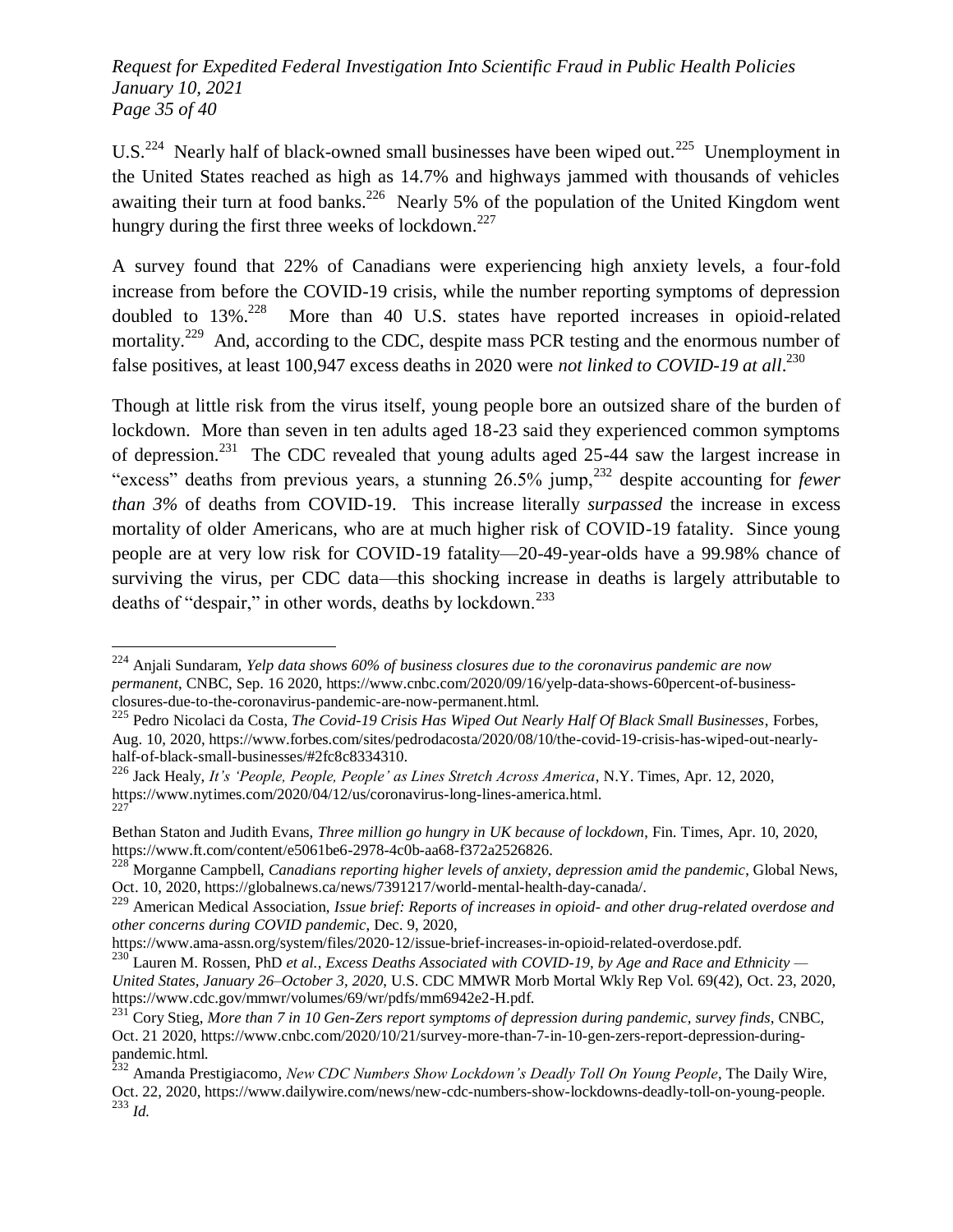*Request for Expedited Federal Investigation Into Scientific Fraud in Public Health Policies January 10, 2021 Page 36 of 40*

Suicides jumped to unprecedented levels around the world. "We've never seen numbers like this in such a short period of time," said Walnut Creek's Dr. Mike deBoisblanc. "I mean we've seen a year's worth of suicide attempts in the last four weeks."<sup>234</sup> "September of 2020 has been the highest month ever that we've seen suicidal patients admitted to our medical center," said Dr. Kia Carter, medical director of Psychiatry at Cook Children's Hospital.<sup>235</sup> In Japan, government statistics show suicide claimed more lives in October than Covid-19 has over the entire year to date. $^{236}$ 

And, despite being at virtually no risk from COVID-19, as a result of lockdowns, children have suffered the most of all. Nearly one in four children living under COVID-19 lockdowns, social restrictions, and school closures are dealing with feelings of anxiety, with many at risk of lasting psychological distress.<sup>237</sup> In recent surveys of children and parents in the U.S., Germany, Finland, Spain and the U.K. by Save the Children, up to 65% of the children struggled with feelings of isolation. $^{238}$ 

Children's health and intellectual development has regressed. Some who were potty-trained before lockdowns have reverted to diapers, and others have forgotten basic numbers or how to use a knife and fork.<sup>239</sup> According to the University of Wisconsin, during the COVID-19 crisis American children over the age of ten have engaged in 50% less physical activity.<sup>240</sup> Achievement gaps have widened, and early literacy progress has declined.<sup>241</sup> Per CDC, the proportion of mental health–related emergency visits for children aged 5–11 and 12–17 years

<sup>234</sup> Amy Hollyfield, *Suicides on the rise amid stay-at-home order, Bay Area medical professionals say*, ABC 7 News, May 21, 2020, https://abc7news.com/suicide-covid-19-coronavirus-rates-during-pandemic-deathby/6201962/.

<sup>235</sup> SBG San Antonio, *HOSPITAL: 37 children attempted suicide in September, highest number in five years*, CBS Austin, Oct. 27th 2020, https://cbsaustin.com/news/local/cook-childrens-hospital-admits-alarming-rate-of-suicideattempts-in-children.

<sup>236</sup> Selina Wang *et al.*, *In Japan, more people died from suicide last month than from Covid in all of 2020. And women have been impacted most*, CNN, Nov. 30, 2020, https://edition.cnn.com/2020/11/28/asia/japan-suicidewomen-covid-dst-intl-hnk/index.html.

<sup>237</sup> Save the Children, *‗Children at risk of lasting psychological distress from coronavirus lockdown': Save the Children*, UN OCHA Reliefweb, May 8, 2020, https://reliefweb.int/report/world/children-risk-lasting-psychologicaldistress-coronavirus-lockdown-save-children.

<sup>238</sup> Save the Children, *‗Children at Risk of Lasting Psychological Distress from Coronavirus Lockdown': Save the Children*, May 8, 2020, https://www.savethechildren.net/news/%E2%80%98children-risk-lasting-psychologicaldistress-coronavirus-lockdown%E2%80%99-save-children.

<sup>239</sup> Sally Weale, *Children regressing and struggling mentally in lockdown, says Ofsted*, The Guardian, Nov. 9, 2020, https://www.theguardian.com/education/2020/nov/10/children-regressing-and-struggling-mentally-in-lockdownsays-ofsted.

<sup>240</sup> The Economist, *Lockdowns could have long-term effects on children's health*, Jul. 19 2020, https://www.economist.com/international/2020/07/19/lockdowns-could-have-long-term-effects-on-childrens-health.

<sup>241</sup> Perry Stein, *In D.C., achievement gap widens, early literacy progress declines during pandemic, data show*, Wash. Post, Oct. 30, 2020, https://www.msn.com/en-us/news/us/data-indicate-worsening-early-literacy-progressand-widening-achievement-gap-among-district-students/ar-BB1ay8vc.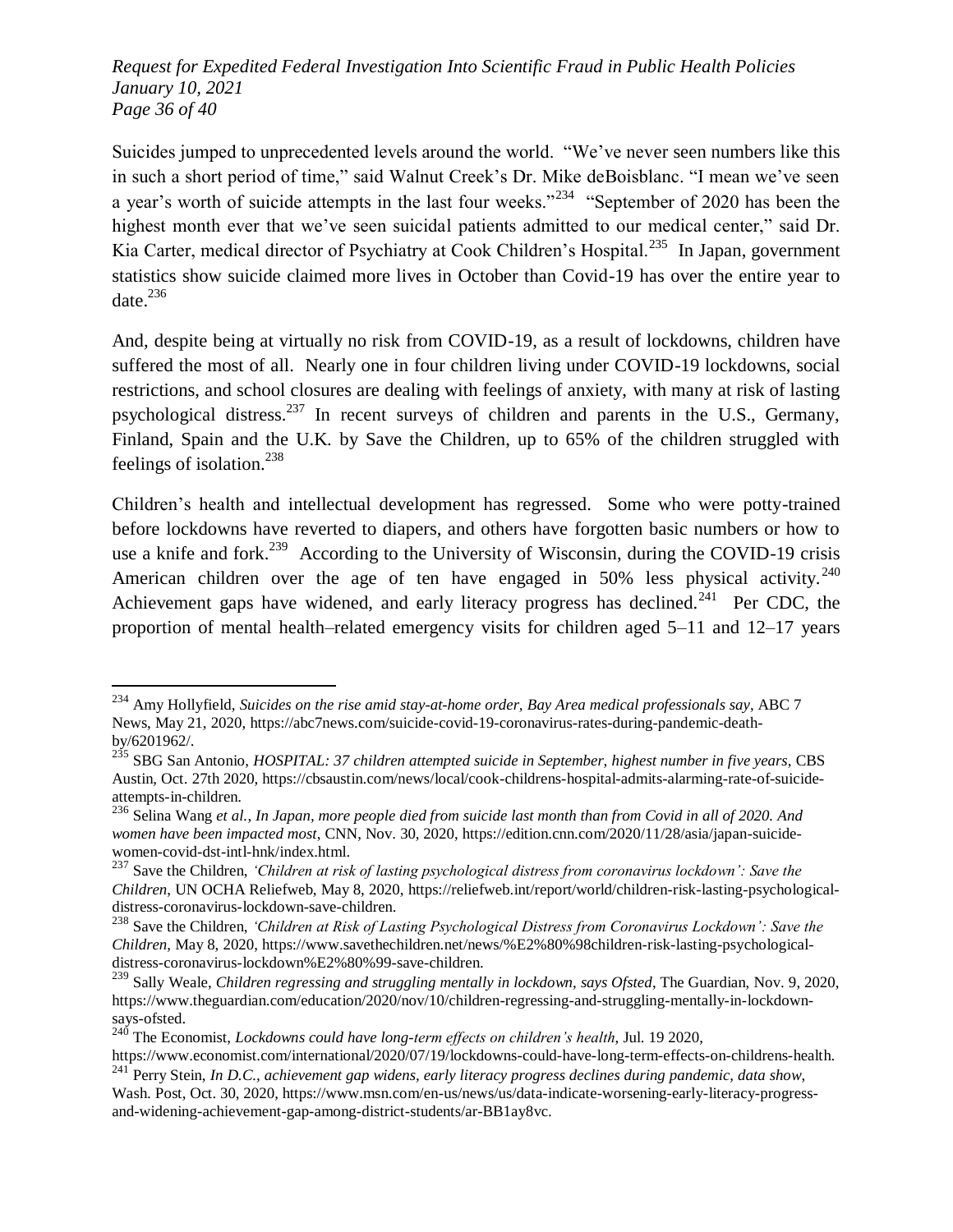*Request for Expedited Federal Investigation Into Scientific Fraud in Public Health Policies January 10, 2021 Page 37 of 40*

increased approximately 24% and 31%, respectively.<sup>242</sup> And, most horrifying of all, a study found a 1493% rise in the incidence of abusive head trauma among children during the first month of lockdown in the U.K. $^{243}$ 

These are not statistics. They're friends, neighbors, and citizens, whose lives have been needlessly destroyed by government policies. But while these statistics among the Nations may be horrifying, they pale in comparison to the suffering of untold millions in the developing world, cast into starvation and poverty as a result of our lockdowns. Autocracies grew more oppressive, and democracies took on autocratic characteristics.<sup>244</sup> In India, millions of stranded workers lost their livelihoods and marched in exodus to far-off villages.<sup>245</sup> In South Africa, food lines stretched for miles.<sup>246</sup> Quarantined migrants in Saudi Arabia were left to die. "The guards just throw the bodies out back as if it was trash." $247$ 

The United Nations forewarned of a "famine of biblical proportions" with 265 million people "literally marching to the brink of starvation,"<sup>248</sup> and later estimated that the crisis had "pushed" an additional 150 million children into multidimensional poverty—deprived of education, health, housing, nutrition, sanitation or water."<sup>249</sup> All this for a virus that the WHO's peer-reviewed data<sup>250</sup> now reveals to have an infection fatality rate of  $0.23\%$  — $0.05\%$  in those under age 70 and which the WHO estimates might have already infected one in ten people worldwide by October. $251$ 

<sup>242</sup> Rebecca T. Leeb, PhD *et al.*, *Mental Health–Related Emergency Department Visits Among Children Aged <18 Years During the COVID-19 Pandemic — United States, January 1–October 17, 2020*, U.S. CDC MMWR Morb Mortal Wkly Rep Vol. 69(45), Nov. 13, 2020, https://www.cdc.gov/mmwr/volumes/69/wr/mm6945a3.htm.

<sup>243</sup> Jai Sidpra *et al.*, *Rise in the incidence of abusive head trauma during the COVID-19 pandemic*, Archives of Disease in Childhood, Jul. 2, 2020, http://dx.doi.org/10.1136/archdischild-2020-319872.

<sup>244</sup> The Economist, *The pandemic has eroded democracy and respect for human rights*, Oct. 17, 2020, https://www.economist.com/international/2020/10/17/the-pandemic-has-eroded-democracy-and-respect-for-humanrights.

<sup>245</sup> Rajesh Roy, *India Tries to Stem Migrant Worker Exodus Amid Coronavirus Lockdown*, Wall St. J., Mar. 29, 2020, https://www.wsj.com/articles/india-tries-to-stem-migrant-worker-exodus-amid-coronavirus-lockdown-11585499312.

<sup>246</sup> Reuters, *Miles-long lines for food in South Africa*, YouTube, Apr. 30, 2020, https://www.youtube.com/watch?v=pl-R7KeUm5o.

<sup>247</sup> Will Brown, *Investigation: African migrants ‗left to die' in Saudi Arabia's hellish Covid detention centres*, Daily Telegraph, Aug. 30, 2020, https://www.telegraph.co.uk/global-health/climate-and-people/investigation-africanmigrants-left-die-saudi-arabias-hellish/.

<sup>248</sup> Fiona Harvey, *Coronavirus pandemic ‗will cause famine of biblical proportions'*, Guardian, Apr. 21, 2020, https://www.theguardian.com/global-development/2020/apr/21/coronavirus-pandemic-will-cause-famine-ofbiblical-proportions.

<sup>249</sup> UNICEF, *COVID pushes millions more children deeper into poverty, new study finds*, UN News, Sep. 17, 2020, https://news.un.org/en/story/2020/09/1072602.

<sup>250</sup> John P A Ioannidis, *Infection fatality rate of COVID-19 inferred from seroprevalence data*, Bulletin of the World Health Organization, Oct. 14, 2020, https://www.who.int/bulletin/online\_first/BLT.20.265892.pdf.

<sup>251</sup> CNBC, *WHO says 10% of global population may have been infected with virus*, Oct. 5, 2020,

https://www.cnbc.com/2020/10/05/who-10percent-of-worlds-people-may-have-been-infected-with-virus-.html.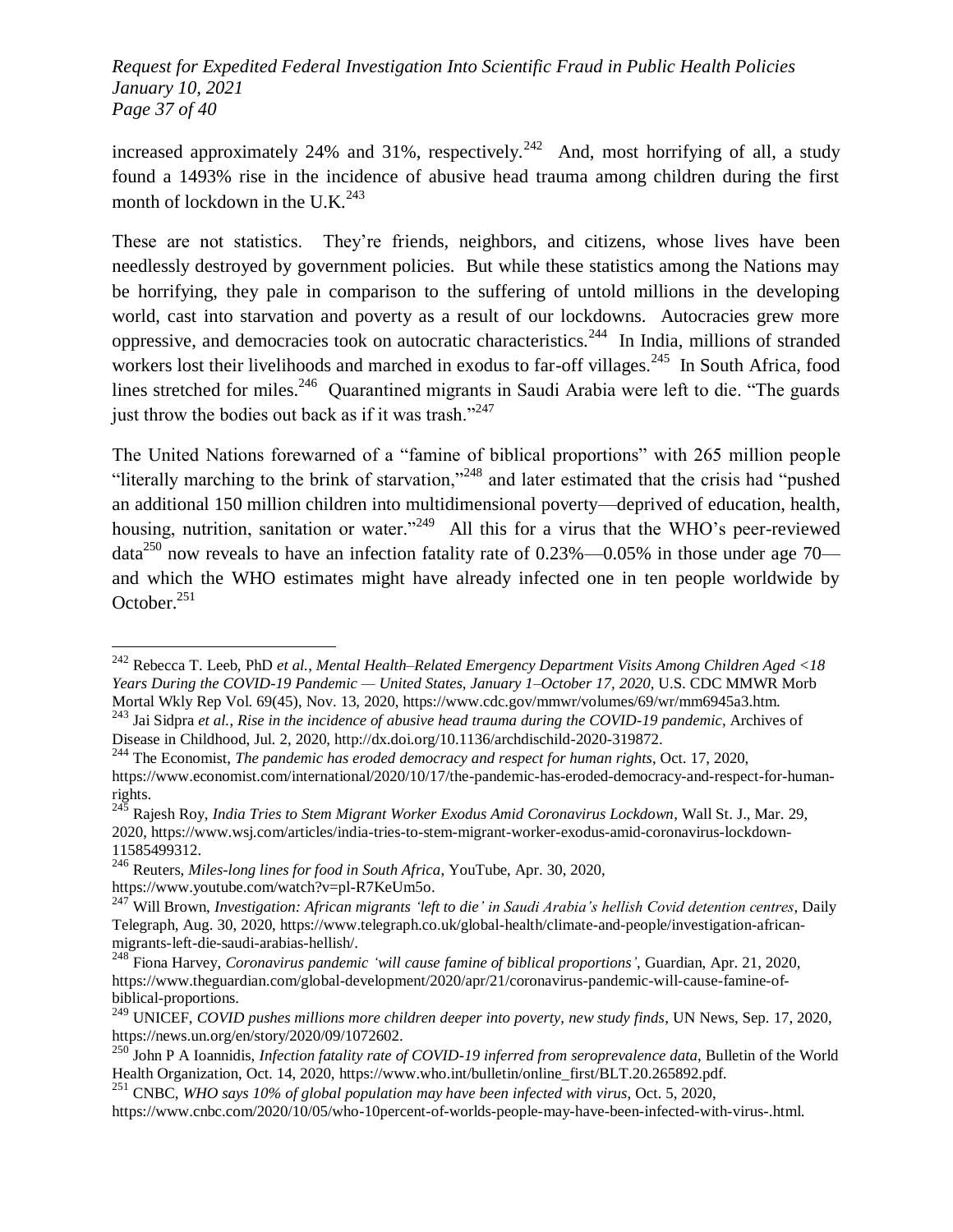*Request for Expedited Federal Investigation Into Scientific Fraud in Public Health Policies January 10, 2021 Page 38 of 40*

According to the International Monetary Fund, the economy of just one G20 country grew during 2020: China.<sup>252</sup>

That lockdown supporters may not want to acknowledge these facts does not make them any less real. The suffering caused by these policies cannot be undone, but it can at least be prevented going forward, and justice can be obtained if these policies were imposed in bad faith.

Under the United Nations' Covenant on Civil and Political rights, it is incumbent on any government imposing disease control measures to utilize the "least restrictive means" available to effectively achieve the public health goal.<sup>253</sup> With the examples of Sweden, Florida, South Dakota, Belarus, and others successfully deploying means far less restrictive than China's lockdowns to manage COVID-19—without incurring any excess mortality or results worse than lockdown areas—it is difficult to understand how any world leader can continue to impose these measures in good faith.

#### **CONCLUSION**

In the 20th century, the term *totalitarian* was born to describe certain regimes that used modern technology to control every aspect of citizens' lives, binding them to the state by breaking all pre-existing social bonds. One such regime was the Soviet Union, and there is a growing expert consensus that China today is likewise totalitarian.<sup>254</sup> Totalitarian regimes utilize any and all means in the pathological monopolization of power. Though they deliver an exceptionally low quality of life to their citizens, totalitarian states are advanced political organisms, punching above their weight in geopolitics with their unparalleled ability to keep secrets and execute complex operations—the archetypal example being the clandestine rearmament of Germany in the 1930s. In the wilds of geopolitics, the lion underestimates the snake at its own peril, and with lockdowns, the CCP appears to have delivered the world a hefty dose of snake oil.

Both intelligence agencies and scientists may be forgiven for overlooking the CCP's lockdown fraud. The scientific concepts involved are complex enough to elude defense officials,  $255$  while

<sup>252</sup> International Monetary Fund, *World Economic Outlook, October 2020: A Long and Difficult Ascent*, Oct. 2020, https://www.imf.org/en/Publications/WEO/Issues/2020/09/30/world-economic-outlook-october-2020.

<sup>253</sup> International Commission of Jurists, *Siracusa Principles on the Limitation and Derogation Provisions in the International Covenant on Civil and Political Rights*, Jul 1, 1984, https://www.icj.org/siracusa-principles-on-thelimitation-and-derogation-provisions-in-the-international-covenant-on-civil-and-political-rights/.

<sup>254</sup> Francis Fukuyama, *What Kind of Regime Does China Have?*, The American Interest, May 18, 2020, https://www.the-american-interest.com/2020/05/18/what-kind-of-regime-does-china-have/; Robert C. O'Brien, *The Chinese Communist Party's Ideology and Global Ambitions*, White House National Security Council, Jun. 26, 2020, https://www.whitehouse.gov/briefings-statements/chinese-communist-partys-ideology-global-ambitions/.

<sup>255</sup> Adam Schiff, *The U.S. Intelligence Community Is Not Prepared for the China Threat*, Foreign Affairs, Sep. 30, 2020, https://www.foreignaffairs.com/articles/united-states/2020-09-30/us-intelligence-community-not-preparedchina-threat.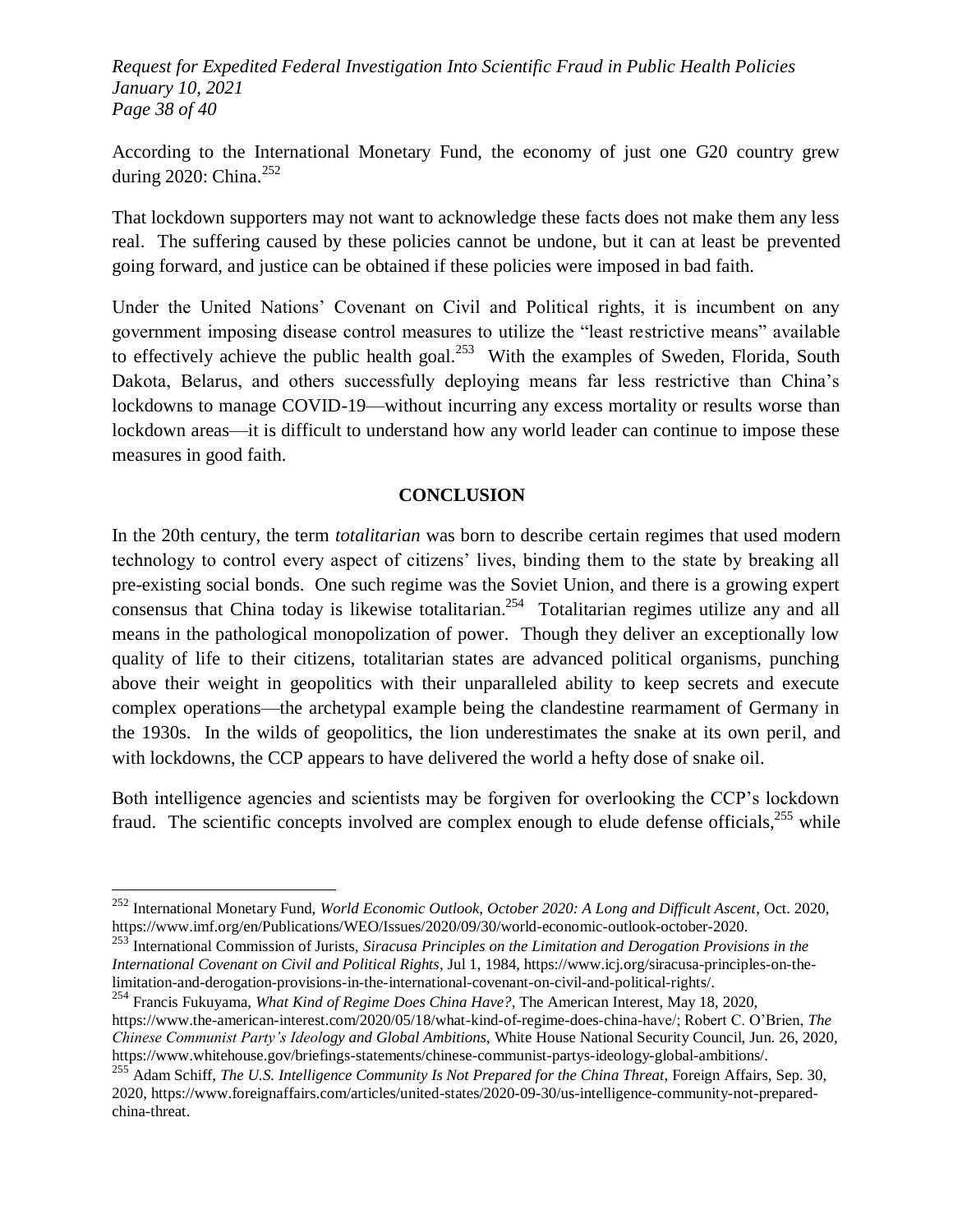*Request for Expedited Federal Investigation Into Scientific Fraud in Public Health Policies January 10, 2021 Page 39 of 40*

the geopolitical implications of China's turn toward totalitarianism are certainly convoluted enough to have deceived scientists.

Throughout 2020, lockdown measures have been quite popular, but that popularity is deceptive. For the general public, the idea that anyone might accept some outside incentive to support such devastating policies while knowing them to be ineffective—needlessly bankrupting millions of families and depriving millions of children of education and food—is, quite simply, too dark. Thus, the public supports lockdowns because the alternative—that they might have been implemented without good cause—is a possibility too evil for most to contemplate. But those who know history know that others with superficially excellent credentials have done even worse for even less.

Furthermore, most of the public believes that if there were anything untoward about the science behind lockdowns, intelligence agencies would stop them. For obvious reasons, those who work at intelligence agencies do not have the luxury of such complacency. Given the gravity of the decisions being made, we cannot ignore the possibility that the entire "science" of COVID-19 lockdowns has been a fraud of unprecedented proportion, deliberately promulgated by the Chinese Communist Party and its collaborators to impoverish the nations who implemented it.

*This letter is to be construed only as a recommendation that the above matters be investigated by law-enforcement authorities as a matter of national security. This is not a formal criminal complaint, nor are these facts necessarily indicative that any crime may have been committed by any individual named herein, a determination that can be made only by appropriate legal authorities.*

*(Signatures appear on the following page)*